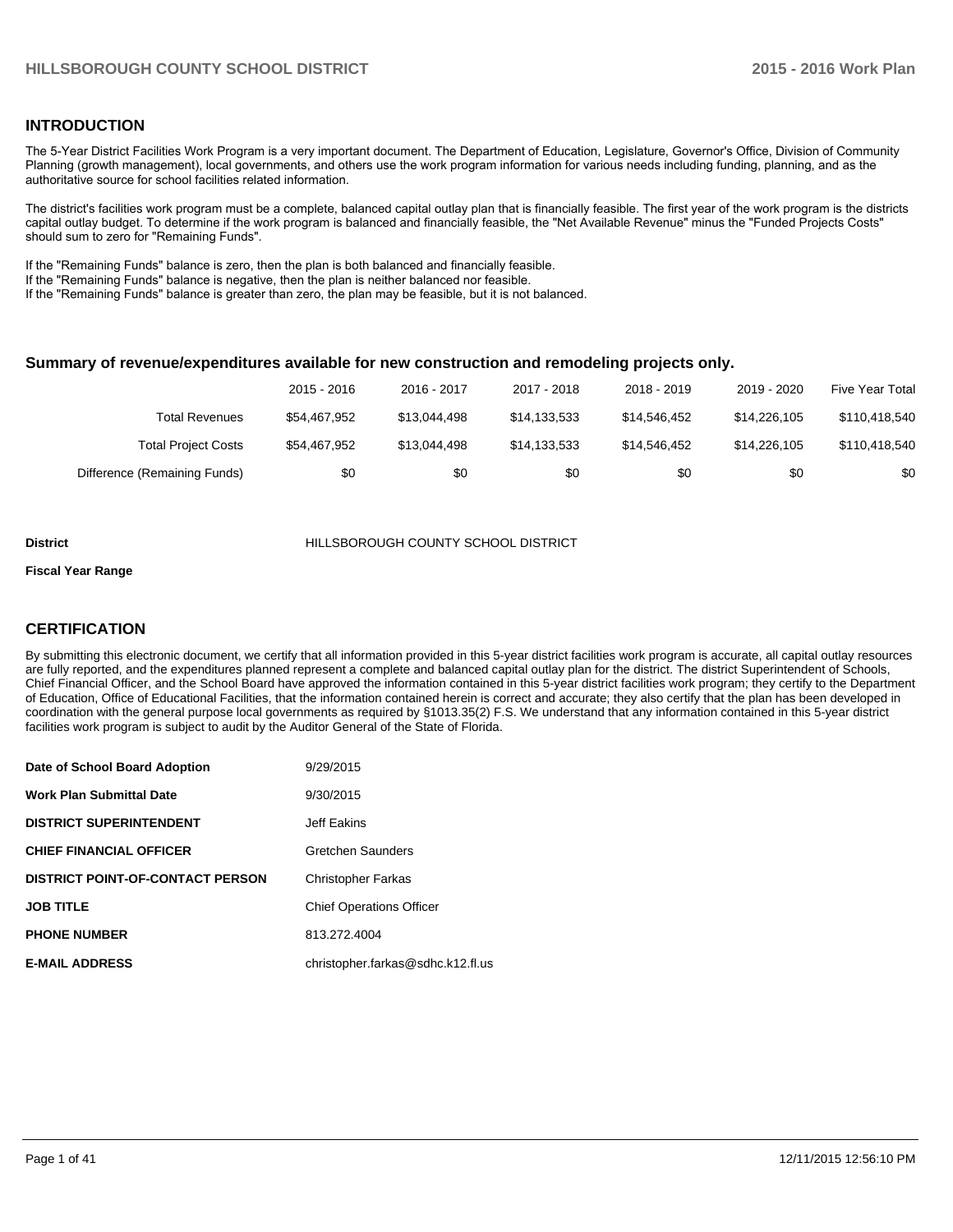# **Expenditures**

#### **Expenditure for Maintenance, Repair and Renovation from 1.50-Mills and PECO**

Annually, prior to the adoption of the district school budget, each school board must prepare a tentative district facilities work program that includes a schedule of major repair and renovation projects necessary to maintain the educational and ancillary facilities of the district.

|                                  | Item                                                                                                                                                                                                                                                                                                                                                                                                                                                                                                                                                                                                                                                                                                                                                                                                                                                                                                                                                                                                                                                                                                                                                                                                                                                                                                                                                                                                                                                                                                                                                                                                                                                                                                                                                                                                                                                                  | $2015 - 2016$<br><b>Actual Budget</b> | 2016 - 2017<br>Projected | 2017 - 2018<br>Projected | 2018 - 2019<br>Projected | 2019 - 2020<br>Projected | <b>Total</b> |
|----------------------------------|-----------------------------------------------------------------------------------------------------------------------------------------------------------------------------------------------------------------------------------------------------------------------------------------------------------------------------------------------------------------------------------------------------------------------------------------------------------------------------------------------------------------------------------------------------------------------------------------------------------------------------------------------------------------------------------------------------------------------------------------------------------------------------------------------------------------------------------------------------------------------------------------------------------------------------------------------------------------------------------------------------------------------------------------------------------------------------------------------------------------------------------------------------------------------------------------------------------------------------------------------------------------------------------------------------------------------------------------------------------------------------------------------------------------------------------------------------------------------------------------------------------------------------------------------------------------------------------------------------------------------------------------------------------------------------------------------------------------------------------------------------------------------------------------------------------------------------------------------------------------------|---------------------------------------|--------------------------|--------------------------|--------------------------|--------------------------|--------------|
| <b>HVAC</b>                      |                                                                                                                                                                                                                                                                                                                                                                                                                                                                                                                                                                                                                                                                                                                                                                                                                                                                                                                                                                                                                                                                                                                                                                                                                                                                                                                                                                                                                                                                                                                                                                                                                                                                                                                                                                                                                                                                       | \$821,989                             | \$11.001.948             | \$15,535,424             | \$11,091,327             | \$0                      | \$38,450,688 |
|                                  | Locations: BALLAST POINT ELEMENTARY, BUCHANAN MIDDLE, CLAIR-MEL ELEMENTARY, COLSON ELEMENTARY, CYPRESS CREEK<br>ELEMENTARY, FOLSOM ELEMENTARY, GORRIE ELEMENTARY, JEFFERSON SENIOR HIGH, LITHIA SPRINGS ELEMENTARY, LOMAX<br>ELEMENTARY, LOWRY ELEMENTARY, MCLANE MIDDLE, OAK GROVE ELEMENTARY, PALM RIVER ELEMENTARY, RIVERHILLS<br>ELEMENTARY, SHAW ELEMENTARY, WALDEN LAKE ELEMENTARY, WIMAUMA ELEMENTARY                                                                                                                                                                                                                                                                                                                                                                                                                                                                                                                                                                                                                                                                                                                                                                                                                                                                                                                                                                                                                                                                                                                                                                                                                                                                                                                                                                                                                                                          |                                       |                          |                          |                          |                          |              |
| Flooring                         |                                                                                                                                                                                                                                                                                                                                                                                                                                                                                                                                                                                                                                                                                                                                                                                                                                                                                                                                                                                                                                                                                                                                                                                                                                                                                                                                                                                                                                                                                                                                                                                                                                                                                                                                                                                                                                                                       | \$0                                   | \$0                      | \$0                      | \$0                      | \$0                      | \$0          |
|                                  | Locations: No Locations for this expenditure.                                                                                                                                                                                                                                                                                                                                                                                                                                                                                                                                                                                                                                                                                                                                                                                                                                                                                                                                                                                                                                                                                                                                                                                                                                                                                                                                                                                                                                                                                                                                                                                                                                                                                                                                                                                                                         |                                       |                          |                          |                          |                          |              |
| Roofing                          |                                                                                                                                                                                                                                                                                                                                                                                                                                                                                                                                                                                                                                                                                                                                                                                                                                                                                                                                                                                                                                                                                                                                                                                                                                                                                                                                                                                                                                                                                                                                                                                                                                                                                                                                                                                                                                                                       | \$7,049,829                           | \$6,466,100              | \$5.582.517              | \$12,224,872             | \$26,973,297             | \$58,296,615 |
| Locations:                       | ADAMS MIDDLE. ANDERSON ELEMENTARY. BAY CREST ELEMENTARY. BRANDON SENIOR HIGH. BREWSTER TECHNICAL<br>COLLEGE, BROWARD ELEMENTARY, BUCHANAN MIDDLE, BURNETT MIDDLE, CARROLLWOOD ELEMENTARY, CLAIR-MEL<br>ELEMENTARY, COLEMAN MIDDLE, COLSON ELEMENTARY, CORK ELEMENTARY, CRESTWOOD ELEMENTARY, DICKENSON<br>ELEMENTARY, DOWDELL MIDDLE, EAST BAY SENIOR HIGH, EISENHOWER MIDDLE, FERRELL MIDDLE MAGNET, FOLSOM<br>ELEMENTARY, FOREST HILLS ELEMENTARY, FOSTER ELEMENTARY, GORRIE ELEMENTARY, HILLSBOROUGH SENIOR HIGH,<br>HUNTERS GREEN ELEMENTARY, JAMES ELEMENTARY SCHOOL, JEFFERSON SENIOR HIGH, KNIGHTS ELEMENTARY, LAKE<br>MAGDALENE ELEMENTARY, LEAREY TECHNICAL COLLEGE, LEE ELEMENTARY SCHOOL OF TECHNOLOGY, LETO SENIOR HIGH,<br>LINCOLN ELEMENTARY, LITHIA SPRINGS ELEMENTARY, LOCKHART ELEMENTARY, LOMAX ELEMENTARY, LOPEZ EXCEPTIONAL<br>STUDENT EDUCATION CENTER, MADISON MIDDLE, MAINTENANCE CENTRAL, MAINTENANCE WEST, MCLANE MIDDLE,<br>MENDENHALL ELEMENTARY, MINTZ ELEMENTARY, MONROE MIDDLE, MORT ELEMENTARY, NIFONG BUILDING, OAK GROVE<br>ELEMENTARY, ORANGE GROVE MIDDLE, PALM RIVER ELEMENTARY, PIERCE MIDDLE, PLANT CITY SENIOR HIGH, PLANT SENIOR<br>HIGH, POTTER ELEMENTARY, ROBLES ELEMENTARY, RODGERS MIDDLE, ROLAND PARK K-8, RUSKIN ELEMENTARY, SANCHEZ<br>SERVICE CENTER, SCHWARZKOPF ELEMENTARY, SEFFNER ELEMENTARY, SEMINOLE ELEMENTARY, SESSUMS ELEMENTARY,<br>SHAW ELEMENTARY, SHORE ELEMENTARY, SLIGH MIDDLE, SOUTH COUNTY CAREER CENTER, STEWART MIDDLE, SULPHUR<br>SPRINGS ELEMENTARY, SUMMERFIELD ELEMENTARY, TEMPLE TERRACE ELEMENTARY, THONOTOSASSA ELEMENTARY, TINKER<br>K-8, TOMLIN MIDDLE, TRAPNELL ELEMENTARY, TWIN LAKES ELEMENTARY, VAN BUREN MIDDLE, WALDEN LAKE ELEMENTARY,<br>WASHINGTON ELEMENTARY, WEST TAMPA ELEMENTARY, WILLIAMS MIDDLE, WILSON ELEMENTARY, WIMAUMA ELEMENTARY,<br>YATES ELEMENTARY, YOUNG MIDDLE |                                       |                          |                          |                          |                          |              |
| Safety to Life                   |                                                                                                                                                                                                                                                                                                                                                                                                                                                                                                                                                                                                                                                                                                                                                                                                                                                                                                                                                                                                                                                                                                                                                                                                                                                                                                                                                                                                                                                                                                                                                                                                                                                                                                                                                                                                                                                                       | \$0                                   | \$0                      | \$0                      | \$0]                     | \$0                      | \$0          |
|                                  | Locations: No Locations for this expenditure.                                                                                                                                                                                                                                                                                                                                                                                                                                                                                                                                                                                                                                                                                                                                                                                                                                                                                                                                                                                                                                                                                                                                                                                                                                                                                                                                                                                                                                                                                                                                                                                                                                                                                                                                                                                                                         |                                       |                          |                          |                          |                          |              |
| Fencing                          |                                                                                                                                                                                                                                                                                                                                                                                                                                                                                                                                                                                                                                                                                                                                                                                                                                                                                                                                                                                                                                                                                                                                                                                                                                                                                                                                                                                                                                                                                                                                                                                                                                                                                                                                                                                                                                                                       | \$0                                   | \$0                      | \$0                      | \$0]                     | \$36,000                 | \$36,000     |
|                                  | Locations: CORK ELEMENTARY                                                                                                                                                                                                                                                                                                                                                                                                                                                                                                                                                                                                                                                                                                                                                                                                                                                                                                                                                                                                                                                                                                                                                                                                                                                                                                                                                                                                                                                                                                                                                                                                                                                                                                                                                                                                                                            |                                       |                          |                          |                          |                          |              |
| Parking                          |                                                                                                                                                                                                                                                                                                                                                                                                                                                                                                                                                                                                                                                                                                                                                                                                                                                                                                                                                                                                                                                                                                                                                                                                                                                                                                                                                                                                                                                                                                                                                                                                                                                                                                                                                                                                                                                                       | \$0                                   | \$0                      | \$0                      | \$0]                     | \$0                      | \$0          |
|                                  | Locations: No Locations for this expenditure.                                                                                                                                                                                                                                                                                                                                                                                                                                                                                                                                                                                                                                                                                                                                                                                                                                                                                                                                                                                                                                                                                                                                                                                                                                                                                                                                                                                                                                                                                                                                                                                                                                                                                                                                                                                                                         |                                       |                          |                          |                          |                          |              |
| Electrical                       |                                                                                                                                                                                                                                                                                                                                                                                                                                                                                                                                                                                                                                                                                                                                                                                                                                                                                                                                                                                                                                                                                                                                                                                                                                                                                                                                                                                                                                                                                                                                                                                                                                                                                                                                                                                                                                                                       | \$0                                   | \$0                      | \$0                      | \$0]                     | \$0                      | \$0          |
|                                  | Locations: No Locations for this expenditure.                                                                                                                                                                                                                                                                                                                                                                                                                                                                                                                                                                                                                                                                                                                                                                                                                                                                                                                                                                                                                                                                                                                                                                                                                                                                                                                                                                                                                                                                                                                                                                                                                                                                                                                                                                                                                         |                                       |                          |                          |                          |                          |              |
| Fire Alarm                       |                                                                                                                                                                                                                                                                                                                                                                                                                                                                                                                                                                                                                                                                                                                                                                                                                                                                                                                                                                                                                                                                                                                                                                                                                                                                                                                                                                                                                                                                                                                                                                                                                                                                                                                                                                                                                                                                       | \$540,000                             | \$0]                     | \$0                      | \$0                      | \$180,000                | \$720,000    |
|                                  | Locations: FOLSOM ELEMENTARY, GIBSONTON ELEMENTARY, MCLANE MIDDLE, NORTHWEST ELEMENTARY                                                                                                                                                                                                                                                                                                                                                                                                                                                                                                                                                                                                                                                                                                                                                                                                                                                                                                                                                                                                                                                                                                                                                                                                                                                                                                                                                                                                                                                                                                                                                                                                                                                                                                                                                                               |                                       |                          |                          |                          |                          |              |
| Telephone/Intercom System        |                                                                                                                                                                                                                                                                                                                                                                                                                                                                                                                                                                                                                                                                                                                                                                                                                                                                                                                                                                                                                                                                                                                                                                                                                                                                                                                                                                                                                                                                                                                                                                                                                                                                                                                                                                                                                                                                       | \$636,960                             | \$446,400                | \$0                      | \$0]                     | \$0                      | \$1,083,360  |
|                                  | Locations: BRANDON SENIOR HIGH, BREWSTER TECHNICAL COLLEGE, CHAMBERLAIN SENIOR HIGH, FOLSOM ELEMENTARY, GAITHER<br>SENIOR HIGH, NORTHWEST ELEMENTARY, PLANT CITY SENIOR HIGH                                                                                                                                                                                                                                                                                                                                                                                                                                                                                                                                                                                                                                                                                                                                                                                                                                                                                                                                                                                                                                                                                                                                                                                                                                                                                                                                                                                                                                                                                                                                                                                                                                                                                          |                                       |                          |                          |                          |                          |              |
| <b>Closed Circuit Television</b> |                                                                                                                                                                                                                                                                                                                                                                                                                                                                                                                                                                                                                                                                                                                                                                                                                                                                                                                                                                                                                                                                                                                                                                                                                                                                                                                                                                                                                                                                                                                                                                                                                                                                                                                                                                                                                                                                       | $ 10\rangle$                          | \$0]                     | \$0                      | \$0]                     | \$0                      | \$0          |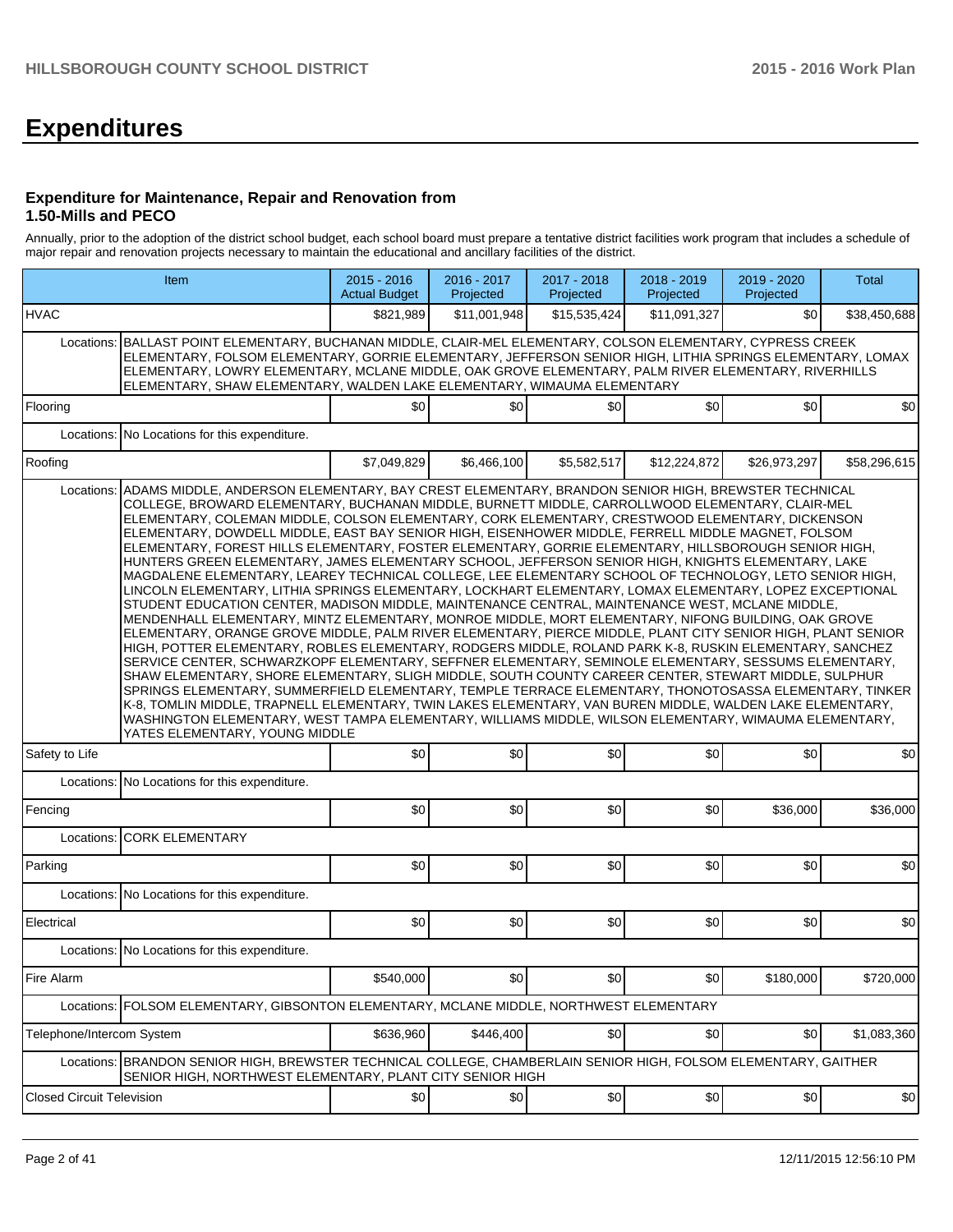|                    | Locations: No Locations for this expenditure. |             |              |                  |              |              |                  |
|--------------------|-----------------------------------------------|-------------|--------------|------------------|--------------|--------------|------------------|
| <b>I</b> Paint     |                                               | \$0         | \$0          | \$0 <sub>1</sub> | \$0          | \$0          | \$0 <sub>1</sub> |
|                    | Locations: No Locations for this expenditure. |             |              |                  |              |              |                  |
| Maintenance/Repair |                                               | \$0         | \$0          | \$0 <sub>1</sub> | \$0          | \$0          | \$0 <sub>1</sub> |
|                    | Locations: No Locations for this expenditure. |             |              |                  |              |              |                  |
|                    | Sub Total:                                    | \$9,048,778 | \$17,914,448 | \$21,117,941     | \$23,316,199 | \$27,189,297 | \$98,586,663     |

| IPECO Maintenance Expenditures | \$3.496.051 | \$0          | ሶሰ<br>งบ     | \$0          | \$0 <sub>1</sub> | \$3,496,051  |
|--------------------------------|-------------|--------------|--------------|--------------|------------------|--------------|
| 1.50 Mill Sub Total: İ         | \$7,095,771 | \$20,183,165 | \$21,293,943 | \$23,316,199 | \$27,371,676     | \$99,260,754 |

| \$0<br>\$0<br>\$395,995<br>\$0<br>\$309,055<br>\$86,940<br>Canopies<br>Locations MANN MIDDLE, TURKEY CREEK MIDDLE, WEBB MIDDLE<br>Windows<br>\$360,000<br>\$0<br>\$89,062<br>\$0<br>\$0<br>\$449,062<br>Locations MITCHELL ELEMENTARY, PLANT SENIOR HIGH<br>\$0<br>\$30,000<br>\$0<br>\$0<br>\$150,000<br><b>Security System</b><br>\$120,000<br>Locations BALLAST POINT ELEMENTARY, ESSRIG ELEMENTARY, FOREST HILLS ELEMENTARY, MORT ELEMENTARY, ROBINSON<br><b>ELEMENTARY</b><br>\$45,168<br>\$55,020<br>\$0<br>\$0<br>\$0<br>\$100,188<br>Lighting<br>Locations BAILEY ELEMENTARY SCHOOL, BRANDON SENIOR HIGH |
|------------------------------------------------------------------------------------------------------------------------------------------------------------------------------------------------------------------------------------------------------------------------------------------------------------------------------------------------------------------------------------------------------------------------------------------------------------------------------------------------------------------------------------------------------------------------------------------------------------------|
|                                                                                                                                                                                                                                                                                                                                                                                                                                                                                                                                                                                                                  |
|                                                                                                                                                                                                                                                                                                                                                                                                                                                                                                                                                                                                                  |
|                                                                                                                                                                                                                                                                                                                                                                                                                                                                                                                                                                                                                  |
|                                                                                                                                                                                                                                                                                                                                                                                                                                                                                                                                                                                                                  |
|                                                                                                                                                                                                                                                                                                                                                                                                                                                                                                                                                                                                                  |
|                                                                                                                                                                                                                                                                                                                                                                                                                                                                                                                                                                                                                  |
|                                                                                                                                                                                                                                                                                                                                                                                                                                                                                                                                                                                                                  |
|                                                                                                                                                                                                                                                                                                                                                                                                                                                                                                                                                                                                                  |
| \$0<br>Asphalt<br>\$450,000<br>\$0<br>\$0 <sub>1</sub><br>\$182,379<br>\$632,379                                                                                                                                                                                                                                                                                                                                                                                                                                                                                                                                 |
| Locations GRECO MIDDLE SCHOOL, LEE ELEMENTARY SCHOOL OF TECHNOLOGY, LEWIS ELEMENTARY, STEINBRENNER HIGH SCHOOL                                                                                                                                                                                                                                                                                                                                                                                                                                                                                                   |
| \$0<br><b>Bleachers</b><br>\$417,876<br>\$1,046,642<br>\$0<br>\$0<br>\$1,464,518                                                                                                                                                                                                                                                                                                                                                                                                                                                                                                                                 |
| Locations ARMWOOD SENIOR HIGH, BLOOMINGDALE SENIOR HIGH, BRANDON SENIOR HIGH, CHAMBERLAIN SENIOR HIGH, EAST BAY<br>SENIOR HIGH, FREEDOM SENIOR HIGH, HILLSBOROUGH SENIOR HIGH, MCLANE MIDDLE, MIDDLETON SENIOR HIGH, TURKEY<br><b>CREEK MIDDLE</b>                                                                                                                                                                                                                                                                                                                                                               |
| \$96,000<br>\$0<br>\$0<br>\$0<br>\$96,000<br>Handrails<br>\$0                                                                                                                                                                                                                                                                                                                                                                                                                                                                                                                                                    |
| Locations GORRIE ELEMENTARY                                                                                                                                                                                                                                                                                                                                                                                                                                                                                                                                                                                      |
| \$132,000<br>\$0<br>\$0<br>\$0<br>\$0<br>\$132,000<br>Elevator                                                                                                                                                                                                                                                                                                                                                                                                                                                                                                                                                   |
| Locations ROBINSON SENIOR HIGH                                                                                                                                                                                                                                                                                                                                                                                                                                                                                                                                                                                   |
| \$0<br>Remodal<br>\$600,000<br>\$0 <sub>1</sub><br>\$0<br>\$750,000<br>\$150,000                                                                                                                                                                                                                                                                                                                                                                                                                                                                                                                                 |
| Locations BRANDON SENIOR HIGH, LOPEZ ELEMENTARY, RAYMOND O SHELTON ADMINISTRATIVE CENTER                                                                                                                                                                                                                                                                                                                                                                                                                                                                                                                         |
| \$10,591,822<br>Total:<br>\$20,183,165<br>\$21,293,943<br>\$23,316,199<br>\$27,371,676<br>\$102,756,805                                                                                                                                                                                                                                                                                                                                                                                                                                                                                                          |

# **Local 1.50 Mill Expenditure For Maintenance, Repair and Renovation**

Anticipated expenditures expected from local funding sources over the years covered by the current work plan.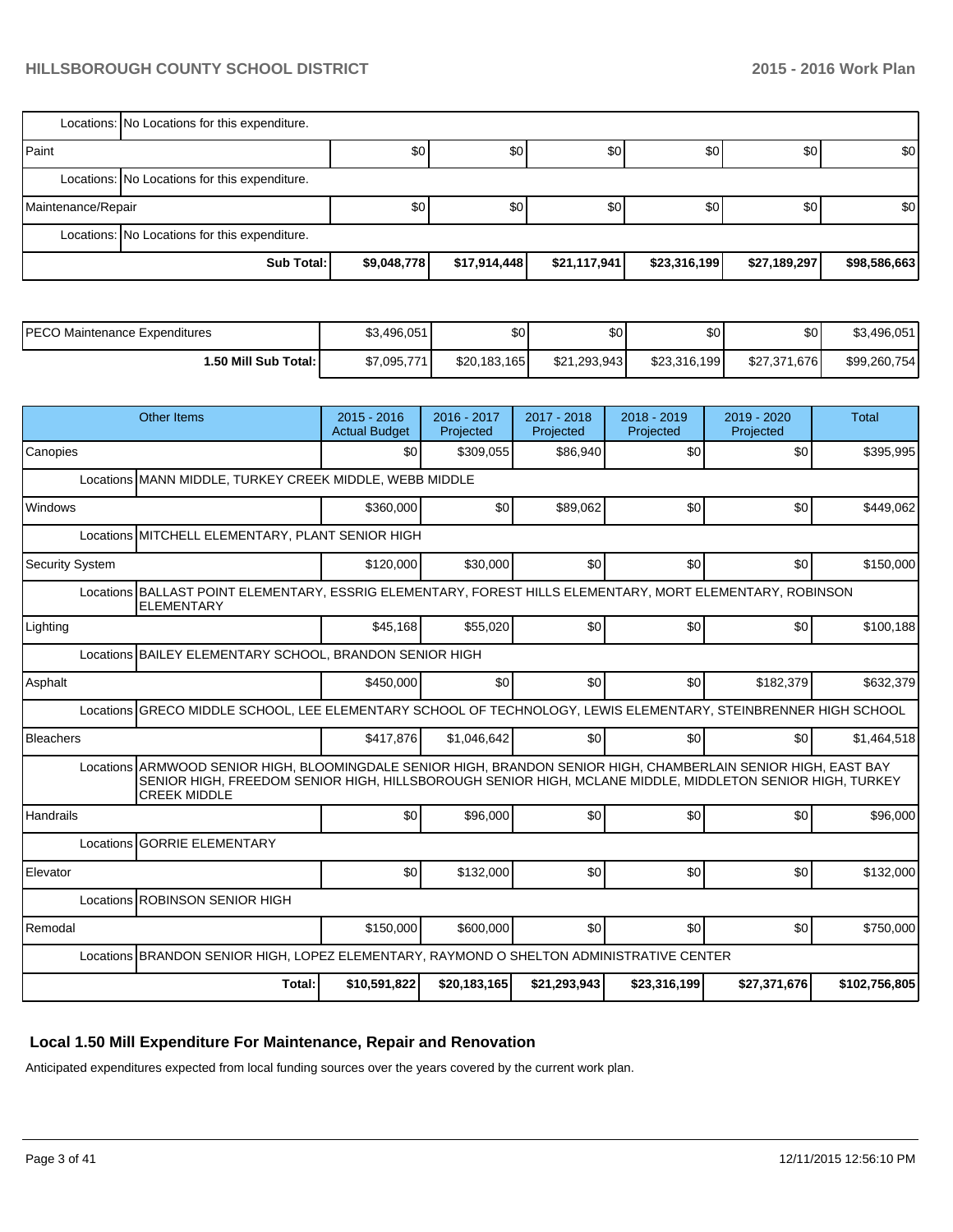| Item                                                         | 2015 - 2016<br><b>Actual Budget</b> | 2016 - 2017<br>Projected | 2017 - 2018<br>Projected | 2018 - 2019<br>Projected | 2019 - 2020<br>Projected | <b>Total</b>  |
|--------------------------------------------------------------|-------------------------------------|--------------------------|--------------------------|--------------------------|--------------------------|---------------|
| Remaining Maint and Repair from 1.5 Mills                    | \$7,095,771                         | \$20,183,165             | \$21,293,943             | \$23,316,199             | \$27,371,676             | \$99,260,754  |
| Maintenance/Repair Salaries                                  | \$0                                 | \$0                      | \$0                      | \$0                      | \$0                      | \$0           |
| <b>School Bus Purchases</b>                                  | \$3,500,000                         | \$4,000,000              | \$4,000,000              | \$4,000,000              | \$4,000,000              | \$19,500,000  |
| <b>Other Vehicle Purchases</b>                               | \$0                                 | \$0                      | \$0                      | \$0                      | \$0                      | \$0           |
| <b>Capital Outlay Equipment</b>                              | \$0                                 | \$0                      | \$0                      | \$0                      | \$0                      | \$0           |
| Rent/Lease Payments                                          | \$360,000                           | \$360,000                | \$360,000                | \$360,000                | \$360,000                | \$1,800,000   |
| <b>COP Debt Service</b>                                      | \$66,615,098                        | \$66,140,542             | \$66,218,856             | \$66,235,608             | \$66,291,491             | \$331,501,595 |
| Rent/Lease Relocatables                                      | \$0                                 | \$0                      | \$0                      | \$0                      | \$0                      | \$0           |
| <b>Environmental Problems</b>                                | \$6,152,908                         | \$5,197,944              | \$6,073,956              | \$6,070,280              | \$4,178,530              | \$27,673,618  |
| s.1011.14 Debt Service                                       | \$940,770                           | \$421,560                | \$421,560                | \$421,560                | \$421,560                | \$2,627,010   |
| <b>Special Facilities Construction Account</b>               | \$0                                 | \$0                      | \$0                      | \$0                      | \$0                      | \$0           |
| Premiums for Property Casualty Insurance - 1011.71<br>(4a,b) | \$0                                 | \$0                      | \$0                      | \$0                      | \$0                      | \$0           |
| Qualified School Construction Bonds (QSCB)                   | \$2,267,025                         | \$2,267,025              | \$2,267,025              | \$2,265,500              | \$2,267,025              | \$11,333,600  |
| Qualified Zone Academy Bonds (QZAB)                          | \$0                                 | \$0                      | \$0                      | \$0                      | \$0                      | \$0           |
| Other (Silo Bend and Nature's Class)                         | \$1,000,000                         | \$0                      | \$0                      | \$72,600                 | \$0                      | \$1,072,600   |
| <b>Site Purchases</b>                                        | \$3,000,000                         | \$3,000,000              | \$3,000,000              | \$3,000,000              | \$3,000,000              | \$15,000,000  |
| <b>Fixed Budgets</b>                                         | \$4,802,850                         | \$2,888,799              | \$2,888,799              | \$2,888,799              | \$2,888,799              | \$16,358,046  |
| <b>Various Sites</b>                                         | \$17,755,000                        | \$15,050,099             | \$15,351,102             | \$15,658,124             | \$15,971,286             | \$79,785,611  |
| Relocatables/Demo                                            | \$200,000                           | \$0                      | \$0                      | \$0                      | \$0                      | \$200,000     |
| Portable Replacement                                         | \$3,500,000                         | \$0                      | \$0                      | \$0                      | \$0                      | \$3,500,000   |
| <b>Local Expenditure Totals:</b>                             | \$117,189,422                       | \$119,509,134            | \$121,875,241            | \$124,288,670            | \$126,750,367            | \$609,612,834 |

# **Revenue**

#### **1.50 Mill Revenue Source**

Schedule of Estimated Capital Outlay Revenue from each currently approved source which is estimated to be available for expenditures on the projects included in the tentative district facilities work program. All amounts are NET after considering carryover balances, interest earned, new COP's, 1011.14 and 1011.15 loans, etc. Districts cannot use 1.5-Mill funds for salaries except for those explicitly associated with maintenance/repair projects. (1011.71 (5), F.S.)

| Item                                                                              | Fund | $2015 - 2016$<br><b>Actual Value</b> | $2016 - 2017$<br>Projected | $2017 - 2018$<br>Projected | $2018 - 2019$<br>Projected | $2019 - 2020$<br>Projected | Total             |
|-----------------------------------------------------------------------------------|------|--------------------------------------|----------------------------|----------------------------|----------------------------|----------------------------|-------------------|
| (1) Non-exempt property<br>lassessed valuation                                    |      | \$80,545,571,481                     | \$82,156,482,910           | \$83,799,612,568           | \$85,475,604,820           | \$87,185,116,916           | \$419,162,388,695 |
| (2) The Millege projected for<br>discretionary capital outlay per<br>ls.1011.71   |      | 1.50                                 | 1.50 l                     | 1.50                       | 1.50                       | 1.50                       |                   |
| (3) Full value of the 1.50-Mill<br>discretionary capital outlay per<br>ls.1011.71 |      | \$135,316,560                        | \$138,022,891              | \$140.783.349              | \$143.599.016              | \$146,470,996              | \$704.192.812     |
| $(4)$ Value of the portion of the 1.50<br>-Mill ACTUALLY levied                   | 370  | \$115,985,623                        | \$118.305.335              | \$120.671.442              | \$123,084,871              | \$125,546,568              | \$603.593.839     |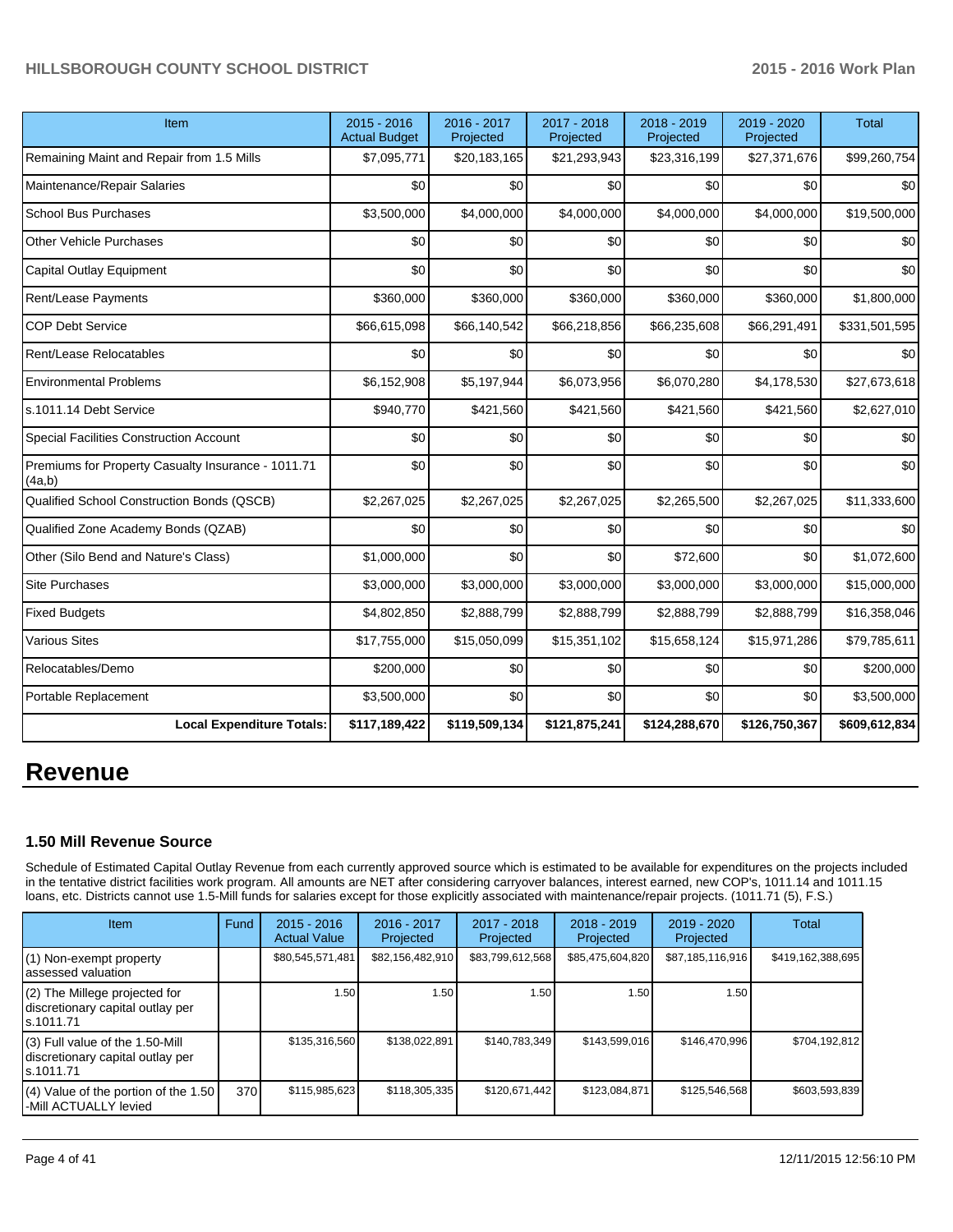| (5) Difference of lines (3)<br>and (4) |  | \$19,330,937 | \$19,717,556 | \$20,111,907 | \$20,514,145 | \$20,924,428 | \$100,598,973 |
|----------------------------------------|--|--------------|--------------|--------------|--------------|--------------|---------------|
|----------------------------------------|--|--------------|--------------|--------------|--------------|--------------|---------------|

#### **PECO Revenue Source**

The figure in the row designated "PECO Maintenance" will be subtracted from funds available for new construction because PECO maintenance dollars cannot be used for new construction.

| Item                                  | Fund | $2015 - 2016$<br><b>Actual Budget</b> | 2016 - 2017<br>Projected | 2017 - 2018<br>Projected | $2018 - 2019$<br>Projected | $2019 - 2020$<br>Projected | Total            |
|---------------------------------------|------|---------------------------------------|--------------------------|--------------------------|----------------------------|----------------------------|------------------|
| <b>PECO New Construction</b>          | 340  | \$O I                                 | \$0                      | \$0                      | \$0 <sub>0</sub>           | \$0                        | \$0 <sub>1</sub> |
| <b>IPECO Maintenance Expenditures</b> |      | \$3,496,051                           | \$0 <sub>1</sub>         | \$0                      | \$0                        | \$0                        | \$3,496,051      |
|                                       |      | \$3,496,051                           | \$0                      | \$0                      | \$0                        | \$0                        | \$3,496,051      |

#### **CO & DS Revenue Source**

Revenue from Capital Outlay and Debt Service funds.

| Item                                               | Fund | $2015 - 2016$<br><b>Actual Budget</b> | $2016 - 2017$<br>Projected | $2017 - 2018$<br>Projected | $2018 - 2019$<br>Projected | $2019 - 2020$<br>Projected | Total       |
|----------------------------------------------------|------|---------------------------------------|----------------------------|----------------------------|----------------------------|----------------------------|-------------|
| ICO & DS Cash Flow-through<br><b>I</b> Distributed | 360  | \$1,085,792                           | \$1,085,792                | \$1,085,792                | \$1,085,792                | \$1,085,792                | \$5,428,960 |
| ICO & DS Interest on<br>Undistributed CO           | 360  | \$53,007                              | \$53,007                   | \$53,007                   | \$53,007                   | \$53,007                   | \$265,035   |
|                                                    |      | \$1,138,799                           | \$1,138,799                | \$1,138,799                | \$1,138,799                | \$1,138,799                | \$5,693,995 |

#### **Fair Share Revenue Source**

All legally binding commitments for proportionate fair-share mitigation for impacts on public school facilities must be included in the 5-year district work program.

Nothing reported for this section.

#### **Sales Surtax Referendum**

Specific information about any referendum for a 1-cent or ½-cent surtax referendum during the previous year.

**Did the school district hold a surtax referendum during the past fiscal year 2014 - 2015?**

No

# **Additional Revenue Source**

Any additional revenue sources

| Item                                      | $2015 - 2016$<br><b>Actual Value</b> | 2016 - 2017<br>Projected | 2017 - 2018<br>Projected | 2018 - 2019<br>Projected | 2019 - 2020<br>Projected | Total |
|-------------------------------------------|--------------------------------------|--------------------------|--------------------------|--------------------------|--------------------------|-------|
| Proceeds from a s.1011.14/15 F.S. Loans I | \$0 <sub>1</sub>                     | \$0                      | \$0                      | \$0                      | \$0                      | \$0   |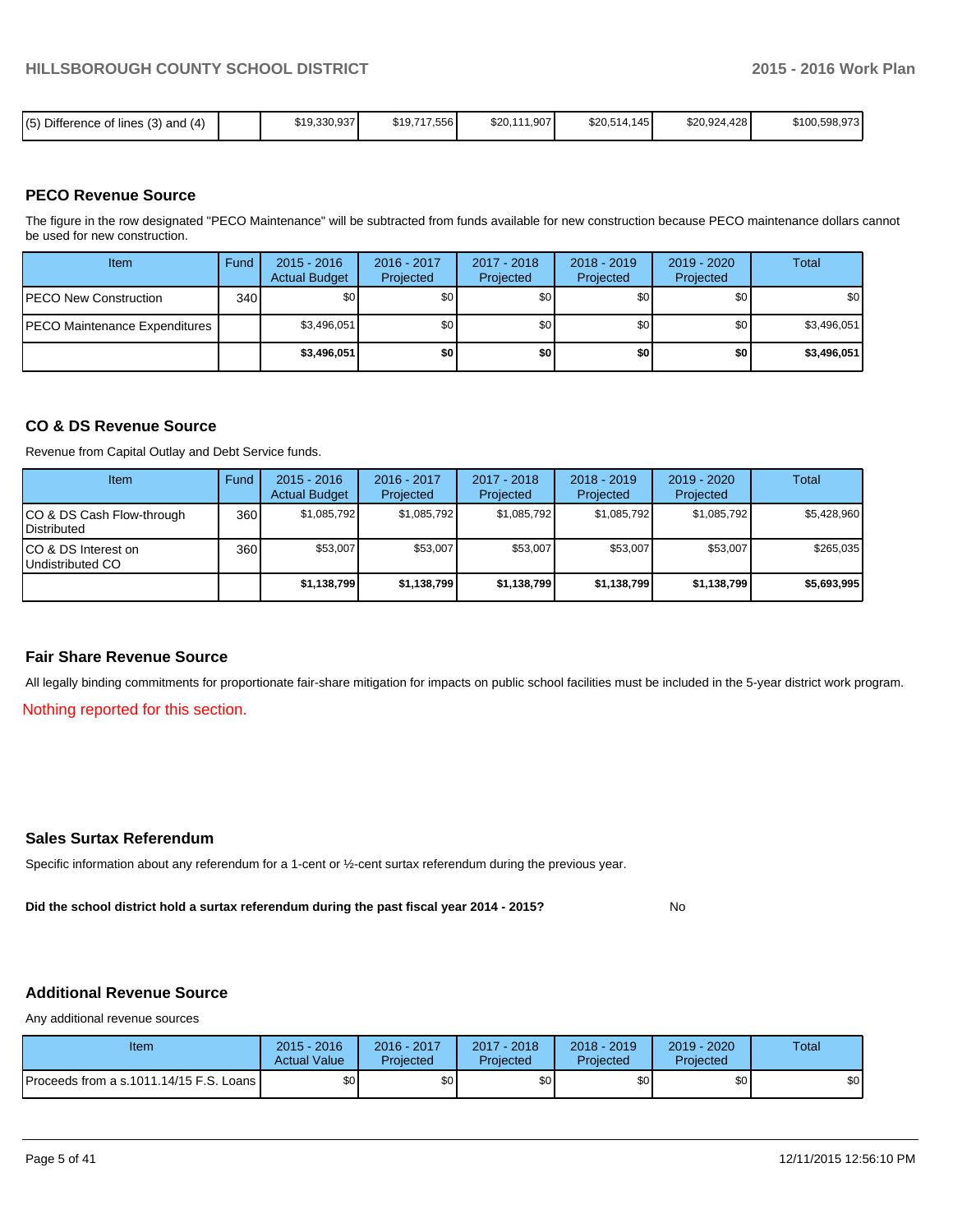| District Bonds - Voted local bond<br>referendum proceeds per s.9, Art VII<br><b>State Constitution</b>                    | \$0          | \$0          | \$0          | \$0          | \$0          | \$0           |
|---------------------------------------------------------------------------------------------------------------------------|--------------|--------------|--------------|--------------|--------------|---------------|
| Proceeds from Special Act Bonds                                                                                           | \$0          | \$0          | \$0          | \$0          | \$0          | \$0           |
| Estimated Revenue from CO & DS Bond<br>Sale                                                                               | \$0          | \$0          | \$0          | \$0          | \$0          | \$0           |
| Proceeds from Voted Capital<br>Improvements millage                                                                       | \$0          | \$0          | \$0          | \$0          | \$0          | \$0           |
| Other Revenue for Other Capital Projects                                                                                  | \$0          | \$0          | \$0          | \$0          | \$0          | \$0           |
| Proceeds from 1/2 cent sales surtax<br>authorized by school board                                                         | \$0          | \$0          | \$0          | \$0          | \$0          | \$0           |
| Proceeds from local governmental<br>infrastructure sales surtax                                                           | \$0          | \$0          | \$0          | \$0          | \$0          | \$0           |
| Proceeds from Certificates of<br>Participation (COP's) Sale                                                               | \$0          | \$0          | \$0          | \$0          | \$0          | \$0           |
| Classrooms First Bond proceeds amount<br>authorized in FY 1997-98                                                         | \$0          | \$0          | \$0          | \$0          | \$0          | \$0           |
| <b>Classrooms for Kids</b>                                                                                                | \$0          | \$0          | \$0          | \$0          | \$0          | \$0           |
| <b>District Equity Recognition</b>                                                                                        | \$0          | \$0          | \$0          | \$0          | \$0          | \$0           |
| <b>Federal Grants</b>                                                                                                     | \$0          | \$0          | \$0          | \$0          | \$0          | \$0           |
| Proportionate share mitigation (actual<br>cash revenue only, not in kind donations)                                       | \$0          | \$0          | \$0          | \$0          | \$0          | \$0           |
| Impact fees received                                                                                                      | \$46,023,287 | \$13,044,498 | \$14,133,533 | \$14,546,452 | \$14,226,105 | \$101,973,875 |
| Private donations                                                                                                         | \$0          | \$0          | \$0          | \$0          | \$0          | \$0           |
| Grants from local governments or not-for-<br>profit organizations                                                         | \$0          | \$0          | \$0          | \$0          | \$0          | \$0           |
| Interest, Including Profit On Investment                                                                                  | \$65,000     | \$65,000     | \$65,000     | \$65,000     | \$65,000     | \$325,000     |
| Revenue from Bonds pledging proceeds<br>from 1 cent or 1/2 cent Sales Surtax                                              | \$0          | \$0          | \$0          | \$0          | \$0          | \$0           |
| <b>Total Fund Balance Carried Forward</b>                                                                                 | \$8,444,665  | \$0          | \$0          | \$0          | \$0          | \$8,444,665   |
| General Capital Outlay Obligated Fund<br><b>Balance Carried Forward From Total</b><br><b>Fund Balance Carried Forward</b> | \$0          | \$0          | \$0          | \$0          | \$0          | \$0           |
| <b>Special Facilities Construction Account</b>                                                                            | \$0          | \$0          | \$0          | \$0          | \$0          | \$0           |
| One Cent - 1/2 Cent Sales Surtax Debt<br>Service From Total Fund Balance Carried<br>Forward                               | \$0          | \$0          | \$0          | \$0          | \$0          | \$0           |
| Capital Outlay Projects Funds Balance<br>Carried Forward From Total Fund<br><b>Balance Carried Forward</b>                | \$0          | \$0          | \$0          | \$0          | \$0          | \$0           |
| <b>Subtotal</b>                                                                                                           | \$54,532,952 | \$13,109,498 | \$14,198,533 | \$14,611,452 | \$14,291,105 | \$110,743,540 |

# **Total Revenue Summary**

| Item Name                                                       | $2015 - 2016$<br><b>Budget</b> | 2016 - 2017<br>Projected | $2017 - 2018$<br>Projected | $2018 - 2019$<br>Projected | 2019 - 2020<br>Projected | <b>Five Year Total</b> |
|-----------------------------------------------------------------|--------------------------------|--------------------------|----------------------------|----------------------------|--------------------------|------------------------|
| Local 1.5 Mill Discretionary Capital Outlay<br><b>I</b> Revenue | \$115,985,623                  | \$118.305.335            | \$120.671.442              | \$123.084.871              | \$125.546.568            | \$603.593.839          |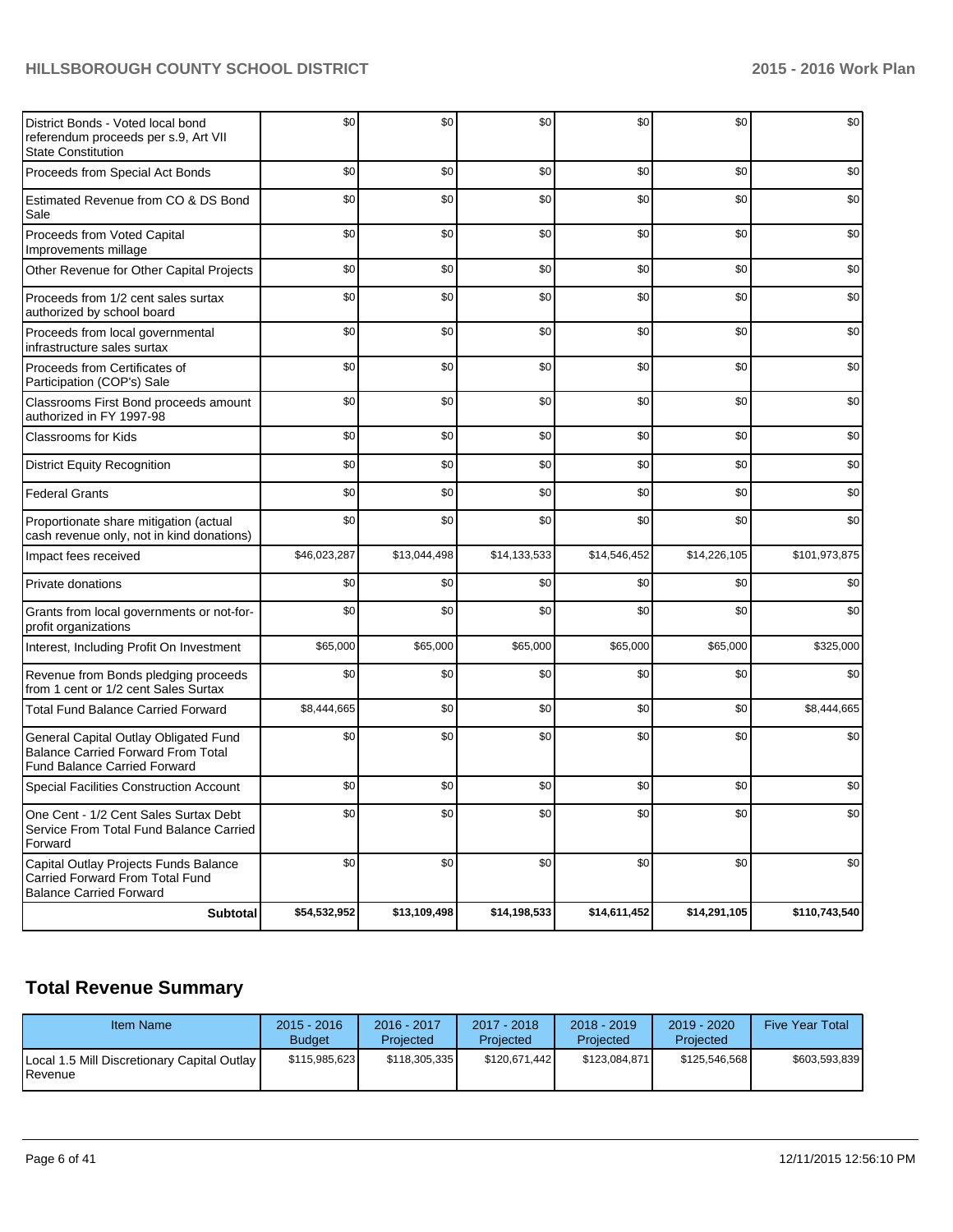| IPECO and 1.5 Mill Maint and Other 1.5<br><b>IMill Expenditures</b> | (\$117, 189, 422) | (S119, 509, 134) | (\$121, 875, 241) | (\$124, 288, 670) | (\$126,750,367)  | (\$609, 612, 834) |
|---------------------------------------------------------------------|-------------------|------------------|-------------------|-------------------|------------------|-------------------|
| IPECO Maintenance Revenue                                           | \$3.496.051       | \$0              | \$0               | \$0               | \$0 <sub>1</sub> | \$3.496.051       |
| <b>Available 1.50 Mill for New</b><br><i>Construction</i>           | ( \$1,203,799]    | ( \$1,203,799]   | (\$1,203,799)     | (S1, 203, 799)    | (\$1,203,799)    | (\$6,018,995)     |

| <b>Item Name</b>                      | $2015 - 2016$<br><b>Budget</b> | 2016 - 2017<br>Projected | $2017 - 2018$<br>Projected | $2018 - 2019$<br>Projected | $2019 - 2020$<br>Projected | <b>Five Year Total</b> |
|---------------------------------------|--------------------------------|--------------------------|----------------------------|----------------------------|----------------------------|------------------------|
| ICO & DS Revenue                      | \$1,138,799                    | \$1,138,799              | \$1,138,799                | \$1,138,799                | \$1,138,799                | \$5,693,995            |
| <b>IPECO New Construction Revenue</b> | \$0                            | \$0                      | \$0 <sub>1</sub>           | \$0                        | \$0                        | \$0                    |
| Other/Additional Revenue              | \$54,532,952                   | \$13,109,498             | \$14,198,533               | \$14,611,452               | \$14,291,105               | \$110,743,540          |
| <b>Total Additional Revenuel</b>      | \$55,671,751                   | \$14,248,297             | \$15,337,332               | \$15,750,251               | \$15,429,904               | \$116,437,535          |
| Total Available Revenue               | \$54,467,952                   | \$13,044,498             | \$14,133,533               | \$14,546,452               | \$14,226,105               | \$110,418,540          |

# **Project Schedules**

# **Capacity Project Schedules**

A schedule of capital outlay projects necessary to ensure the availability of satisfactory classrooms for the projected student enrollment in K-12 programs.

| <b>Project Description</b>                                                 | Location                             |                          | $2015 - 2016$ | 2016 - 2017 | 2017 - 2018  | 2018 - 2019  | 2019 - 2020 | <b>Total</b>     | Funded |
|----------------------------------------------------------------------------|--------------------------------------|--------------------------|---------------|-------------|--------------|--------------|-------------|------------------|--------|
| <b>INEW MIDDLE</b><br>ISCHOOL "TT"<br>10906 COUNTY RD<br>672. RIVERVIEW FL | Location not<br>specified            | Planned<br>Cost:         | \$0           | \$9,007,885 | \$14,133,533 | \$12,107,082 | \$0         | \$35,248,500 Yes |        |
|                                                                            |                                      | <b>Student Stations:</b> | 0             | $\Omega$    | 0            | 0            | 1,350       | 1,350            |        |
|                                                                            |                                      | <b>Total Classrooms:</b> | 0             | 0           | 0            | 0            | 60          | 60               |        |
|                                                                            |                                      | Gross Sq Ft:             | $\mathbf 0$   | $\Omega$    | $\mathbf 0$  | $\Omega$     | 135,875     | 135,875          |        |
| ADDITION - 2342<br>ISHELL POINT<br>ROAD, RUSKIN, FL                        | <b>LENNARD HIGH</b><br><b>SCHOOL</b> | Planned<br>Cost:         | \$1,500,000   | \$0         | \$0          | \$0          | \$0         | \$1,500,000 Yes  |        |
|                                                                            |                                      | <b>Student Stations:</b> | 500           | $\Omega$    | $\mathbf 0$  | 0            | 0           | 500              |        |
|                                                                            |                                      | <b>Total Classrooms:</b> | 20            | $\Omega$    | $\Omega$     | $\Omega$     | $\Omega$    | 20               |        |
|                                                                            |                                      | Gross Sq Ft:             | 27,224        | $\Omega$    | 0            | $\Omega$     | 0           | 27,224           |        |
| 6274 S. 78TH<br>STREET, TAMPA,<br>IFL                                      | LAMB<br><b>ELEMENTARY</b>            | Planned<br>Cost:         | \$3,500,000   | \$0         | \$0          | \$0          | \$0         | \$3,500,000 Yes  |        |
|                                                                            |                                      | <b>Student Stations:</b> | 948           | $\Omega$    | $\Omega$     | $\Omega$     | $\Omega$    | 948              |        |
|                                                                            |                                      | <b>Total Classrooms:</b> | 52            | 0           | $\mathbf 0$  | 0            | 0           | 52               |        |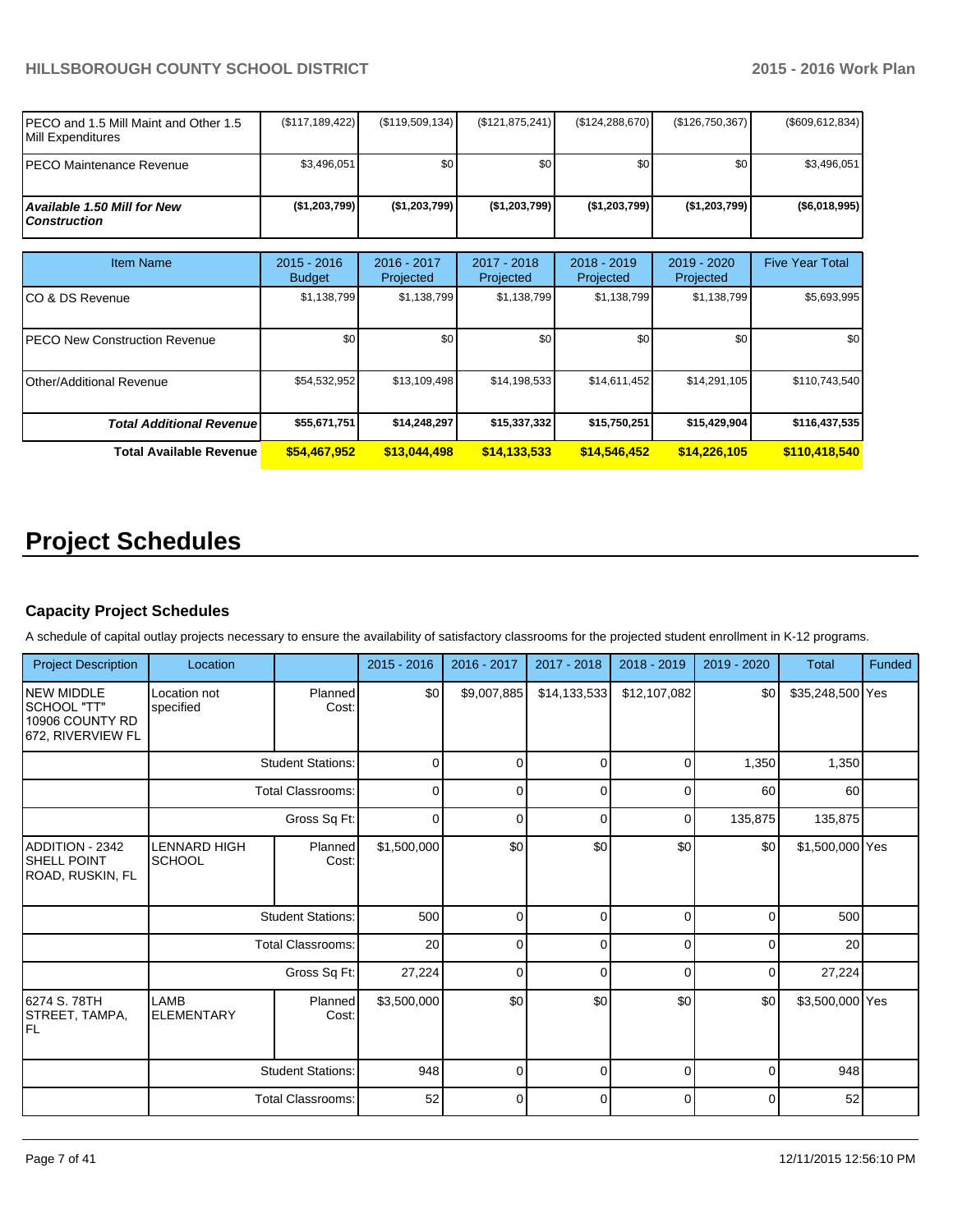|                                                                            |                                             | Gross Sq Ft:             | 90,653         | $\mathbf 0$ | $\mathbf 0$ | $\mathbf 0$ | $\mathbf 0$ | 90,653                                                                                       |  |
|----------------------------------------------------------------------------|---------------------------------------------|--------------------------|----------------|-------------|-------------|-------------|-------------|----------------------------------------------------------------------------------------------|--|
| 8207 TINKER<br>STREET, MACDILL<br>AFB, FL                                  | TINKER K-8                                  | Planned<br>Cost:         | \$2,444,665    | \$0         | \$0         | \$0         | \$0         | \$2,444,665 Yes<br>0<br>0<br>271<br>0<br>0<br>36,491<br>0<br>0<br>0<br>0<br>0<br>0<br>0<br>0 |  |
|                                                                            |                                             | <b>Student Stations:</b> | 132            | $\mathbf 0$ | $\mathbf 0$ | $\mathbf 0$ | $\mathbf 0$ | 132                                                                                          |  |
|                                                                            |                                             | <b>Total Classrooms:</b> | 6              | $\mathbf 0$ | $\mathbf 0$ | 0           |             | 6                                                                                            |  |
|                                                                            |                                             | Gross Sq Ft:             | 8,326          | $\mathbf 0$ | $\mathbf 0$ | $\mathbf 0$ | $\mathbf 0$ | 8,326                                                                                        |  |
| 8412 13TH STREET,<br>TAMPA, FL                                             | <b>SULPHUR SPRINGS</b><br><b>ELEMENTARY</b> | Planned<br>Cost:         | \$6,000,000    | \$0         | \$0         | \$0         | \$0         | \$6,000,000 Yes                                                                              |  |
|                                                                            |                                             | <b>Student Stations:</b> | $\mathbf 0$    | 271         | $\mathbf 0$ | $\mathbf 0$ |             |                                                                                              |  |
|                                                                            |                                             | <b>Total Classrooms:</b> | 0              | 12          | $\mathbf 0$ | 0           |             | 12                                                                                           |  |
|                                                                            |                                             | Gross Sq Ft:             | $\mathbf 0$    | 36,491      | $\mathbf 0$ | $\mathbf 0$ |             |                                                                                              |  |
| ADDITION - 8302<br><b>MONTAGUE</b><br>STREET, TAMPA,<br>FL                 | <b>ALONSO HIGH</b>                          | Planned<br>Cost:         | \$7,000,000    | \$0         | \$0         | \$0         | \$0         | \$7,000,000 Yes                                                                              |  |
|                                                                            |                                             | <b>Student Stations:</b> | $\overline{0}$ | 300         | $\mathbf 0$ | $\mathbf 0$ | $\mathbf 0$ | 300                                                                                          |  |
|                                                                            |                                             | <b>Total Classrooms:</b> | $\mathbf 0$    | 12          | $\mathbf 0$ | $\mathbf 0$ |             | 12                                                                                           |  |
|                                                                            |                                             | Gross Sq Ft:             | $\mathbf 0$    | 16,099      | $\mathbf 0$ | $\mathbf 0$ | $\mathbf 0$ | 16,099                                                                                       |  |
| ADDITION - 16550<br>FISHHAWK BLVD,<br>LITHIA, FL                           | <b>NEWSOME SENIOR</b><br><b>HIGH</b>        | Planned<br>Cost:         | \$9,500,000    | \$0         | \$0         | \$0         | \$0         | \$9,500,000 Yes                                                                              |  |
|                                                                            |                                             | <b>Student Stations:</b> | $\mathbf 0$    | 500         | $\mathbf 0$ | $\mathbf 0$ |             | 500                                                                                          |  |
|                                                                            |                                             | Total Classrooms:        | $\mathbf 0$    | 20          | $\mathbf 0$ | 0           |             | 20                                                                                           |  |
|                                                                            |                                             | Gross Sq Ft:             | $\mathbf 0$    | 33,852      | $\mathbf 0$ | $\mathbf 0$ |             | 33,852                                                                                       |  |
| ADDITION - 7710<br><b>BIG BEND ROAD,</b><br>GIBSONTON, FL                  | <b>EAST BAY SENIOR</b><br><b>HIGH</b>       | Planned<br>Cost:         | \$8,000,000    | \$0         | \$0         | \$0         | \$0         | \$8,000,000 Yes                                                                              |  |
|                                                                            |                                             | <b>Student Stations:</b> | $\mathbf 0$    | $\mathbf 0$ | 500         | $\mathbf 0$ |             | 500                                                                                          |  |
|                                                                            |                                             | Total Classrooms:        | $\mathbf 0$    | $\mathbf 0$ | 20          | $\mathbf 0$ | $\mathbf 0$ | 20                                                                                           |  |
|                                                                            |                                             | Gross Sq Ft:             | $\mathbf 0$    | 0           | 25,000      | $\mathbf 0$ | $\mathbf 0$ | 25,000                                                                                       |  |
| <b>NEW ELEMENTARY</b><br>"C" SOUTH<br><b>HILLSBOROUGH</b><br><b>COUNTY</b> | Location not<br>specified                   | Planned<br>Cost:         | \$16,523,287   | \$4,036,613 | \$0         | \$0         | \$0         | \$20,559,900 Yes                                                                             |  |
|                                                                            |                                             | <b>Student Stations:</b> | $\mathbf 0$    | $\mathbf 0$ | 950         | $\mathbf 0$ |             | 950                                                                                          |  |
|                                                                            |                                             | Total Classrooms:        | $\pmb{0}$      | 0           | 55          | 0           |             | 55                                                                                           |  |
|                                                                            |                                             | Gross Sq Ft:             | $\pmb{0}$      | 0           | 92,876      | 0           |             | 92,876                                                                                       |  |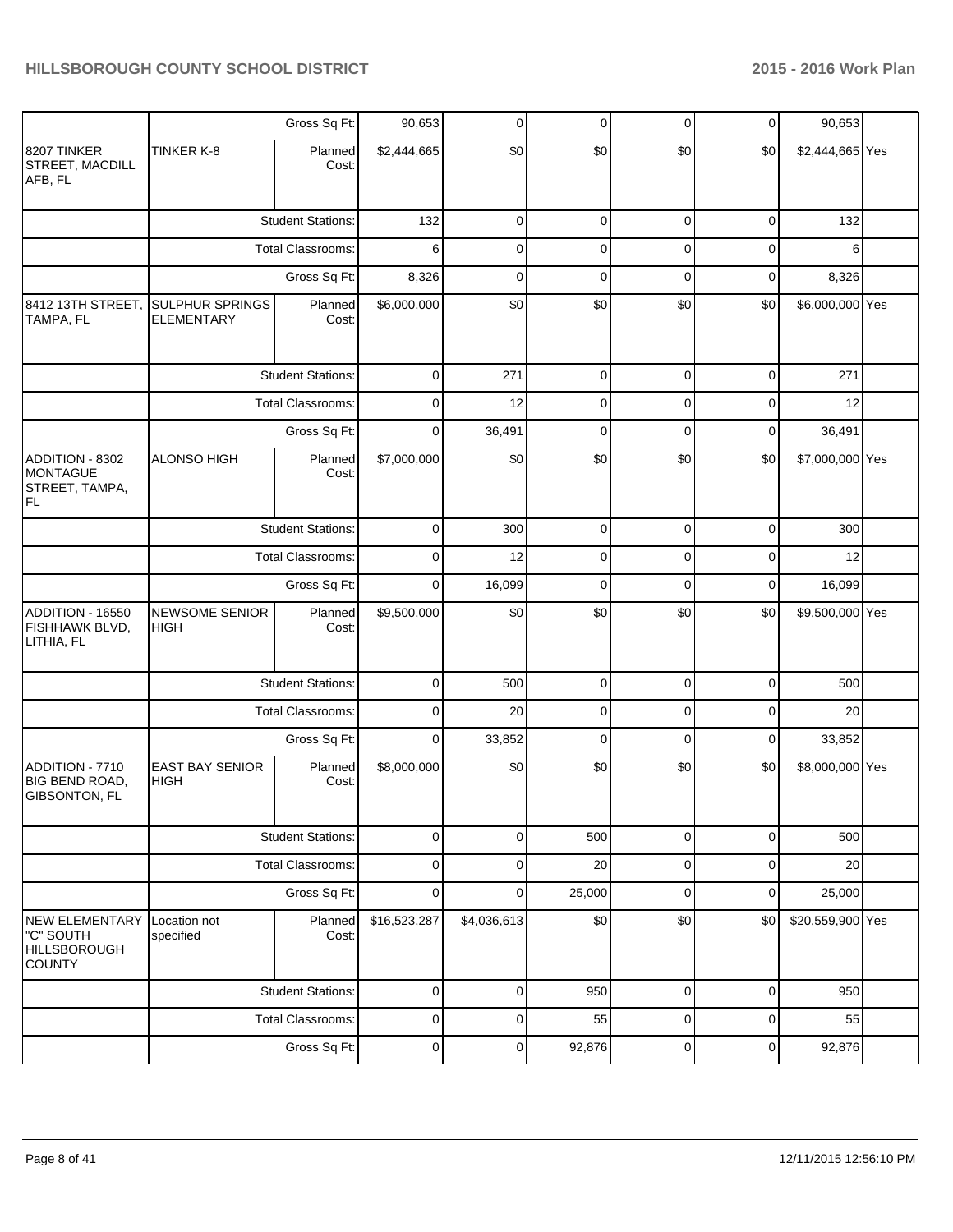| <b>NEW K-8 SOUTH</b><br><b>HILLSBOROUGH</b><br><b>COUNTY</b> | Location not<br>specified | <b>Planned</b><br>Cost:  | \$0 | \$0 | \$0 | \$2,439,370 | \$14,226,105 | \$16,665,475 Yes |  |
|--------------------------------------------------------------|---------------------------|--------------------------|-----|-----|-----|-------------|--------------|------------------|--|
|                                                              |                           | <b>Student Stations:</b> |     |     |     |             |              |                  |  |
|                                                              | Total Classrooms:         |                          |     |     |     |             |              |                  |  |
|                                                              |                           | Gross Sq Ft:             |     |     |     |             | 135,875      | 135,875          |  |

| <b>Planned Cost:</b>       |         |        |         |   |         | \$54,467,952 \$13,044,498 \$14,133,533 \$14,546,452 \$14,226,105 \$110,418,540 |
|----------------------------|---------|--------|---------|---|---------|--------------------------------------------------------------------------------|
| <b>Student Stations:</b>   | 1,580   | 1,071  | 1,450   |   | 1.350   | 5,451                                                                          |
| <b>Total Classrooms: I</b> | 78      | 44     | 75      |   | 60      | 257                                                                            |
| Gross Sq Ft:               | 126,203 | 86.442 | 117.876 | U | 271.750 | 602,271                                                                        |

#### **Other Project Schedules**

Major renovations, remodeling, and additions of capital outlay projects that do not add capacity to schools.

| <b>Project Description</b> | Location                                                              | $2015 - 2016$<br><b>Actual Budget</b> | 2016 - 2017<br>Projected | 2017 - 2018<br>Projected | 2018 - 2019<br>Projected | 2019 - 2020<br>Projected | <b>Total</b>    | <b>Funded</b> |
|----------------------------|-----------------------------------------------------------------------|---------------------------------------|--------------------------|--------------------------|--------------------------|--------------------------|-----------------|---------------|
| <b>Major Renovation</b>    | <b>ALEXANDER</b><br><b>ELEMENTARY</b>                                 | \$0                                   | \$0                      | \$0                      | \$7,469,814              | \$0                      | \$7,469,814 No  |               |
| <b>Major Renovation</b>    | <b>BROOKER</b><br><b>ELEMENTARY</b>                                   | \$0                                   | \$0                      | \$0                      | \$0                      | \$10,309,578             | \$10,309,578 No |               |
| <b>Major Renovation</b>    | <b>BUCKHORN</b><br><b>ELEMENTARY</b>                                  | \$0                                   | \$0                      | \$8,673,627              | \$0                      | \$0                      | \$8,673,627 No  |               |
| <b>Major Renovation</b>    | <b>CLAYWELL</b><br><b>ELEMENTARY</b>                                  | \$0                                   | \$0                      | \$9,239,522              | \$0                      | \$0                      | \$9,239,522 No  |               |
| <b>Major Renovation</b>    | <b>COLSON ELEMENTARY</b>                                              | \$9,136,632                           | \$0                      | \$0                      | \$0                      | \$0                      | \$9,136,632 No  |               |
| <b>Major Renovation</b>    | <b>CYPRESS CREEK</b><br><b>ELEMENTARY</b>                             | \$0                                   | \$10,505,069             | \$0                      | \$0                      | \$0                      | \$10,505,069 No |               |
| <b>Major Renovation</b>    | <b>DICKENSON</b><br><b>ELEMENTARY</b>                                 | \$0                                   | \$0                      | \$0                      | \$7,233,167              | \$0                      | \$7,233,167 No  |               |
| Major Renovation           | <b>DOVER ELEMENTARY</b>                                               | \$8,467,847                           | \$0                      | \$0                      | \$0                      | \$0                      | \$8,467,847 No  |               |
| Major Renovation           | <b>DOWDELL MIDDLE</b>                                                 | \$7,853,962                           | \$0                      | \$0                      | \$0                      | \$0                      | \$7,853,962 No  |               |
| <b>Major Renovation</b>    | <b>DUNBAR ELEMENTARY</b>                                              | \$0                                   | \$0                      | \$3,652,595              | \$0                      | \$0                      | \$3,652,595 No  |               |
| <b>Major Renovation</b>    | <b>EAST BAY SENIOR HIGH</b>                                           | \$0                                   | \$16,080,379             | \$0                      | \$0                      | \$0                      | \$16,080,379 No |               |
| <b>Major Renovation</b>    | <b>EDISON ELEMENTARY</b>                                              | \$0                                   | \$0                      | \$6,255,712              | \$0                      | \$0                      | \$6,255,712 No  |               |
| Major Renovation           | <b>ESSRIG ELEMENTARY</b>                                              | \$0                                   | \$0                      | \$0                      | \$8,488,425              | \$0                      | \$8,488,425 No  |               |
| <b>Major Renovation</b>    | <b>FOLSOM ELEMENTARY</b>                                              | \$0                                   | \$7,181,722              | \$0                      | \$0                      | \$0                      | \$7,181,722 No  |               |
| <b>Major Renovation</b>    | <b>HUNTERS GREEN</b><br><b>ELEMENTARY</b>                             | \$0                                   | \$0                      | \$0                      | \$0                      | \$6,383,296              | \$6,383,296 No  |               |
| <b>Major Renovation</b>    | <b>LAVOY EXCEPTIONAL</b><br><b>STUDENT EDUCATION</b><br><b>CENTER</b> | \$0                                   | \$0                      | \$1,954,910              | \$0                      | \$0                      | \$1,954,910 No  |               |
| <b>Major Renovation</b>    | <b>LEAREY TECHNICAL</b><br><b>COLLEGE</b>                             | \$0                                   | \$2,534,400              | \$0                      | \$0                      | \$0                      | \$2,534,400 No  |               |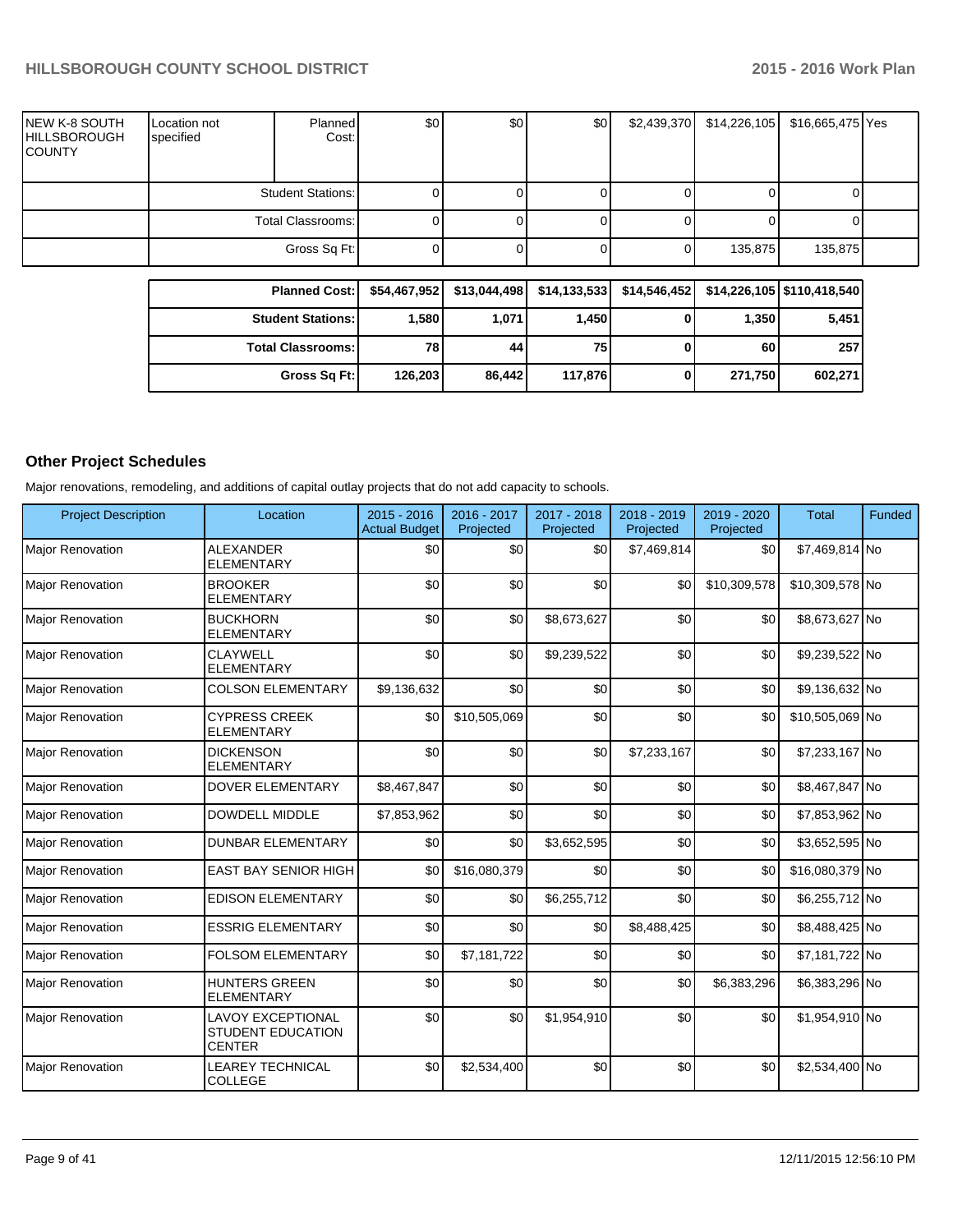| <b>Maior Renovation</b>            | LITHIA SPRINGS<br><b>ELEMENTARY</b>                       | \$0          | \$7,521,259  | \$0          | \$0          | \$0         | \$7,521,259 No               |  |
|------------------------------------|-----------------------------------------------------------|--------------|--------------|--------------|--------------|-------------|------------------------------|--|
| Major Renovation                   | LOPEZ ELEMENTARY                                          | \$0          | \$0          | \$7,799,062  | \$0          | \$0         | \$7,799,062 No               |  |
| Major Renovation                   | LOWRY ELEMENTARY                                          | \$10,937,207 | \$0          | \$0          | \$0          | \$0         | \$10,937,207 No              |  |
| <b>Major Renovation</b>            | <b>MANGO ELEMENTARY</b>                                   | \$0          | \$0          | \$0          | \$4,228,779  | \$0         | \$4,228,779 No               |  |
| <b>Major Renovation</b>            | <b>MANISCALCO</b><br><b>ELEMENTARY</b>                    | \$0          | \$0          | \$0          | \$8,817,673  | \$0         | \$8,817,673 No               |  |
| Major Renovation                   | MINTZ ELEMENTARY                                          | \$0          | \$0          | \$0          | \$0          | \$6,228,961 | \$6,228,961 No               |  |
| <b>Major Renovation</b>            | <b>NORTHWEST</b><br><b>ELEMENTARY</b>                     | \$0          | \$0          | \$0          | \$0          | \$5,339,991 | \$5,339,991 No               |  |
| <b>Major Renovation</b>            | <b>RIVERHILLS</b><br><b>ELEMENTARY</b>                    | \$5,885,308  | \$0          | \$0          | \$0          | \$0         | \$5,885,308 No               |  |
| Major Renovation                   | ROBLES ELEMENTARY                                         | \$0          | \$0          | \$0          | \$8,560,448  | \$0         | \$8,560,448 No               |  |
| <b>Major Renovation</b>            | <b>ROOSEVELT</b><br><b>ELEMENTARY</b>                     | \$6,389,469  | \$0          | \$0          | \$0          | \$0         | \$6,389,469 No               |  |
| Major Renovation                   | <b>SCHWARZKOPF</b><br><b>ELEMENTARY</b>                   | \$0          | \$6,965,653  | \$0          | \$0          | \$0         | \$6,965,653 No               |  |
| Major Renovation                   | SEFFNER ELEMENTARY                                        | \$0          | \$0          | \$0          | \$0          | \$5,543,713 | \$5,543,713 No               |  |
| <b>Major Renovation</b>            | <b>SEMINOLE</b><br><b>ELEMENTARY</b>                      | \$0          | \$0          | \$0          | \$3,457,104  | \$0         | \$3,457,104 No               |  |
| Major Renovation                   | SICKLES SENIOR HIGH                                       | \$0          | \$0          | \$28,150,758 | \$0          | \$0         | \$28,150,758 No              |  |
| Major Renovation                   | <b>SULPHUR SPRINGS</b><br><b>ELEMENTARY</b>               | \$0          | \$0          | \$0          | \$0          | \$8,478,136 | \$8,478,136 No               |  |
| Major Renovation                   | <b>SUMMERFIELD</b><br>ELEMENTARY                          | \$0          | \$0          | \$0          | \$5,802,996  | \$0         | \$5,802,996 No               |  |
| Major Renovation                   | <b>TAMPA BAY</b><br><b>BOULEVARD</b><br><b>ELEMENTARY</b> | \$0          | \$9,105,765  | \$0          | \$0          | \$0         | \$9,105,765 No               |  |
| Major Renovation                   | <b>TAMPA PALMS</b><br><b>ELEMENTARY</b>                   | \$0          | \$0          | \$0          | \$0          | \$5,957,331 | \$5,957,331 No               |  |
| Major Renovation                   | <b>TEMPLE TERRACE</b><br><b>ELEMENTARY</b>                | \$0          | \$0          | \$0          | \$0          | \$5,265,910 | \$5,265,910 No               |  |
| Major Renovation                   | <b>VALRICO ELEMENTARY</b>                                 | \$0          | \$10,072,931 | \$0          | \$0          | \$0         | \$10,072,931 No              |  |
| <b>Major Renovation</b>            | <b>WALDEN LAKE</b><br>ELEMENTARY                          | \$10,114,087 | \$0          | \$0          | \$0          | \$0         | \$10,114,087 No              |  |
| Major Renovation                   | <b>WIMAUMA</b><br><b>ELEMENTARY</b>                       | \$6,780,451  | \$0          | \$0          | \$0          | \$0         | \$6,780,451 No               |  |
| Major Renovation                   | YATES ELEMENTARY                                          | \$0          | \$0          | \$0          | \$0          | \$5,309,124 | \$5,309,124 No               |  |
| Dorothy Thomas<br>Major Renovation | Location not specified                                    | \$0          | \$0          | \$14,767,237 | \$0          | \$0         | \$14,767,237 No              |  |
|                                    |                                                           | \$65,564,963 | \$69,967,178 | \$80,493,423 | \$54,058,406 |             | $$58,816,040$ $$328,900,010$ |  |

# **Additional Project Schedules**

Any projects that are not identified in the last approved educational plant survey.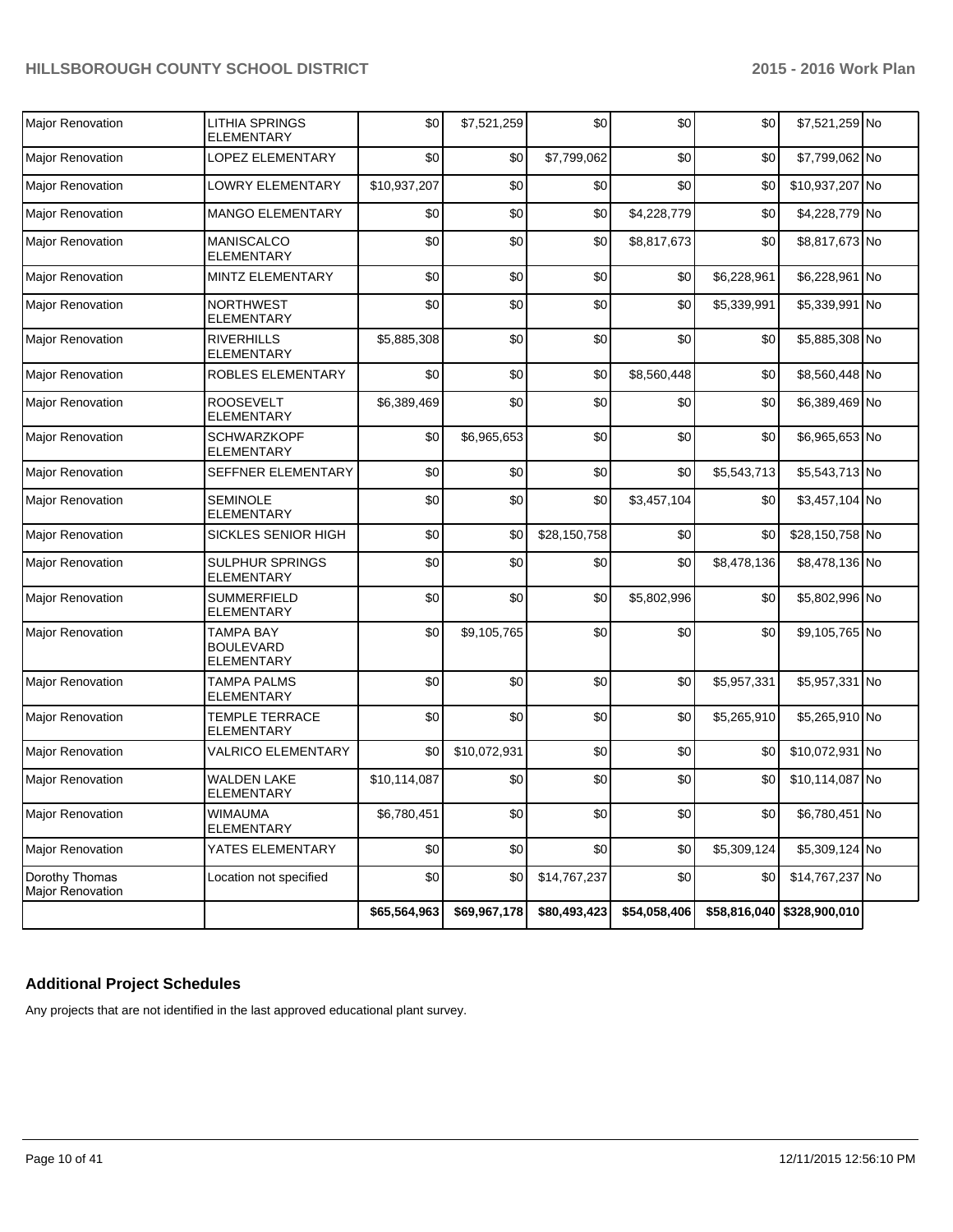Nothing reported for this section.

#### **Non Funded Growth Management Project Schedules**

Schedule indicating which projects, due to planned development, that CANNOT be funded from current revenues projected over the next five years.

Nothing reported for this section.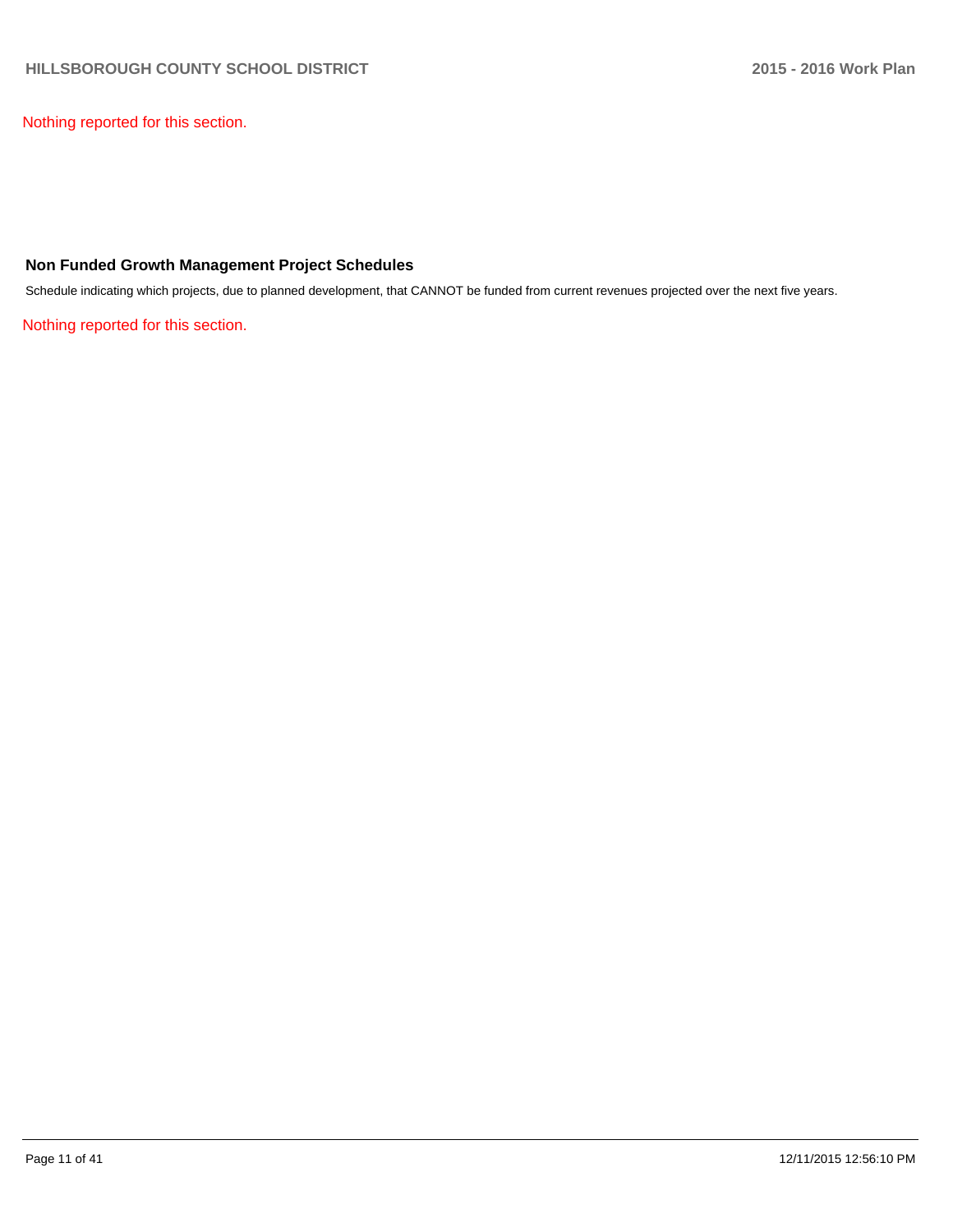# **Capacity Tracking**

| Location                                    | $2015 -$<br>2016 Satis.<br>Stu. Sta. | Actual<br>$2015 -$<br>2016 FISH<br>Capacity | Actual<br>$2014 -$<br>2015<br><b>COFTE</b> | # Class<br>Rooms | Actual<br>Average<br>$2015 -$<br>2016 Class<br><b>Size</b> | Actual<br>$2015 -$<br>2016<br><b>Utilization</b> | <b>New</b><br>Stu.<br>Capacity | <b>New</b><br>Rooms to<br>be<br>Added/Re<br>moved | Projected<br>$2019 -$<br>2020<br><b>COFTE</b> | Projected<br>$2019 -$<br>2020<br><b>Utilization</b> | Projected<br>$2019 -$<br>2020 Class<br><b>Size</b> |
|---------------------------------------------|--------------------------------------|---------------------------------------------|--------------------------------------------|------------------|------------------------------------------------------------|--------------------------------------------------|--------------------------------|---------------------------------------------------|-----------------------------------------------|-----------------------------------------------------|----------------------------------------------------|
| <b>ADAMS MIDDLE</b>                         | 1,667                                | 1,500                                       | 1,017                                      | 70               | 15                                                         | 68.00 %                                          | 0                              | $\Omega$                                          | 1,082                                         | 72.00 %                                             | 15                                                 |
| <b>FOREST HILLS</b><br><b>ELEMENTARY</b>    | 1,069                                | 1,069                                       | 1,021                                      | 58               | 18                                                         | 96.00 %                                          | $\Omega$                       | $\Omega$                                          | 1,063                                         | 99.00 %                                             | 18                                                 |
| <b>MEMORIAL MIDDLE</b>                      | 1,161                                | 1,044                                       | 669                                        | 51               | 13                                                         | 64.00 %                                          | 0                              | $\Omega$                                          | 699                                           | 67.00%                                              | 14                                                 |
| <b>ALEXANDER</b><br><b>ELEMENTARY</b>       | 726                                  | 726                                         | 632                                        | 39               | 16                                                         | 87.00 %                                          | 0                              | $\Omega$                                          | 653                                           | 90.00 %                                             | 17                                                 |
| PIERCE MIDDLE                               | 1,357                                | 1,221                                       | 979                                        | 58               | 17                                                         | 80.00 %                                          | 0                              | $\Omega$                                          | 1,136                                         | 93.00 %                                             | 20                                                 |
| <b>ANDERSON</b><br><b>ELEMENTARY</b>        | 468                                  | 468                                         | 361                                        | 24               | 15                                                         | 77.00 %                                          | 0                              | $\Omega$                                          | 372                                           | 79.00 %                                             | 16                                                 |
| ARMWOOD SENIOR<br>HIGH                      | 2,518                                | 2,392                                       | 1,764                                      | 109              | 16                                                         | 74.00 %                                          | 0                              | $\Omega$                                          | 1,692                                         | 71.00%                                              | 16                                                 |
| APOLLO BEACH<br><b>ELEMENTARY</b>           | 721                                  | 721                                         | 698                                        | 38               | 18                                                         | 97.00 %                                          | 0                              | $\Omega$                                          | 717                                           | 99.00 %                                             | 19                                                 |
| <b>BALLAST POINT</b><br><b>ELEMENTARY</b>   | 485                                  | 485                                         | 416                                        | 26               | 16                                                         | 86.00 %                                          | 0                              | $\Omega$                                          | 422                                           | 87.00 %                                             | 16                                                 |
| <b>BAY CREST</b><br><b>ELEMENTARY</b>       | 954                                  | 954                                         | 733                                        | 53               | 14                                                         | 77.00 %                                          | 0                              | $\Omega$                                          | 755                                           | 79.00 %                                             | 14                                                 |
| <b>BING ELEMENTARY</b>                      | 738                                  | 738                                         | 573                                        | 39               | 15                                                         | 78.00 %                                          | 0                              | $\Omega$                                          | 617                                           | 84.00%                                              | 16                                                 |
| ALAFIA ELEMENTARY                           | 845                                  | 845                                         | 580                                        | 44               | 13                                                         | 69.00 %                                          | 0                              | $\Omega$                                          | 593                                           | 70.00 %                                             | 13                                                 |
| <b>JUST ELEMENTARY</b>                      | 598                                  | 598                                         | 473                                        | 31               | 15                                                         | 79.00 %                                          | 0                              | $\Omega$                                          | 360                                           | 60.00 %                                             | 12                                                 |
| <b>STEWART MIDDLE</b>                       | 1,349                                | 1,214                                       | 964                                        | 58               | 17                                                         | 79.00 %                                          | 0                              | $\Omega$                                          | 1,009                                         | 83.00 %                                             | 17                                                 |
| <b>BRANDON SENIOR</b><br>HIGH               | 2,622                                | 2,490                                       | 1,830                                      | 110              | 17                                                         | 73.00 %                                          | 0                              | $\Omega$                                          | 1,795                                         | 72.00 %                                             | 16                                                 |
| <b>BOYETTE SPRINGS</b><br><b>ELEMENTARY</b> | 1,019                                | 1,019                                       | 555                                        | 55               | 10 <sup>1</sup>                                            | 54.00 %                                          | $\overline{0}$                 | $\Omega$                                          | 653                                           | 64.00%                                              | 12                                                 |
| <b>MCLANE MIDDLE</b>                        | 1,648                                | 1,483                                       | 785                                        | 68               | 12                                                         | 53.00 %                                          | $\mathbf 0$                    | $\Omega$                                          | 966                                           | 65.00 %                                             | 14                                                 |
| <b>BREWSTER TECHNICAL</b><br>COLLEGE        | 497                                  | 745                                         | $\Omega$                                   | 24               | $\Omega$                                                   | 0.00%                                            | 0                              | $\Omega$                                          | $\Omega$                                      | 0.00%                                               | $\mathbf 0$                                        |
| <b>BROOKER</b><br><b>ELEMENTARY</b>         | 1,053                                | 1,053                                       | 912                                        | 56               | 16                                                         | 87.00 %                                          | 0                              | $\Omega$                                          | 941                                           | 89.00 %                                             | 17                                                 |
| <b>BROWARD</b><br><b>ELEMENTARY</b>         | 548                                  | 548                                         | 389                                        | 28               | 14 I                                                       | 71.00 %                                          | 01                             | $\overline{O}$                                    | 403                                           | 74.00 %                                             | 14                                                 |
| <b>BRYAN ELEMENTARY</b>                     | 771                                  | 771                                         | 759                                        | 41               | 19                                                         | 98.00 %                                          | $\overline{0}$                 | $\overline{0}$                                    | 714                                           | 93.00 %                                             | 17                                                 |
| <b>BUCHANAN MIDDLE</b>                      | 1,137                                | 1,023                                       | 742                                        | 50               | 15                                                         | 73.00 %                                          | $\overline{0}$                 | $\overline{0}$                                    | 785                                           | 77.00 %                                             | 16                                                 |
| <b>BUCKHORN</b><br><b>ELEMENTARY</b>        | 843                                  | 843                                         | 648                                        | 45               | 14                                                         | 77.00 %                                          | $\overline{0}$                 | $\Omega$                                          | 655                                           | 78.00 %                                             | 15                                                 |
| <b>BURNEY ELEMENTARY</b>                    | 456                                  | 456                                         | 349                                        | 24               | 15                                                         | 76.00 %                                          | $\overline{0}$                 | $\overline{0}$                                    | 371                                           | 81.00%                                              | 15                                                 |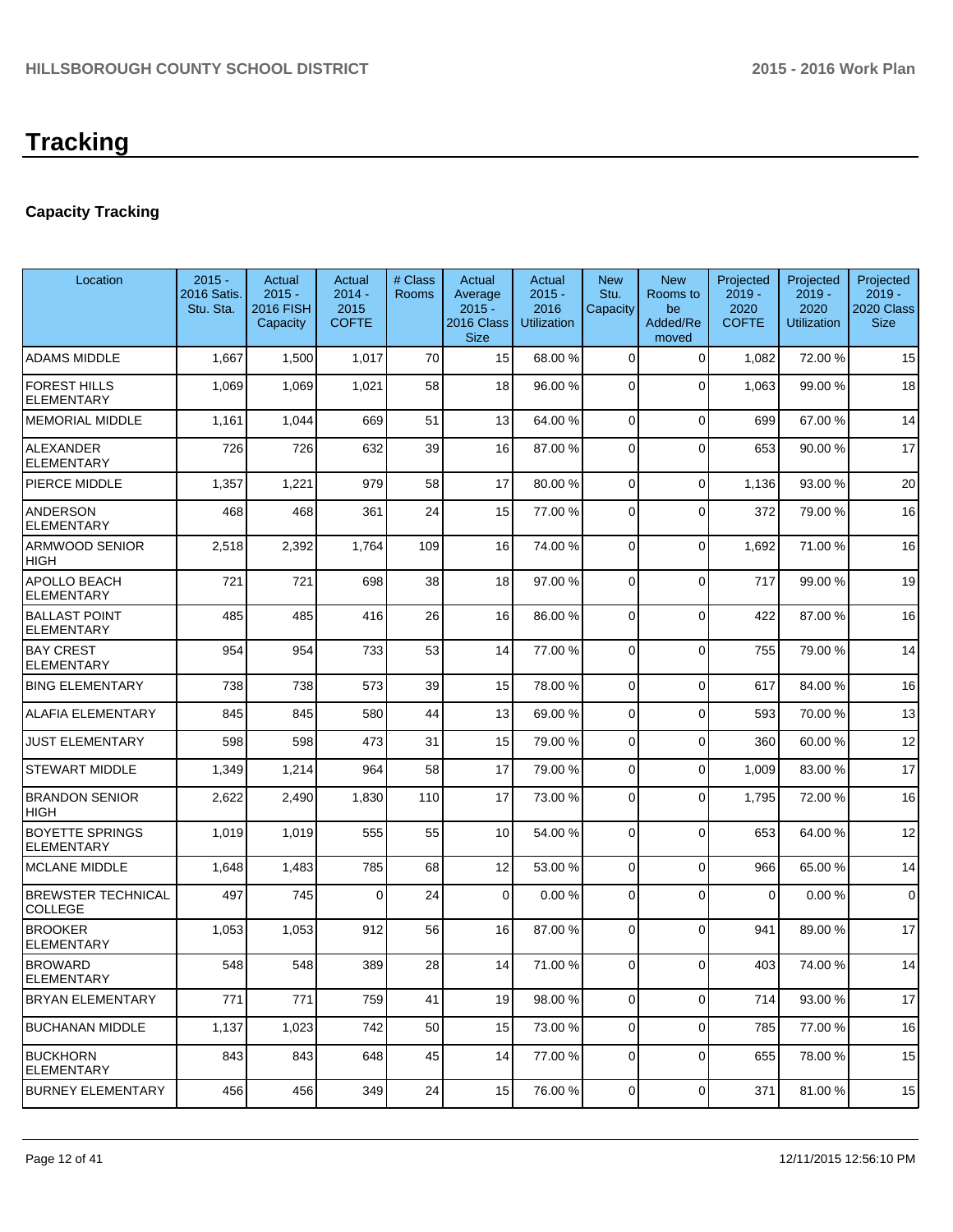| <b>BURNS MIDDLE</b>                       | 1,650 | 1,485 | 1,261    | 68  | 19             | 85.00 %  | $\overline{0}$ | $\mathbf 0$ | 1,340 | 90.00 % | 20          |
|-------------------------------------------|-------|-------|----------|-----|----------------|----------|----------------|-------------|-------|---------|-------------|
| <b>CAHOON ELEMENTARY</b>                  | 663   | 663   | 428      | 35  | 12             | 65.00 %  | $\Omega$       | $\Omega$    | 468   | 71.00%  | 13          |
| VAN BUREN MIDDLE                          | 1,091 | 981   | 544      | 49  | 11             | 55.00 %  | $\Omega$       | $\Omega$    | 682   | 70.00%  | 14          |
| <b>CANNELLA</b><br><b>ELEMENTARY</b>      | 979   | 979   | 715      | 53  | 13             | 73.00 %  | $\Omega$       | $\Omega$    | 747   | 76.00%  | 14          |
| <b>CARROLLWOOD</b><br><b>ELEMENTARY</b>   | 886   | 886   | 784      | 47  | 17             | 89.00 %  | $\Omega$       | $\mathbf 0$ | 815   | 92.00%  | 17          |
| ICHAMBERLAIN SENIOR<br><b>HIGH</b>        | 2,496 | 2,371 | 1,698    | 105 | 16             | 72.00 %  | $\Omega$       | $\mathbf 0$ | 1,662 | 70.00%  | 16          |
| <b>CHIARAMONTE</b><br><b>ELEMENTARY</b>   | 511   | 511   | 392      | 27  | 15             | 77.00 %  | 0              | $\mathbf 0$ | 404   | 79.00 % | 15          |
| <b>CITRUS PARK</b><br><b>ELEMENTARY</b>   | 876   | 876   | 566      | 46  | 12             | 65.00 %  | $\Omega$       | $\mathbf 0$ | 604   | 69.00 % | 13          |
| <b>CLAIR-MEL</b><br><b>ELEMENTARY</b>     | 883   | 883   | 556      | 47  | 12             | 63.00 %  | $\Omega$       | $\mathbf 0$ | 628   | 71.00 % | 13          |
| <b>DOWDELL MIDDLE</b>                     | 1,178 | 1,060 | 615      | 52  | 12             | 58.00 %  | $\Omega$       | $\Omega$    | 817   | 77.00 % | 16          |
| <b>CLAYWELL</b><br><b>ELEMENTARY</b>      | 898   | 898   | 780      | 47  | 17             | 87.00 %  | $\Omega$       | $\Omega$    | 801   | 89.00 % | 17          |
| <b>CLEVELAND</b><br><b>ELEMENTARY</b>     | 416   | 416   | 368      | 22  | 17             | 89.00 %  | 0              | $\Omega$    | 320   | 77.00 % | 15          |
| <b>COLEMAN MIDDLE</b>                     | 1,055 | 949   | 918      | 46  | 20             | 97.00 %  | $\overline{0}$ | $\mathbf 0$ | 875   | 92.00 % | 19          |
| <b>COLSON ELEMENTARY</b>                  | 888   | 888   | 677      | 48  | 14             | 76.00 %  | $\overline{0}$ | $\Omega$    | 700   | 79.00 % | 15          |
| <b>LOCKHART</b><br><b>ELEMENTARY</b>      | 659   | 659   | 312      | 37  | 8 <sup>1</sup> | 47.00 %  | $\Omega$       | $\Omega$    | 455   | 69.00 % | 12          |
| <b>CORK ELEMENTARY</b>                    | 949   | 949   | 719      | 50  | 14             | 76.00 %  | $\overline{0}$ | $\mathbf 0$ | 742   | 78.00 % | 15          |
| <b>CRESTWOOD</b><br><b>ELEMENTARY</b>     | 1,089 | 1,089 | 902      | 58  | 16             | 83.00 %  | $\overline{0}$ | $\Omega$    | 921   | 85.00 % | 16          |
| ICYPRESS CREEK<br><b>ELEMENTARY</b>       | 1,021 | 1,021 | 647      | 55  | 12             | 63.00 %  | $\overline{0}$ | $\Omega$    | 815   | 80.00%  | 15          |
| <b>DESOTO ELEMENTARY</b>                  | 322   | 322   | 249      | 17  | 15             | 77.00 %  | $\overline{0}$ | $\mathbf 0$ | 274   | 85.00 % | 16          |
| <b>DICKENSON</b><br><b>ELEMENTARY</b>     | 703   | 703   | 552      | 37  | 15             | 78.00 %  | 0              | $\Omega$    | 602   | 86.00 % | 16          |
| DOVER ELEMENTARY                          | 949   | 949   | 779      | 58  | 13             | 82.00 %  | $\overline{0}$ | $\mathbf 0$ | 721   | 76.00 % | 12          |
| <b>DUNBAR ELEMENTARY</b>                  | 355   | 355   | 254      | 19  | 13             | 71.00 %  | $\Omega$       | $\Omega$    | 285   | 80.00 % | 15          |
| <b>EAST BAY SENIOR HIGH</b>               | 2,124 | 2,017 | 2,267    | 88  | 26             | 112.00 % | 475            | 20          | 2,345 | 94.00 % | 22          |
| <b>EISENHOWER MIDDLE</b>                  | 1,742 | 1,567 | 1,288    | 74  | 17             | 82.00 %  | $\overline{0}$ | $\mathbf 0$ | 1,311 | 84.00%  | 18          |
| <b>EDISON ELEMENTARY</b>                  | 618   | 618   | 484      | 33  | 15             | 78.00 %  | $\overline{0}$ | $\mathbf 0$ | 548   | 89.00 % | 17          |
| <b>EGYPT LAKE</b><br><b>ELEMENTARY</b>    | 680   | 680   | 519      | 36  | 14             | 76.00 %  | $\overline{0}$ | $\mathbf 0$ | 562   | 83.00 % | 16          |
| <b>IERWIN TECHNICAL</b><br><b>COLLEGE</b> | 732   | 878   | $\Omega$ | 47  | $\overline{0}$ | 0.00%    | $\overline{0}$ | $\mathbf 0$ | 0     | 0.00%   | $\mathbf 0$ |
| <b>ESSRIG ELEMENTARY</b>                  | 825   | 825   | 667      | 44  | 15             | 81.00 %  | $\overline{0}$ | $\mathbf 0$ | 692   | 84.00%  | 16          |
| <b>FOLSOM ELEMENTARY</b>                  | 698   | 698   | 542      | 37  | 15             | 78.00 %  | $\overline{0}$ | $\mathbf 0$ | 547   | 78.00 % | 15          |
| <b>FOSTER ELEMENTARY</b>                  | 659   | 659   | 528      | 40  | 13             | 80.00 %  | $\overline{0}$ | $\mathbf 0$ | 537   | 81.00%  | 13          |
| <b>SLIGH MIDDLE</b>                       | 1,256 | 1,130 | 581      | 54  | 11             | 51.00 %  | $\overline{0}$ | $\mathbf 0$ | 732   | 65.00 % | 14          |
| <b>FRANKLIN MIDDLE</b>                    | 1,012 | 910   | 418      | 44  | $\overline{9}$ | 46.00 %  | $\overline{0}$ | $\mathbf 0$ | 667   | 73.00 % | 15          |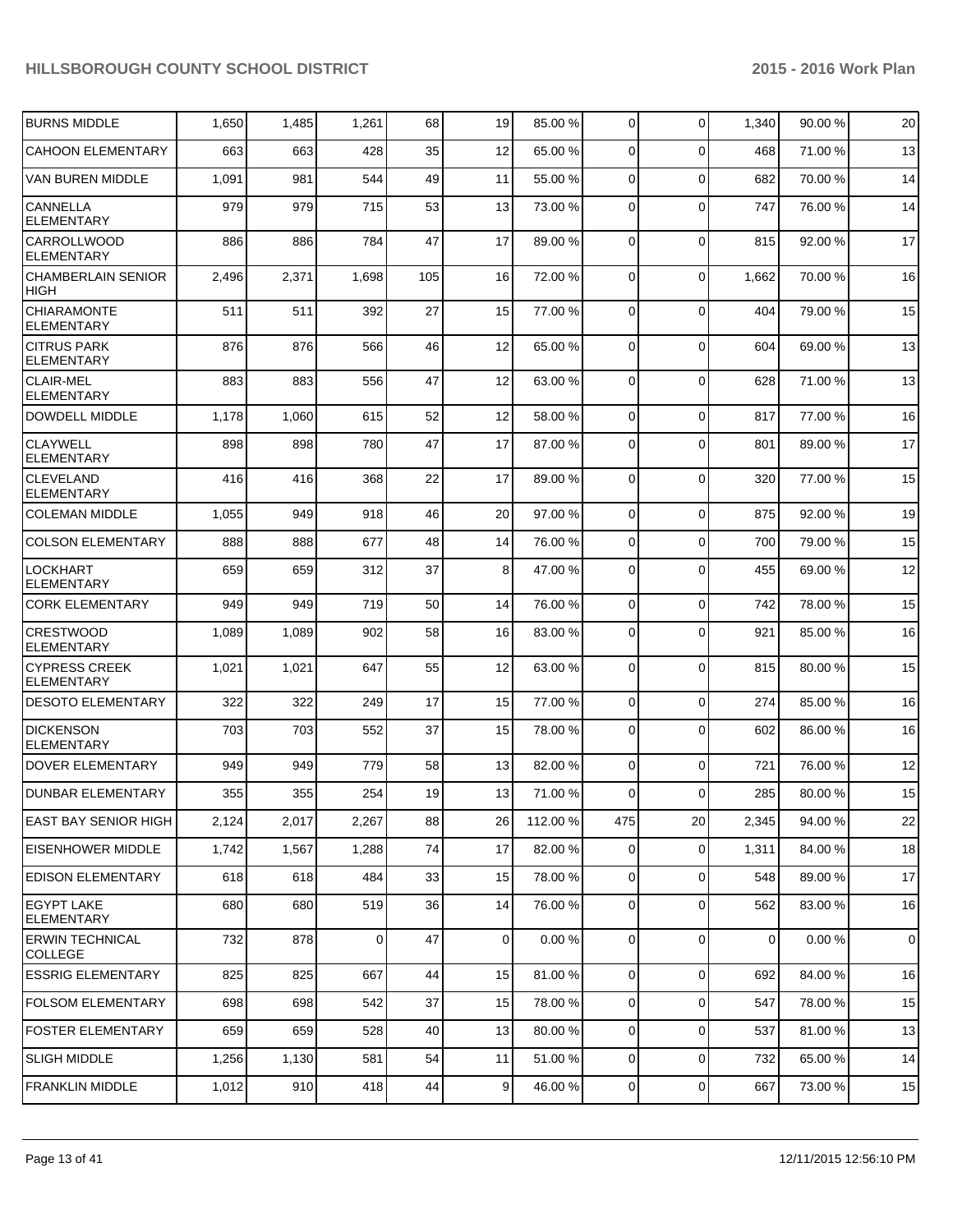| <b>GAITHER SENIOR HIGH</b>                                     | 2,275 | 2,161 | 2,051    | 99  | 21             | 95.00 % | $\overline{0}$ | $\Omega$       | 1,960    | 91.00 % | 20 |
|----------------------------------------------------------------|-------|-------|----------|-----|----------------|---------|----------------|----------------|----------|---------|----|
| <b>GIBSONTON</b><br><b>ELEMENTARY</b>                          | 822   | 822   | 598      | 44  | 14             | 73.00 % | $\Omega$       | $\Omega$       | 623      | 76.00 % | 14 |
| <b>GORRIE ELEMENTARY</b>                                       | 529   | 529   | 564      | 28  | 20             | 107.00% | $\Omega$       | $\Omega$       | 523      | 99.00 % | 19 |
| <b>GRADY ELEMENTARY</b>                                        | 522   | 522   | 438      | 29  | 15             | 84.00 % | $\overline{0}$ | $\Omega$       | 455      | 87.00 % | 16 |
| <b>GRAHAM ELEMENTARY</b>                                       | 444   | 444   | 344      | 24  | 14             | 77.00 % | $\overline{0}$ | $\Omega$       | 393      | 89.00 % | 16 |
| <b>BELLAMY ELEMENTARY</b>                                      | 914   | 914   | 708      | 49  | 14             | 77.00 % | $\overline{0}$ | $\Omega$       | 722      | 79.00 % | 15 |
| <b>GRECO MIDDLE</b><br><b>SCHOOL</b>                           | 1,437 | 1,293 | 860      | 60  | 14             | 67.00 % | $\Omega$       | $\Omega$       | 918      | 71.00%  | 15 |
| <b>HILL MIDDLE</b>                                             | 1,300 | 1,170 | 875      | 55  | 16             | 75.00 % | $\overline{0}$ | $\Omega$       | 928      | 79.00 % | 17 |
| <b>HILLSBOROUGH</b><br><b>SENIOR HIGH</b>                      | 2,210 | 2,099 | 1,897    | 104 | 18             | 90.00 % | $\overline{0}$ | $\Omega$       | 1,828    | 87.00 % | 18 |
| <b>HUNTERS GREEN</b><br><b>ELEMENTARY</b>                      | 1,034 | 1,034 | 839      | 56  | 15             | 81.00 % | $\overline{0}$ | $\Omega$       | 875      | 85.00 % | 16 |
| <b>JACKSON ELEMENTARY</b>                                      | 594   | 594   | 534      | 31  | 17             | 90.00%  | $\overline{0}$ | $\Omega$       | 538      | 91.00 % | 17 |
| D. W. WATERS CENTER                                            | 491   | 491   | 228      | 24  | 9              | 46.00 % | $\overline{0}$ | $\Omega$       | 262      | 53.00 % | 11 |
| <b>KENLY ELEMENTARY</b>                                        | 731   | 731   | 514      | 39  | 13             | 70.00 % | $\overline{0}$ | $\Omega$       | 547      | 75.00 % | 14 |
| <b>KING SENIOR HIGH</b>                                        | 2,533 | 2,406 | 1,836    | 104 | 18             | 76.00 % | $\overline{0}$ | $\Omega$       | 1,770    | 74.00 % | 17 |
| <b>KINGSWOOD</b><br><b>ELEMENTARY</b>                          | 781   | 781   | 609      | 42  | 14             | 78.00 % | $\Omega$       | $\Omega$       | 624      | 80.00 % | 15 |
| <b>KNIGHTS ELEMENTARY</b>                                      | 926   | 926   | 713      | 50  | 14             | 77.00 % | $\overline{0}$ | $\Omega$       | 752      | 81.00%  | 15 |
| <b>LAKE MAGDALENE</b><br><b>ELEMENTARY</b>                     | 1,110 | 1,110 | 851      | 60  | 14             | 77.00 % | $\Omega$       | $\Omega$       | 887      | 80.00 % | 15 |
| <b>LANIER ELEMENTARY</b>                                       | 456   | 456   | 356      | 24  | 15             | 78.00 % | $\overline{0}$ | $\Omega$       | 378      | 83.00 % | 16 |
| <b>MONROE MIDDLE</b>                                           | 982   | 883   | 511      | 42  | 12             | 58.00 % | $\overline{0}$ | $\Omega$       | 542      | 61.00%  | 13 |
| <b>LEAREY TECHNICAL</b><br><b>COLLEGE</b>                      | 60    | 90    | $\Omega$ | 3   | $\overline{0}$ | 0.00 %  | $\overline{0}$ | $\Omega$       | $\Omega$ | 0.00%   | 0  |
| <b>LEE ELEMENTARY</b><br><b>SCHOOL OF</b><br><b>TECHNOLOGY</b> | 399   | 399   | 288      | 21  | 14             | 72.00 % | $\Omega$       | $\Omega$       | 298      | 75.00 % | 14 |
| <b>LETO SENIOR HIGH</b>                                        | 2,384 | 2,264 | 1,932    | 104 | 19             | 85.00 % | $\overline{0}$ | $\Omega$       | 1,849    | 82.00 % | 18 |
| <b>LIMONA ELEMENTARY</b>                                       | 710   | 710   | 554      | 37  | 15             | 78.00 % | 0              | υ              | 564      | 79.00 % | 15 |
| LINCOLN ELEMENTARY                                             | 450   | 450   | 387      | 23  | 17             | 86.00 % | $\overline{0}$ | $\overline{0}$ | 439      | 98.00 % | 19 |
| <b>LEWIS ELEMENTARY</b>                                        | 945   | 945   | 827      | 50  | 17             | 88.00 % | $\overline{0}$ | $\overline{0}$ | 837      | 89.00 % | 17 |
| <b>LITHIA SPRINGS</b><br><b>ELEMENTARY</b>                     | 731   | 731   | 603      | 39  | 15             | 82.00 % | $\overline{0}$ | $\overline{0}$ | 611      | 84.00 % | 16 |
| <b>LOMAX ELEMENTARY</b>                                        | 509   | 509   | 366      | 26  | 14             | 72.00 % | $\overline{0}$ | $\Omega$       | 386      | 76.00 % | 15 |
| <b>LOPEZ ELEMENTARY</b>                                        | 779   | 779   | 523      | 41  | 13             | 67.00 % | $\overline{0}$ | $\mathbf 0$    | 580      | 74.00 % | 14 |
| <b>LOWRY ELEMENTARY</b>                                        | 1,063 | 1,063 | 843      | 57  | 15             | 79.00 % | $\overline{0}$ | $\Omega$       | 855      | 80.00 % | 15 |
| LUTZ ELEMENTARY                                                | 893   | 893   | 629      | 48  | 13             | 70.00 % | $\overline{0}$ | 0              | 651      | 73.00 % | 14 |
| <b>MABRY ELEMENTARY</b>                                        | 853   | 853   | 770      | 46  | 17             | 90.00 % | $\overline{0}$ | $\mathbf 0$    | 789      | 92.00 % | 17 |
| <b>MACFARLANE</b><br><b>ELEMENTARY</b>                         | 406   | 406   | 365      | 21  | 17             | 90.00 % | $\mathbf 0$    | 0              | 374      | 92.00 % | 18 |
| <b>MADISON MIDDLE</b>                                          | 1,058 | 952   | 756      | 46  | 16             | 79.00 % | $\overline{0}$ | $\overline{0}$ | 814      | 86.00%  | 18 |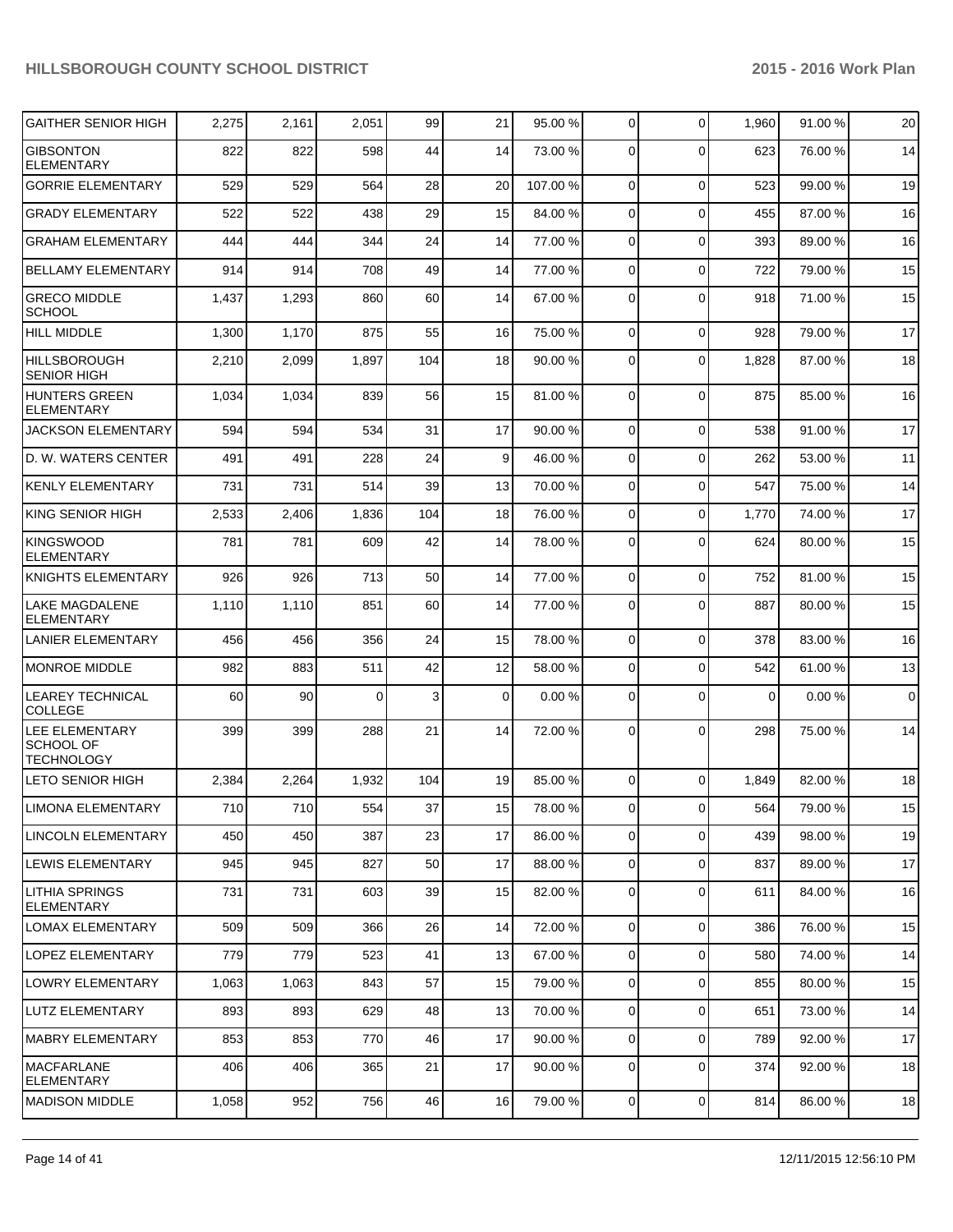| <b>MANGO ELEMENTARY</b>                                        | 811   | 811   | 784   | 43  | 18              | 97.00 % | $\overline{0}$ | $\Omega$    | 778   | 96.00 % | 18 |
|----------------------------------------------------------------|-------|-------|-------|-----|-----------------|---------|----------------|-------------|-------|---------|----|
| <b>MANISCALCO</b><br><b>ELEMENTARY</b>                         | 857   | 857   | 524   | 46  | 11              | 61.00 % | $\Omega$       | $\Omega$    | 536   | 63.00 % | 12 |
| <b>MANN MIDDLE</b>                                             | 1,484 | 1,335 | 1,096 | 63  | 17              | 82.00 % | $\overline{0}$ | $\mathbf 0$ | 1,166 | 87.00 % | 19 |
| <b>MARSHALL MIDDLE</b>                                         | 1,374 | 1,236 | 852   | 57  | 15              | 69.00 % | 0              | $\mathbf 0$ | 900   | 73.00 % | 16 |
| <b>MCDONALD</b><br><b>ELEMENTARY</b>                           | 675   | 675   | 577   | 35  | 16              | 86.00 % | 0              | $\Omega$    | 592   | 88.00 % | 17 |
| MENDENHALL<br><b>ELEMENTARY</b>                                | 835   | 835   | 697   | 45  | 15              | 84.00 % | 0              | $\Omega$    | 708   | 85.00 % | 16 |
| <b>FERRELL MIDDLE</b><br><b>MAGNET</b>                         | 977   | 879   | 405   | 41  | 10              | 46.00 % | 0              | $\Omega$    | 651   | 74.00%  | 16 |
| <b>MILES ELEMENTARY</b>                                        | 835   | 835   | 803   | 45  | 18              | 96.00 % | $\overline{0}$ | $\Omega$    | 812   | 97.00 % | 18 |
| MINTZ ELEMENTARY                                               | 1,009 | 1,009 | 850   | 54  | 16              | 84.00 % | $\Omega$       | $\Omega$    | 882   | 87.00%  | 16 |
| <b>MITCHELL</b><br><b>ELEMENTARY</b>                           | 728   | 728   | 639   | 38  | 17              | 88.00 % | $\Omega$       | $\Omega$    | 659   | 91.00%  | 17 |
| <b>MORGAN WOODS</b><br><b>ELEMENTARY</b>                       | 769   | 769   | 513   | 42  | 12              | 67.00 % | 0              | $\Omega$    | 525   | 68.00 % | 13 |
| <b>MORT ELEMENTARY</b>                                         | 1,026 | 1,026 | 855   | 56  | 15              | 83.00 % | 0              | $\Omega$    | 921   | 90.00 % | 16 |
| <b>NORTHWEST</b><br><b>ELEMENTARY</b>                          | 865   | 865   | 643   | 46  | 14              | 74.00 % | $\Omega$       | $\Omega$    | 665   | 77.00 % | 14 |
| <b>OAK GROVE</b><br><b>ELEMENTARY</b>                          | 1,000 | 1,000 | 797   | 52  | 15              | 80.00 % | 0              | $\Omega$    | 872   | 87.00 % | 17 |
| <b>ORANGE GROVE</b><br><b>MIDDLE</b>                           | 652   | 586   | 573   | 29  | 20              | 98.00 % | $\Omega$       | $\Omega$    | 579   | 99.00 % | 20 |
| <b>PALM RIVER</b><br><b>ELEMENTARY</b>                         | 707   | 707   | 510   | 37  | 14              | 72.00 % | $\overline{0}$ | $\Omega$    | 550   | 78.00 % | 15 |
| PINECREST<br><b>ELEMENTARY</b>                                 | 820   | 820   | 565   | 44  | 13              | 69.00 % | 0              | $\Omega$    | 589   | 72.00 % | 13 |
| <b>PLANT SENIOR HIGH</b>                                       | 2,621 | 2,489 | 2,287 | 105 | 22              | 92.00 % | 0              | $\Omega$    | 2,179 | 88.00 % | 21 |
| <b>PLANT CITY SENIOR</b><br><b>HIGH</b>                        | 2,614 | 2,483 | 2,144 | 112 | 19              | 86.00 % | 0              | $\Omega$    | 2,081 | 84.00 % | 19 |
| <b>TOMLIN MIDDLE</b>                                           | 1,904 | 1,713 | 1,620 | 80  | 20              | 95.00 % | $\overline{0}$ | $\mathbf 0$ | 1,629 | 95.00 % | 20 |
| POTTER ELEMENTARY                                              | 744   | 744   | 581   | 40  | 15              | 78.00 % | $\overline{0}$ | $\Omega$    | 663   | 89.00 % | 17 |
| <b>PROGRESS VILLAGE</b><br>MIDDLE                              | 1,111 | 999   | 855   | 48  | 18              | 86.00 % | 0              | $\Omega$    | 928   | 93.00 % | 19 |
| <b>RIVERHILLS</b><br><b>ELEMENTARY</b>                         | 590   | 590   | 364   | 31  | 12              | 62.00 % | $\overline{0}$ | $\mathbf 0$ | 391   | 66.00 % | 13 |
| RIVERVIEW<br>ELEMENTARY                                        | 972   | 972   | 575   | 53  | 11              | 59.00 % | $\overline{0}$ | $\mathbf 0$ | 637   | 66.00 % | 12 |
| <b>ROBINSON</b><br><b>ELEMENTARY</b>                           | 656   | 656   | 556   | 40  | 14              | 85.00 % | 0              | $\mathbf 0$ | 580   | 88.00 % | 15 |
| <b>ROBINSON SENIOR</b><br><b>HIGH</b>                          | 1,684 | 1,599 | 1,514 | 75  | 20              | 95.00 % | 0              | $\mathbf 0$ | 1,443 | 90.00 % | 19 |
| ROBLES ELEMENTARY                                              | 832   | 832   | 659   | 44  | 15              | 79.00 % | $\overline{0}$ | $\mathbf 0$ | 758   | 91.00 % | 17 |
| ROLAND PARK K-8                                                | 1,035 | 931   | 802   | 47  | 17              | 86.00 % | $\overline{0}$ | $\mathbf 0$ | 807   | 87.00 % | 17 |
| LAVOY EXCEPTIONAL<br><b>STUDENT EDUCATION</b><br><b>CENTER</b> | 270   | 270   | 95    | 24  | $\vert 4 \vert$ | 35.00 % | 0              | $\mathbf 0$ | 99    | 37.00 % | 4  |
| <b>JEFFERSON SENIOR</b><br>HIGH                                | 2,184 | 2,074 | 1,488 | 89  | 17              | 72.00 % | $\overline{0}$ | $\mathbf 0$ | 1,420 | 68.00 % | 16 |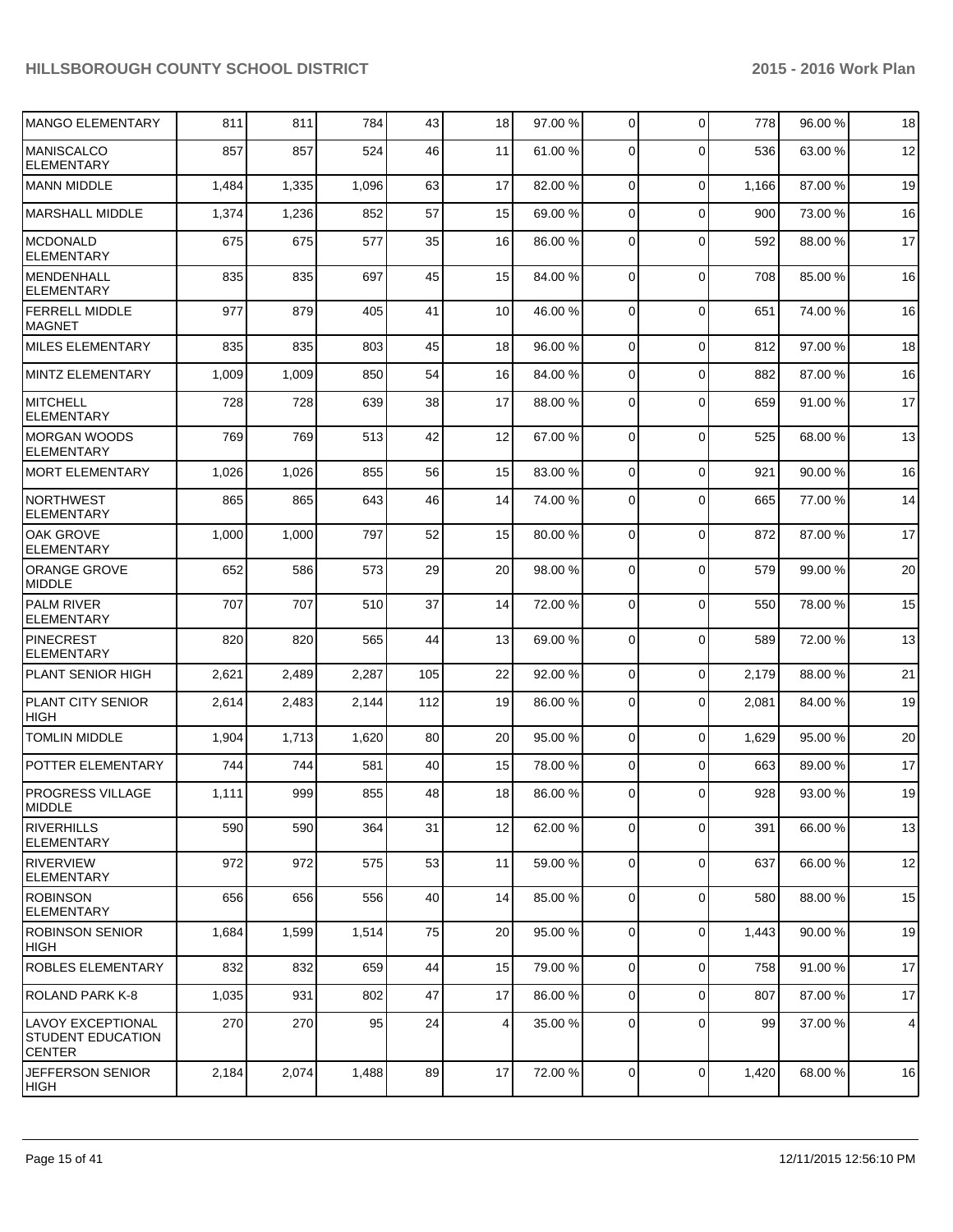| <b>ROOSEVELT</b><br><b>ELEMENTARY</b>                             | 745   | 745   | 708   | 40  | 18             | 95.00 % | 0              | $\Omega$       | 731   | 98.00 % | 18          |
|-------------------------------------------------------------------|-------|-------|-------|-----|----------------|---------|----------------|----------------|-------|---------|-------------|
| <b>RUSKIN ELEMENTARY</b>                                          | 1,016 | 1,016 | 871   | 56  | 16             | 86.00 % | $\overline{0}$ | $\Omega$       | 881   | 87.00%  | 16          |
| <b>SCHWARZKOPF</b><br><b>ELEMENTARY</b>                           | 677   | 677   | 629   | 36  | 17             | 93.00 % | $\Omega$       | $\Omega$       | 654   | 97.00 % | 18          |
| SEFFNER ELEMENTARY                                                | 898   | 898   | 703   | 47  | 15             | 78.00 % | $\overline{0}$ | $\mathbf 0$    | 727   | 81.00%  | 15          |
| <b>SEMINOLE</b><br><b>ELEMENTARY</b>                              | 560   | 560   | 459   | 30  | 15             | 82.00 % | 0              | $\Omega$       | 491   | 88.00 % | 16          |
| <b>SHAW ELEMENTARY</b>                                            | 846   | 846   | 637   | 45  | 14             | 75.00 % | 0              | $\Omega$       | 644   | 76.00 % | 14          |
| <b>SHORE ELEMENTARY</b>                                           | 445   | 445   | 356   | 24  | 15             | 80.00 % | 0              | $\Omega$       | 369   | 83.00 % | 15          |
| <b>SIMMONS CAREER</b><br><b>CENTER</b>                            | 344   | 344   | 290   | 29  | 10             | 84.00 % | 0              | $\Omega$       | 294   | 85.00 % | 10          |
| <b>BLOOMINGDALE</b><br><b>SENIOR HIGH</b>                         | 2,351 | 2,233 | 2,169 | 100 | 22             | 97.00 % | 0              | $\Omega$       | 2,051 | 92.00 % | 21          |
| <b>SPRINGHEAD</b><br><b>ELEMENTARY</b>                            | 874   | 874   | 831   | 47  | 18             | 95.00 % | $\Omega$       | $\Omega$       | 800   | 92.00%  | 17          |
| <b>SULPHUR SPRINGS</b><br><b>ELEMENTARY</b>                       | 824   | 824   | 583   | 44  | 13             | 71.00 % | 244            | 12             | 827   | 77.00 % | 15          |
| <b>SUMMERFIELD</b><br><b>ELEMENTARY</b>                           | 1,012 | 1,012 | 872   | 54  | 16             | 86.00 % | 0              | $\mathbf 0$    | 728   | 72.00 % | 13          |
| <b>TAMPA BAY TECHNICAL</b><br>HIGH SCHOOL                         | 2,551 | 3,061 | 1,983 | 116 | 17             | 65.00 % | 0              | $\Omega$       | 1,889 | 62.00 % | 16          |
| <b>TAMPA BAY</b><br><b>BOULEVARD</b><br><b>ELEMENTARY</b>         | 885   | 885   | 749   | 48  | 16             | 85.00 % | 0              | $\Omega$       | 777   | 88.00 % | 16          |
| <b>TAMPA PALMS</b><br><b>ELEMENTARY</b>                           | 965   | 965   | 850   | 52  | 16             | 88.00 % | 0              | $\Omega$       | 867   | 90.00 % | 17          |
| <b>TEMPLE TERRACE</b><br><b>ELEMENTARY</b>                        | 853   | 853   | 601   | 46  | 13             | 70.00 % | 0              | $\mathbf 0$    | 618   | 72.00 % | 13          |
| <b>THONOTOSASSA</b><br><b>ELEMENTARY</b>                          | 551   | 551   | 337   | 29  | 12             | 61.00 % | 0              | $\Omega$       | 380   | 69.00 % | 13          |
| <b>TINKER K-8</b>                                                 | 820   | 820   | 553   | 42  | 13             | 67.00 % | 118            | 6              | 728   | 78.00 % | 15          |
| <b>TOWN &amp; COUNTRY</b><br><b>ELEMENTARY</b>                    | 732   | 732   | 398   | 38  | 10             | 54.00 % | 0              | $\Omega$       | 450   | 61.00%  | 12          |
| <b>WEBB MIDDLE</b>                                                | 1,127 | 1,014 | 878   | 50  | 18             | 87.00 % | 0              | $\Omega$       | 931   | 92.00 % | 19          |
| <b>TRAPNELL</b><br><b>ELEMENTARY</b>                              | 524   | 524   | 510   | 28  | 18             | 97.00 % | $\Omega$       | $\Omega$       | 452   | 86.00 % | 16          |
| <b>TURKEY CREEK MIDDLE</b>                                        | 1,363 | 1,226 | 1,016 | 58  | 18             | 83.00 % | $\overline{0}$ | $\overline{0}$ | 1,064 | 87.00%  | 18          |
| <b>TWIN LAKES</b><br><b>ELEMENTARY</b>                            | 752   | 752   | 686   | 40  | 17             | 91.00 % | $\overline{0}$ | $\mathbf 0$    | 707   | 94.00%  | 18          |
| <b>CAMINITI EXCEPTIONAL</b><br>STUDENT EDUCATION<br><b>CENTER</b> | 252   | 252   | 113   | 24  | 5 <sup>1</sup> | 45.00 % | $\overline{0}$ | $\Omega$       | 116   | 46.00 % | $\,$ 5 $\,$ |
| <b>WALDEN LAKE</b><br><b>ELEMENTARY</b>                           | 983   | 983   | 889   | 53  | 17             | 90.00 % | $\overline{0}$ | $\Omega$       | 910   | 93.00 % | 17          |
| <b>WASHINGTON</b><br><b>ELEMENTARY</b>                            | 638   | 638   | 465   | 37  | 13             | 73.00 % | $\overline{0}$ | $\Omega$       | 509   | 80.00%  | 14          |
| <b>WEST SHORE</b><br><b>ELEMENTARY</b>                            | 395   | 395   | 299   | 21  | 14             | 76.00 % | 0              | $\mathbf 0$    | 310   | 78.00 % | 15          |
| <b>WEST TAMPA</b><br><b>ELEMENTARY</b>                            | 593   | 593   | 492   | 32  | 15             | 83.00 % | 0              | $\Omega$       | 568   | 96.00 % | 18          |
| JAMES ELEMENTARY<br>SCHOOL                                        | 876   | 876   | 671   | 44  | 15             | 77.00 % | $\overline{0}$ | $\overline{0}$ | 701   | 80.00%  | 16          |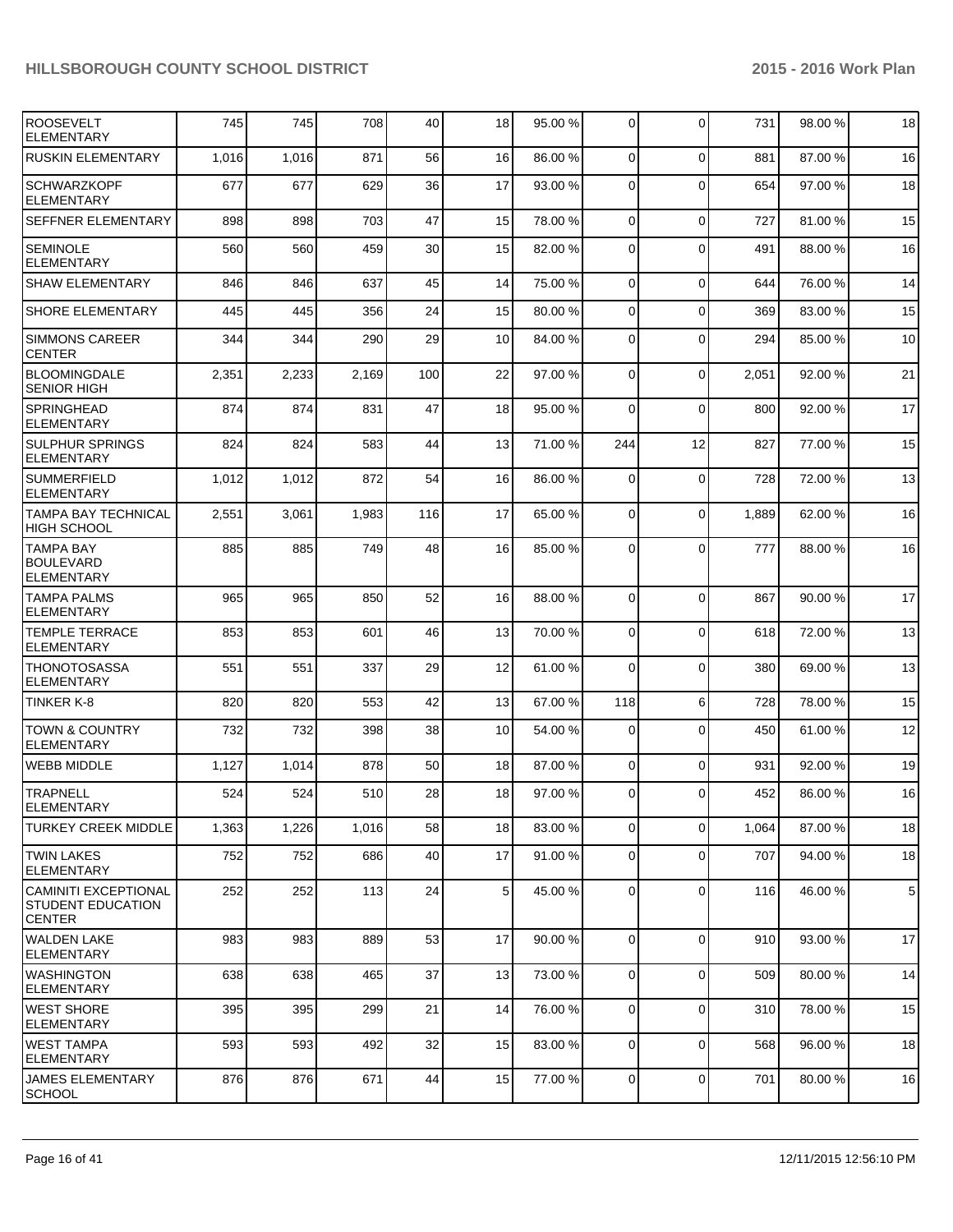| <b>WILSON MIDDLE</b>                   | 653   | 587   | 592   | 29  | 20             | 101.00 % | 0              | $\Omega$       | 576   | 98.00 %  | 20 |
|----------------------------------------|-------|-------|-------|-----|----------------|----------|----------------|----------------|-------|----------|----|
| <b>WILSON ELEMENTARY</b>               | 405   | 405   | 334   | 22  | 15             | 82.00 %  | 0              | $\Omega$       | 362   | 89.00 %  | 16 |
| <b>WIMAUMA</b><br><b>ELEMENTARY</b>    | 659   | 659   | 540   | 35  | 15             | 82.00 %  | 0              | $\Omega$       | 550   | 83.00 %  | 16 |
| WITTER ELEMENTARY                      | 737   | 737   | 507   | 38  | 13             | 69.00 %  | 0              | $\mathbf 0$    | 575   | 78.00 %  | 15 |
| <b>WOODBRIDGE</b><br><b>ELEMENTARY</b> | 883   | 883   | 597   | 47  | 13             | 68.00 %  | 0              | $\Omega$       | 614   | 70.00 %  | 13 |
| YATES ELEMENTARY                       | 860   | 860   | 726   | 46  | 16             | 84.00 %  | $\mathbf 0$    | $\mathbf 0$    | 742   | 86.00 %  | 16 |
| YOUNG MIDDLE                           | 1,095 | 985   | 562   | 47  | 12             | 57.00 %  | 0              | $\mathbf 0$    | 611   | 62.00 %  | 13 |
| <b>DURANT SENIOR HIGH</b>              | 2,883 | 2,738 | 2,246 | 117 | 19             | 82.00 %  | 0              | $\mathbf 0$    | 2,158 | 79.00 %  | 18 |
| <b>BURNETT MIDDLE</b>                  | 1,332 | 1,198 | 877   | 56  | 16             | 73.00 %  | 0              | $\mathbf 0$    | 920   | 77.00 %  | 16 |
| <b>VALRICO ELEMENTARY</b>              | 979   | 979   | 826   | 53  | 16             | 84.00 %  | 0              | $\mathbf 0$    | 838   | 86.00 %  | 16 |
| <b>BENITO MIDDLE</b>                   | 1,473 | 1,325 | 1,048 | 63  | 17             | 79.00 %  | 0              | $\mathbf 0$    | 1,121 | 85.00 %  | 18 |
| <b>WALKER MIDDLE</b>                   | 1,091 | 981   | 968   | 47  | 21             | 99.00 %  | 0              | $\mathbf 0$    | 975   | 99.00 %  | 21 |
| <b>WILLIAMS MIDDLE</b>                 | 948   | 853   | 852   | 42  | 20             | 100.00 % | 0              | 0              | 847   | 99.00 %  | 20 |
| SICKLES SENIOR HIGH                    | 2,231 | 2,119 | 2,106 | 94  | 22             | 99.00 %  | 0              | $\mathbf 0$    | 1,951 | 92.00 %  | 21 |
| <b>WHARTON SENIOR</b><br><b>HIGH</b>   | 2,617 | 2,486 | 2,199 | 108 | 20             | 88.00 %  | 0              | 0              | 2,176 | 88.00 %  | 20 |
| <b>BLAKE SENIOR HIGH</b>               | 1,795 | 1,705 | 1,635 | 72  | 23             | 96.00 %  | 0              | $\mathbf 0$    | 1,602 | 94.00 %  | 22 |
| <b>CLARK ELEMENTARY</b>                | 975   | 975   | 794   | 53  | 15             | 81.00 %  | 0              | $\mathbf 0$    | 821   | 84.00 %  | 15 |
| <b>WESTCHASE</b><br><b>ELEMENTARY</b>  | 1,040 | 1,040 | 905   | 56  | 16             | 87.00 %  | 0              | $\mathbf 0$    | 926   | 89.00 %  | 17 |
| PIZZO ELEMENTARY                       | 810   | 810   | 742   | 44  | 17             | 92.00 %  | 0              | $\mathbf 0$    | 765   | 94.00 %  | 17 |
| <b>RODGERS MIDDLE</b>                  | 1,346 | 1,211 | 726   | 57  | 13             | 60.00 %  | 0              | $\mathbf 0$    | 765   | 63.00 %  | 13 |
| <b>RIVERVIEW SENIOR</b><br><b>HIGH</b> | 2,702 | 2,566 | 2,328 | 109 | 21             | 91.00 %  | 0              | $\Omega$       | 2,231 | 87.00 %  | 20 |
| <b>BEVIS ELEMENTARY</b>                | 945   | 945   | 807   | 50  | 16             | 85.00 %  | 0              | $\mathbf 0$    | 827   | 88.00 %  | 17 |
| RANDALL MIDDLE                         | 1,600 | 1,440 | 1,344 | 67  | 20             | 93.00 %  | 0              | $\mathbf 0$    | 1,431 | 99.00 %  | 21 |
| DAVIDSEN MIDDLE                        | 1,598 | 1,438 | 959   | 66  | 15             | 67.00 %  | $\overline{0}$ | $\overline{0}$ | 1,240 | 86.00 %  | 19 |
| <b>PRIDE ELEMENTARY</b>                | 1,018 | 1,018 | 922   | 53  | 17             | 91.00 %  | $\overline{0}$ | $\mathbf 0$    | 945   | 93.00 %  | 18 |
| <b>MCKITRICK</b><br><b>ELEMENTARY</b>  | 1,045 | 1,045 | 1,011 | 56  | 18             | 97.00 %  | $\overline{0}$ | $\mathbf 0$    | 1,034 | 99.00 %  | 18 |
| <b>CHILES ELEMENTARY</b>               | 963   | 963   | 845   | 51  | 17             | 88.00 %  | $\overline{0}$ | $\mathbf 0$    | 870   | 90.00 %  | 17 |
| <b>SYMMES ELEMENTARY</b>               | 747   | 747   | 645   | 39  | 17             | 86.00 %  | 0              | $\mathbf 0$    | 666   | 89.00 %  | 17 |
| <b>MARTINEZ MIDDLE</b>                 | 1,344 | 1,209 | 1,121 | 56  | 20             | 93.00 %  | $\overline{0}$ | $\mathbf 0$    | 1,204 | 100.00 % | 22 |
| <b>LIBERTY MIDDLE</b>                  | 1,645 | 1,480 | 1,200 | 68  | 18             | 81.00 %  | 0              | $\mathbf 0$    | 1,279 | 86.00 %  | 19 |
| ALONSO HIGH                            | 2,731 | 2,594 | 2,563 | 109 | 24             | 99.00 %  | 285            | 12             | 2,497 | 87.00 %  | 21 |
| <b>FREEDOM SENIOR</b><br>HIGH          | 2,694 | 2,559 | 2,018 | 108 | 19             | 79.00 %  | 0              | $\mathbf 0$    | 1,938 | 76.00 %  | 18 |
| <b>MIDDLETON SENIOR</b><br>HIGH        | 2,102 | 1,996 | 1,412 | 83  | 17             | 71.00 %  | 0              | $\mathbf 0$    | 1,358 | 68.00 %  | 16 |
| SOUTH COUNTY CAREE                     | 718   | 718   | 276   | 33  | 8 <sup>1</sup> | 38.00 %  | $\overline{0}$ | 0              | 295   | 41.00%   | 9  |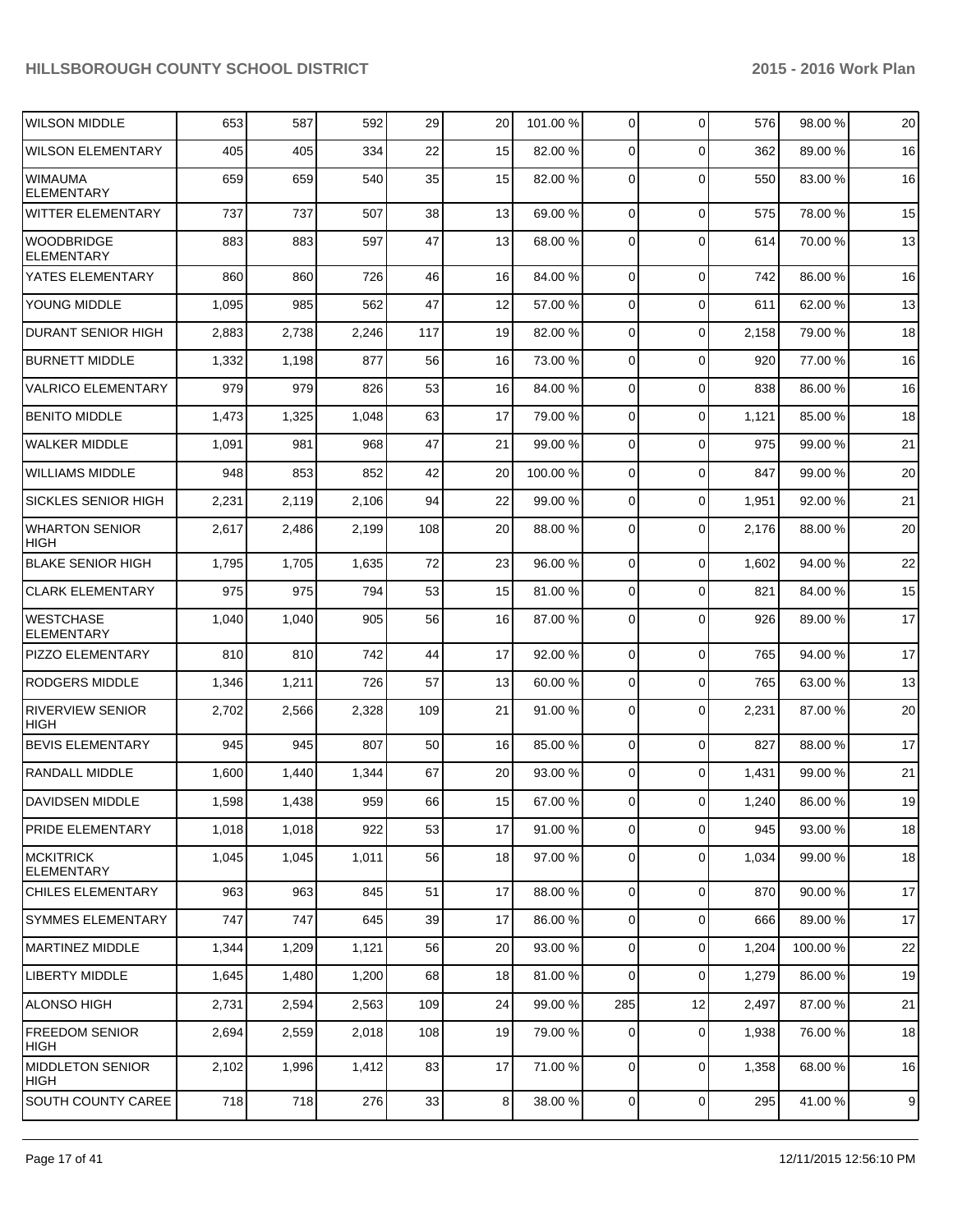| <b>FARNELL MIDDLE</b>                                    | 1,434 | 1,290 | 1,358    | 60  | 23             | 105.00 % | $\overline{0}$ | $\Omega$    | 1,230          | 95.00 % | 21             |
|----------------------------------------------------------|-------|-------|----------|-----|----------------|----------|----------------|-------------|----------------|---------|----------------|
| <b>BRYANT ELEMENTARY</b>                                 | 1,066 | 1,066 | 979      | 57  | 17             | 92.00 %  | $\Omega$       | $\Omega$    | 997            | 94.00%  | 17             |
| <b>CIMINO ELEMENTARY</b>                                 | 1,045 | 1,045 | 833      | 56  | 15             | 80.00 %  | $\overline{0}$ | $\Omega$    | 860            | 82.00 % | 15             |
| <b>IPPOLITO ELEMENTARY</b>                               | 850   | 850   | 784      | 45  | 17             | 92.00 %  | $\Omega$       | $\Omega$    | 780            | 92.00%  | 17             |
| <b>NEWSOME SENIOR</b><br><b>HIGH</b>                     | 2,670 | 2,536 | 2,415    | 107 | 23             | 95.00 %  | 475            | 20          | 2,439          | 81.00%  | 19             |
| <b>JENNINGS MIDDLE</b>                                   | 1,337 | 1,203 | 785      | 56  | 14             | 65.00 %  | 0              | $\mathbf 0$ | 817            | 68.00%  | 15             |
| SHIELDS MIDDLE                                           | 1,729 | 1,556 | 1,508    | 72  | 21             | 97.00 %  | $\overline{0}$ | $\mathbf 0$ | 1,517          | 97.00 % | 21             |
| <b>HERITAGE</b><br><b>ELEMENTARY</b>                     | 747   | 747   | 645      | 39  | 17             | 86.00 %  | 0              | $\Omega$    | 673            | 90.00 % | 17             |
| <b>SESSUMS</b><br><b>ELEMENTARY</b>                      | 1,020 | 1,020 | 955      | 54  | 18             | 94.00 %  | 0              | $\Omega$    | 972            | 95.00 % | 18             |
| <b>NELSON ELEMENTARY</b>                                 | 963   | 963   | 831      | 51  | 16             | 86.00 %  | 0              | $\Omega$    | 854            | 89.00 % | 17             |
| <b>MULRENNAN MIDDLE</b>                                  | 1,606 | 1,445 | 1,135    | 67  | 17             | 79.00 %  | 0              | $\Omega$    | 1,206          | 83.00 % | 18             |
| <b>SCHMIDT ELEMENTARY</b>                                | 717   | 717   | 606      | 38  | 16             | 84.00 %  | 0              | $\Omega$    | 629            | 88.00 % | 17             |
| <b>MULLER ELEMENTARY</b>                                 | 484   | 484   | 344      | 26  | 13             | 71.00 %  | 0              | $\Omega$    | 357            | 74.00 % | 14             |
| <b>CORR ELEMENTARY</b>                                   | 929   | 929   | 747      | 50  | 15             | 80.00 %  | 0              | $\Omega$    | 763            | 82.00%  | 15             |
| <b>BOWERS WHITLEY</b><br><b>CAREER CENTER</b>            | 627   | 627   | 231      | 24  | 10             | 37.00 %  | 0              | $\Omega$    | 266            | 42.00 % | 11             |
| SHEEHY ELEMENTARY                                        | 562   | 562   | 400      | 29  | 14             | 71.00 %  | $\overline{0}$ | $\Omega$    | 431            | 77.00 % | 15             |
| <b>RAMPELLO</b><br><b>DOWNTOWN</b><br><b>PARTNERSHIP</b> | 937   | 843   | 768      | 44  | 17             | 91.00 %  | $\Omega$       | $\Omega$    | 769            | 91.00 % | 17             |
| DAVIS ELEMENTARY                                         | 1,038 | 1,038 | 837      | 55  | 15             | 81.00 %  | 0              | $\Omega$    | 852            | 82.00 % | 15             |
| <b>BRANDON</b><br><b>ALTERNATIVE</b>                     | 457   | 457   | 63       | 22  | 3              | 14.00 %  | 0              | $\Omega$    | 104            | 23.00 % | $\,$ 5 $\,$    |
| <b>FISHHAWK CREEK</b><br><b>ELEMENTARY</b>               | 1,056 | 1,056 | 991      | 56  | 18             | 94.00 %  | $\Omega$       | $\Omega$    | 1,014          | 96.00 % | 18             |
| <b>SPOTO HIGH SCHOOL</b>                                 | 2,115 | 2,009 | 1,413    | 87  | 16             | 70.00 %  | 0              | $\mathbf 0$ | 1,636          | 81.00%  | 19             |
| <b>FROST ELEMENTARY</b>                                  | 1,002 | 1,002 | 824      | 53  | 16             | 82.00 %  | 0              | $\Omega$    | 825            | 82.00 % | 16             |
| <b>GIUNTA MIDDLE</b><br><b>SCHOOL</b>                    | 1,726 | 1,553 | 949      | 73  | 13             | 61.00 %  | $\overline{0}$ | $\Omega$    | 1,010          | 65.00 % | 14             |
| APARICIO-LEVY<br>TECHNICAL COLLEGE                       | 167   | 250   | $\Omega$ | 13  | $\Omega$       | 0.00 %   | 0              | $\Omega$    | 0              | 0.00%   | $\mathbf 0$    |
| LENNARD HIGH<br><b>SCHOOL</b>                            | 2,632 | 2,500 | 1,905    | 104 | 18             | 76.00 %  | 0              | 0           | 2,227          | 89.00 % | 21             |
| <b>TURNER BARTELS K-8</b>                                | 2,568 | 2,311 | 1,802    | 116 | 16             | 78.00 %  | $\overline{0}$ | $\Omega$    | 1,807          | 78.00%  | 16             |
| <b>COLLINS ELEMENTARY</b>                                | 1,146 | 1,146 | 1,085    | 61  | 18             | 95.00%   | $\overline{0}$ | $\Omega$    | 1,106          | 97.00 % | 18             |
| NORTH TAMPA<br>ALTERNATIVE CENTER                        | 450   | 450   | 96       | 21  | 5              | 21.00 %  | $\overline{0}$ | $\Omega$    | 148            | 33.00 % | $\overline{7}$ |
| <b>GARY ADULT CENTER</b>                                 | 257   | 0     | 0        | 21  | $\overline{0}$ | 0.00 %   | $\overline{0}$ | $\mathbf 0$ | $\overline{0}$ | 0.00%   | 0              |
| <b>CARVER EXCEPTIONAL</b><br><b>CENTER</b>               | 210   | 210   | 57       | 20  | 3 <sup>1</sup> | 27.00 %  | $\Omega$       | $\mathbf 0$ | 68             | 32.00 % | 3              |
| <b>SUMMERFIELD</b><br><b>CROSSINGS</b>                   | 1,030 | 1,030 | 925      | 55  | 17             | 90.00 %  | 0              | 0           | 682            | 66.00 % | 12             |
| DOBY ELEMENTARY                                          | 958   | 958   | 795      | 50  | 16             | 83.00 %  | $\Omega$       | 0           | 913            | 95.00 % | 18             |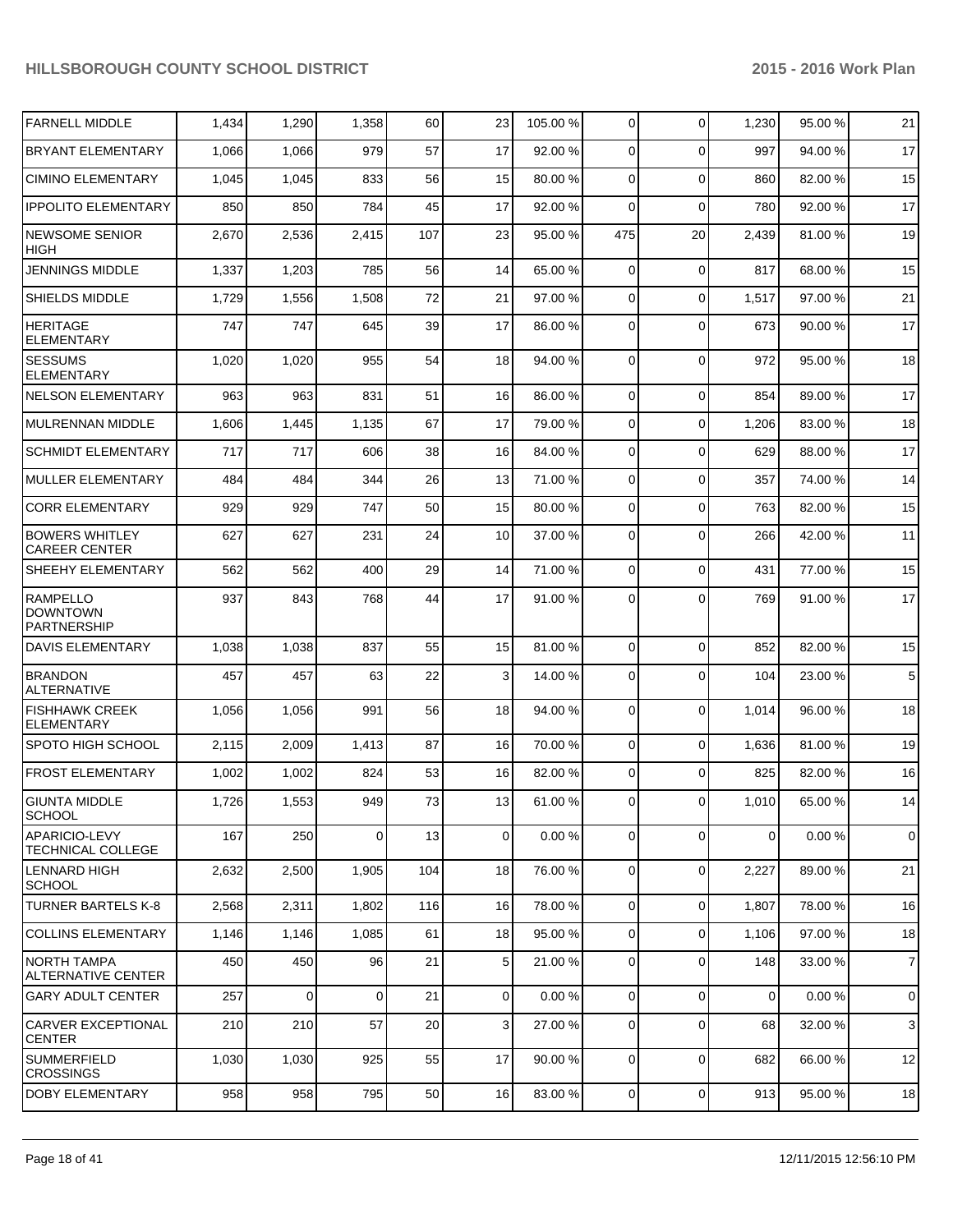|                                                                 | 244,200 | 234,538        | 186,785  | 11,650 | 16 <sup>1</sup> | 79.64 % | 2,545    | 122      | 192,855 | 81.34 % | 16             |
|-----------------------------------------------------------------|---------|----------------|----------|--------|-----------------|---------|----------|----------|---------|---------|----------------|
| LOPEZ EXCEPTIONAL<br><b>ISTUDENT EDUCATION</b><br><b>CENTER</b> | 122     | οI             |          | 12     | $\Omega$        | 0.00%   | 0        | $\Omega$ | 52      | 0.00%   | 4              |
| <b>LAMB ELEMENTARY</b>                                          | 948     | $\overline{0}$ | $\Omega$ | 52     | $\Omega$        | 0.00%   | 948      | 52       | 678     | 72.00 % | $\overline{7}$ |
| <b>THOMPSON</b><br><b>ELEMENTARY</b>                            | 950     | 950            | 833      | 50     | 17              | 88.00 % | $\Omega$ | $\Omega$ | 892     | 94.00 % | 18             |
| <b>BAILEY ELEMENTARY</b><br><b>SCHOOL</b>                       | 920     | 920            | 761      | 48     | 16              | 83.00 % | $\Omega$ | $\Omega$ | 730     | 79.00 % | 15             |
| <b>STRAWBERRY CREST</b><br>IHIGH SCHOOL                         | 2,446   | 2,323          | 2,166    | 101    | 21              | 93.00 % | $\Omega$ | $\Omega$ | 2,096   | 90.00 % | 21             |
| <b>IBARRINGTON MIDDLE</b><br><b>SCHOOL</b>                      | 1,635   | 1,471          | 1,242    | 69     | 18 <sup>1</sup> | 84.00 % | $\Omega$ | $\Omega$ | 1,254   | 85.00 % | 18             |
| <b>STOWERS</b><br><b>ELEMENTARY SCHOOL</b>                      | 972     | 972            | 931      | 51     | 18 <sup>1</sup> | 96.00 % | $\Omega$ | $\Omega$ | 946     | 97.00 % | 19             |
| <b>STEINBRENNER HIGH</b><br><b>SCHOOL</b>                       | 2,544   | 2,416          | 2,290    | 101    | 23              | 95.00 % | $\Omega$ | $\Omega$ | 2,185   | 90.00 % | 22             |
| İKIMBELL ELEMENTARY                                             | 652     | 652            | 539      | 34     | 16              | 83.00 % | $\Omega$ | $\Omega$ | 555     | 85.00 % | 16             |
| <b>IREDDICK ELEMENTARY</b><br>SCHOOL                            | 948     | 948            | 808      | 50     | 16              | 85.00 % | $\Omega$ | $\Omega$ | 848     | 89.00 % | 17             |
| <b>IHAMMOND</b><br><b>IELEMENTARY</b>                           | 938     | 938            | 687      | 49     | 14              | 73.00 % | $\Omega$ | $\Omega$ | 710     | 76.00 % | 14             |
| <b>DEER PARK</b><br><b>ELEMENTARY</b>                           | 1,054   | 1,054          | 979      | 55     | 18 <sup>1</sup> | 93.00 % | $\Omega$ | $\Omega$ | 910     | 86.00 % | 17             |
| SMITH MIDDLE SCHOOL                                             | 1,578   | 1,420          | 850      | 66     | 13              | 60.00 % | $\Omega$ | $\Omega$ | 907     | 64.00%  | 14             |
| <b>OAK PARK</b><br><b>ELEMENTARY</b>                            | 757     | 757            | 568      | 40     | 14              | 75.00 % | $\Omega$ | $\Omega$ | 612     | 81.00%  | 15             |
|                                                                 |         |                |          |        |                 |         |          |          |         |         |                |

The COFTE Projected Total (192,855) for 2019 - 2020 must match the Official Forecasted COFTE Total (194,813 ) for 2019 - 2020 before this section can be completed. In the event that the COFTE Projected Total does not match the Official forecasted COFTE, then the Balanced Projected COFTE Table should be used to balance COFTE.

| Projected COFTE for 2019 - 2020 |         |
|---------------------------------|---------|
| Elementary (PK-3)               | 63,321  |
| Middle $(4-8)$                  | 77,774  |
| High (9-12)                     | 53,719  |
|                                 | 194,813 |

| <b>Grade Level Type</b> | <b>Balanced Projected</b><br>COFTE for 2019 - 2020 |
|-------------------------|----------------------------------------------------|
| Elementary (PK-3)       | 508                                                |
| Middle $(4-8)$          | 1,451                                              |
| High (9-12)             |                                                    |
|                         | 194,814                                            |

#### **Relocatable Replacement**

Number of relocatable classrooms clearly identified and scheduled for replacement in the school board adopted financially feasible 5-year district work program.

| Location                                 |  | 2015 - 2016   2016 - 2017   2017 - 2018   2018 - 2019   2019 - 2020   Year 5 Total |   |
|------------------------------------------|--|------------------------------------------------------------------------------------|---|
| ISHIELDS MIDDLE                          |  |                                                                                    |   |
| <b>Total Relocatable Replacements: I</b> |  |                                                                                    | ы |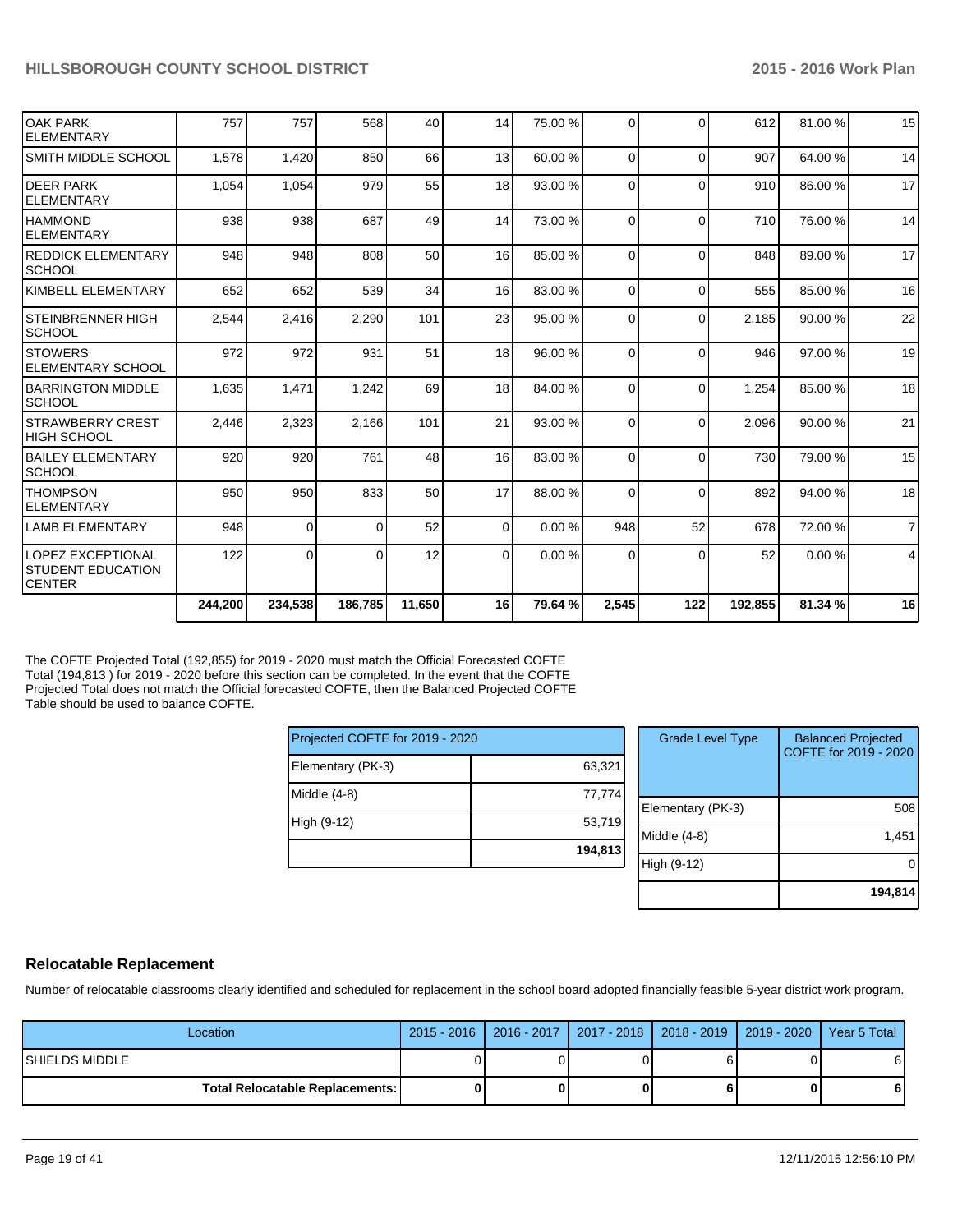# **Charter Schools Tracking**

Information regarding the use of charter schools.

| Location-Type                                           | # Relocatable<br>units or<br>permanent<br>classrooms | Owner      | <b>Year Started or</b><br>Scheduled | <b>Student</b><br><b>Stations</b> | <b>Students</b><br>Enrolled | Years in<br>Contract | <b>Total Charter</b><br><b>Students</b><br>projected for<br>2019 - 2020 |
|---------------------------------------------------------|------------------------------------------------------|------------|-------------------------------------|-----------------------------------|-----------------------------|----------------------|-------------------------------------------------------------------------|
| Advantage Academy Middle<br>School                      |                                                      | 15 PRIVATE | 2009                                | 375                               | 323                         | 3                    | 375                                                                     |
| Advantage Academy of<br>Hillsborough                    |                                                      | 25 PRIVATE | 2009                                | 220                               | 145                         | 3                    | 220                                                                     |
| <b>Bell Creek Academy</b>                               |                                                      | 39 PRIVATE | 2013                                | 650                               | 452                         | 3                    | 650                                                                     |
| Bell Creek Academy High                                 |                                                      | 22 PRIVATE | 2013                                | 500                               | 115                         | 3                    | 500                                                                     |
| Bridgeprep Academy of Tampa                             |                                                      | 20 PRIVATE | 2014                                | 500                               | 140                         | 4                    | 500                                                                     |
| Brooks DeBartolo High School                            |                                                      | 37 PRIVATE | 2007                                | 600                               | 496                         | 13                   | 600                                                                     |
| Channelside Academy, Math &<br>Science                  |                                                      | 22 PRIVATE | 2011                                | 400                               | 351                         | 3                    | 400                                                                     |
| <b>Channelside Middle School</b>                        |                                                      | 13 PRIVATE | 2012                                | 230                               | 88                          | 3                    | 198                                                                     |
| <b>Community Charter Middle School</b><br>of Excellence |                                                      | 6 PRIVATE  | 2011                                | 116                               | 110                         | 1                    | 110                                                                     |
| Community Charter School of<br>Excellence               |                                                      | 6 PRIVATE  | 2008                                | 110                               | 80                          | 1                    | 110                                                                     |
| Early Childhood Academy                                 |                                                      | 5 PRIVATE  | 2014                                | 120                               | 120                         | 5                    | 240                                                                     |
| Florida Autism Charter School of<br>Excellence          |                                                      | 21 PRIVATE | 2007                                | 220                               | 110                         | $\overline{2}$       | 150                                                                     |
| Focus Academy                                           |                                                      | 9 PRIVATE  | 2013                                | 180                               | 57                          | 3                    | 175                                                                     |
| Henderson Hammock                                       |                                                      | 65 PRIVATE | 2012                                | 1,072                             | 1,035                       | 3                    | 1,172                                                                   |
| Hillsborough Academy of Math                            |                                                      | 48 PRIVATE | 2013                                | 950                               | 609                         | 5                    | 950                                                                     |
| Horizon Charter School of Tampa                         |                                                      | 9 PRIVATE  | 2003                                | 212                               | 202                         | 14                   | 300                                                                     |
| Independence Academy<br><b>Elementary School</b>        |                                                      | 31 PRIVATE | 2007                                | 480                               | 423                         | 5                    | 480                                                                     |
| Independence Academy Middle<br>School                   |                                                      | 21 PRIVATE | 2009                                | 440                               | 187                         | 4                    | 430                                                                     |
| Kid's Community College                                 |                                                      | 21 PRIVATE | 2005                                | 348                               | 348                         | 1                    | 348                                                                     |
| Kid's Community College Middle<br><b>Charter School</b> |                                                      | 11 PRIVATE | 2010                                | 242                               | 220                         | 1                    | 220                                                                     |
| Kid's Community College SE                              |                                                      | 27 PRIVATE | 2012                                | 348                               | 260                         | ٩                    | 348                                                                     |
| King's Kid Academy of Health<br>Sciences                |                                                      | 10 PRIVATE | 2012                                | 110                               | 103                         | 2                    | 248                                                                     |
| Learning Gate                                           |                                                      | 50 PRIVATE | 2000                                | 800                               | 758                         | 9                    | 800                                                                     |
| Legacy Preparatory Academy                              |                                                      | 11 PRIVATE | 2003                                | 240                               | 82                          | 2                    | 524                                                                     |
| Literacy/Leadership/Tech Middle<br>School               |                                                      | 35 PRIVATE | 2005                                | 679                               | 552                         | 14                   | 750                                                                     |
| Lutz Preparatory Middle School                          |                                                      | 11 PRIVATE | 2014                                | 154                               | 154                         | 4                    | 264                                                                     |
| Lutz Preparatory School                                 |                                                      | 13 PRIVATE | 2011                                | 500                               | 500                         | 1                    | 518                                                                     |
| New Springs Elementary School                           |                                                      | 13 PRIVATE | 2011                                | 230                               | 208                         | 1                    | 242                                                                     |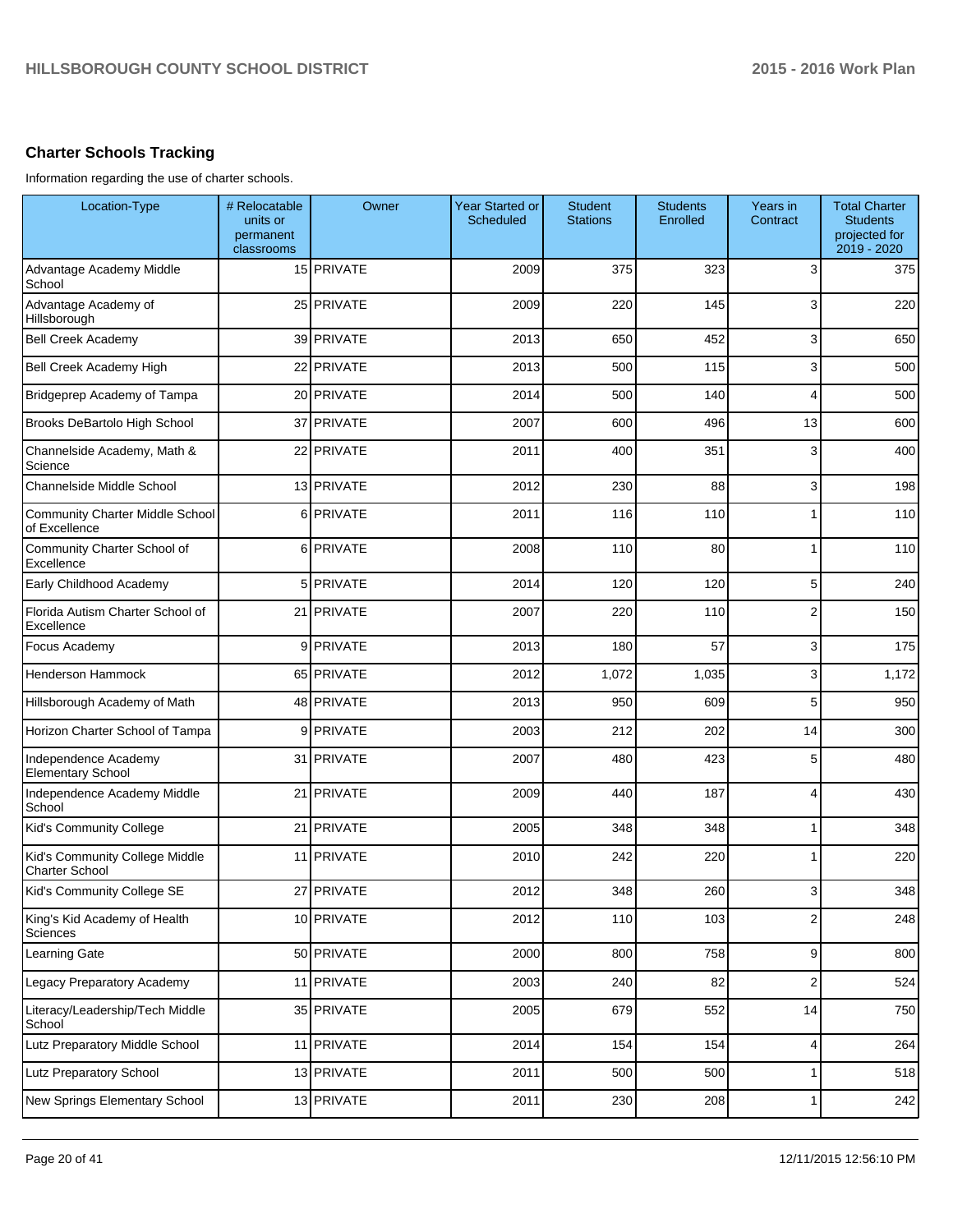| New Springs School                       |      | 10 PRIVATE | 2010 | 154    | 132    |                | 242    |
|------------------------------------------|------|------------|------|--------|--------|----------------|--------|
| Pepin Academies                          |      | 56 PRIVATE | 1999 | 625    | 601    | 8              | 900    |
| Pepin Transitional School                |      | 4 PRIVATE  | 2006 | 68     | 58     | 8              | 58     |
| <b>Pivot Charter School</b>              |      | 13 PRIVATE | 2011 | 448    | 297    | 1              | 475    |
| RCMA Leadership Academy                  |      | 6 PRIVATE  | 2012 | 110    | 53     | 2              | 132    |
| <b>RCMA Wimauma</b>                      |      | 6 PRIVATE  | 2000 | 240    | 222    |                | 232    |
| Richardson Montessori Academy            |      | 6 PRIVATE  | 1997 | 150    | 55     | 1              | 70     |
| Seminoles Heights Charter High<br>School |      | 10 PRIVATE | 2010 | 210    | 431    | $\overline{2}$ | 450    |
| <b>Terrace Community</b>                 |      | 33 PRIVATE | 1998 | 660    | 655    | 11             | 660    |
| Town and Country High School             |      | 11 PRIVATE | 2014 | 210    | 187    | 4              | 500    |
| Trinity School for Children              |      | 36 PRIVATE | 1999 | 752    | 731    | 13             | 869    |
| Valrico Lake Advantage Academy           |      | 57 PRIVATE | 2009 | 900    | 645    | 4              | 900    |
| Village of Excellence                    |      | 15 PRIVATE | 2000 | 240    | 219    | 14             | 500    |
| Village of Excellence Middle<br>School   |      | 5 PRIVATE  | 2013 | 180    | 132    | 4              | 330    |
| Walton Academy of the<br>Performing Arts |      | 15 PRIVATE | 2004 | 242    | 195    | 4              | 348    |
| West University Charter High<br>School   |      | 10 PRIVATE | 2012 | 190    | 395    | $\overline{2}$ | 500    |
| Winthrop Charter School                  |      | 66 PRIVATE | 2011 | 1,280  | 1,280  |                | 1,280  |
| Woodmont Charter School                  |      | 51 PRIVATE | 2011 | 1,100  | 630    | 1              | 1,100  |
|                                          | 1026 |            |      | 18,785 | 15,146 |                | 21,368 |

# **Special Purpose Classrooms Tracking**

The number of classrooms that will be used for certain special purposes in the current year, by facility and type of classroom, that the district will, 1), not use for educational purposes, and 2), the co-teaching classrooms that are not open plan classrooms and will be used for educational purposes.

| School |                                        | School Type $\parallel \#$ of Elementary $\parallel \#$ of Middle 4-8 $\parallel \#$ of High 9-12 $\parallel$<br><b>K-3 Classrooms I</b> | <b>Classrooms</b> | <b>Classrooms</b> | $#$ of ESE<br><b>Classrooms</b> | # of Combo<br><b>Classrooms</b> | Total<br><b>Classrooms</b> |
|--------|----------------------------------------|------------------------------------------------------------------------------------------------------------------------------------------|-------------------|-------------------|---------------------------------|---------------------------------|----------------------------|
|        | <b>Total Educational Classrooms: I</b> |                                                                                                                                          |                   |                   |                                 | O I                             |                            |

| School                           | <b>School Type</b> | # of Elementary<br>K-3 Classrooms | # of Middle 4-8<br><b>Classrooms</b> | # of High $9-12$<br><b>Classrooms</b> | # of $ESE$<br><b>Classrooms</b> | # of Combo<br><b>Classrooms</b> | Total<br><b>Classrooms</b> |
|----------------------------------|--------------------|-----------------------------------|--------------------------------------|---------------------------------------|---------------------------------|---------------------------------|----------------------------|
| <b>IMULLER ELEMENTARY</b>        | Co-Teaching        |                                   |                                      |                                       |                                 |                                 |                            |
| <b>ICOLLINS ELEMENTARY</b>       | Co-Teaching        |                                   |                                      |                                       |                                 |                                 | 5                          |
| IALEXANDER ELEMENTARY            | Co-Teaching        |                                   |                                      |                                       |                                 |                                 | 6                          |
| IANDERSON ELEMENTARY             | Co-Teaching        |                                   |                                      |                                       |                                 |                                 | $\overline{2}$             |
| <b>APOLLO BEACH ELEMENTARY</b>   | Co-Teaching        |                                   |                                      |                                       |                                 |                                 | 8                          |
| <b>IBALLAST POINT ELEMENTARY</b> | Co-Teaching        |                                   |                                      |                                       |                                 |                                 | 4                          |
| <b>ICLEVELAND ELEMENTARY</b>     | Co-Teaching        |                                   |                                      |                                       |                                 |                                 | $\overline{2}$             |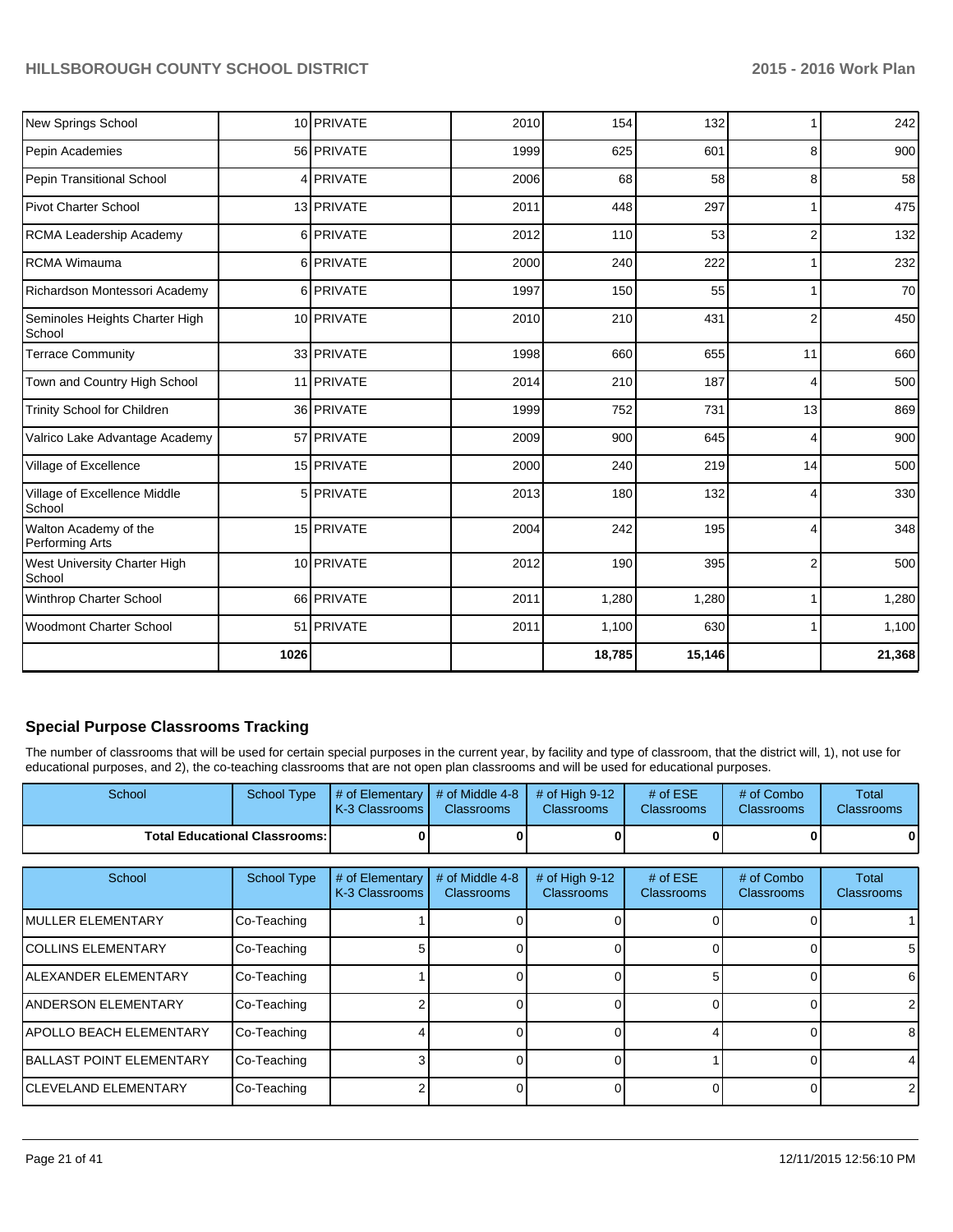| <b>COLSON ELEMENTARY</b>                       | Co-Teaching | 2                       | 0           | 0              | 0              | 0           | $\overline{2}$ |
|------------------------------------------------|-------------|-------------------------|-------------|----------------|----------------|-------------|----------------|
| <b>DICKENSON ELEMENTARY</b>                    | Co-Teaching | 2                       | C           | 0              | 0              | 0           | 2              |
| <b>DOVER ELEMENTARY</b>                        | Co-Teaching | 0                       |             | $\Omega$       | $\Omega$       | 0           | $\mathbf{1}$   |
| <b>EISENHOWER MIDDLE</b>                       | Co-Teaching | 0                       | 0           | $\Omega$       | 0              | 8           | 8              |
| <b>EGYPT LAKE ELEMENTARY</b>                   | Co-Teaching |                         | 0           | $\Omega$       | $\Omega$       | 0           | 2              |
| <b>FOLSOM ELEMENTARY</b>                       | Co-Teaching |                         | 0           | 0              | 0              | 0           | $\mathbf 1$    |
| MABRY ELEMENTARY                               | Co-Teaching | 2                       | 2           | $\Omega$       | $\Omega$       | 0           | 4              |
| <b>MANGO ELEMENTARY</b>                        | Co-Teaching | 2                       | 0           | $\Omega$       | $\Omega$       | 0           | 2              |
| MCDONALD ELEMENTARY                            | Co-Teaching |                         | 0           | $\Omega$       | 0              | 0           | 2              |
| MENDENHALL ELEMENTARY                          | Co-Teaching |                         | C           | 0              | 0              | 0           | $\mathbf 1$    |
| MILES ELEMENTARY                               | Co-Teaching |                         |             | $\Omega$       | $\Omega$       | 0           | 3              |
| MITCHELL ELEMENTARY                            | Co-Teaching | 2                       | 0           | $\Omega$       | $\Omega$       | 0           | 2              |
| OAK GROVE ELEMENTARY                           | Co-Teaching |                         | C           | 0              | 0              | 0           | $\overline{2}$ |
| SPRINGHEAD ELEMENTARY                          | Co-Teaching |                         | C           | 0              | 0              | 0           | $\mathbf 1$    |
| SULPHUR SPRINGS K-8<br><b>COMMUNITY SCHOOL</b> | Co-Teaching |                         |             |                |                | 0           | 2              |
| SUMMERFIELD ELEMENTARY                         | Co-Teaching | 2                       |             | $\Omega$       | 0              | 0           | 3              |
| TAMPA BAY BOULEVARD<br><b>ELEMENTARY</b>       | Co-Teaching |                         | 0           | 0              | 0              | $\Omega$    | 2              |
| <b>TAMPA PALMS ELEMENTARY</b>                  | Co-Teaching | 4                       | 0           | $\Omega$       | $\Omega$       | 0           | $\overline{4}$ |
| TINKER K-8                                     | Co-Teaching | 2                       | 0           | $\Omega$       | $\Omega$       | 0           | 2              |
| TRAPNELL ELEMENTARY                            | Co-Teaching |                         | 0           | $\Omega$       | $\Omega$       | $\mathbf 0$ | 4              |
| TWIN LAKES ELEMENTARY                          | Co-Teaching | 6                       | 0           | $\Omega$       | $\Omega$       | 0           | 6              |
| WALDEN LAKE ELEMENTARY                         | Co-Teaching |                         | 0           | $\Omega$       | 0              | $\mathbf 0$ | $\mathbf{1}$   |
| JAMES ELEMENTARY SCHOOL                        | Co-Teaching |                         | 0           | 0              | 0              | $\mathbf 0$ | $\mathbf{1}$   |
| <b>CLARK ELEMENTARY</b>                        | Co-Teaching |                         |             | $\Omega$       | 0              | $\Omega$    | $\overline{c}$ |
| PIZZO ELEMENTARY                               | Co-Teaching |                         |             |                |                |             | $\overline{2}$ |
| <b>PRIDE ELEMENTARY</b>                        | Co-Teaching | 2                       | 0           | $\overline{0}$ | 0              | 0           | $\overline{2}$ |
| SYMMES ELEMENTARY                              | Co-Teaching | 3                       | 0           | $\mathbf 0$    |                | 0           | $\overline{4}$ |
| <b>ALONSO HIGH</b>                             | Co-Teaching | 0                       | $\mathbf 0$ | $\overline{2}$ | 1              | 0           | 3              |
| MIDDLETON SENIOR HIGH                          | Co-Teaching | $\mathbf 0$             | 0           | $\overline{0}$ | 0              | 1           | $\mathbf{1}$   |
| <b>JENNINGS MIDDLE</b>                         | Co-Teaching | $\mathbf 0$             | 0           | $\overline{0}$ | 0              | 1           | $\mathbf{1}$   |
| SHIELDS MIDDLE                                 | Co-Teaching | $\mathbf 0$             | 3           | $\overline{0}$ | 26             | 1           | 30             |
| SESSUMS ELEMENTARY                             | Co-Teaching | 5                       | 1           | $\overline{0}$ | 0              | 0           | 6              |
| RAMPELLO DOWNTOWN<br>PARTNERSHIP               | Co-Teaching |                         | 0           | 0              | 0              | 0           | $\mathbf{1}$   |
| <b>DAVIS ELEMENTARY</b>                        | Co-Teaching | 2                       | 0           | 0              | 0              | 0           | $\sqrt{2}$     |
| FISHHAWK CREEK ELEMENTARY                      | Co-Teaching | $\overline{\mathbf{c}}$ | $\mathbf 0$ | $\overline{0}$ | $\overline{0}$ | 0           | $\sqrt{2}$     |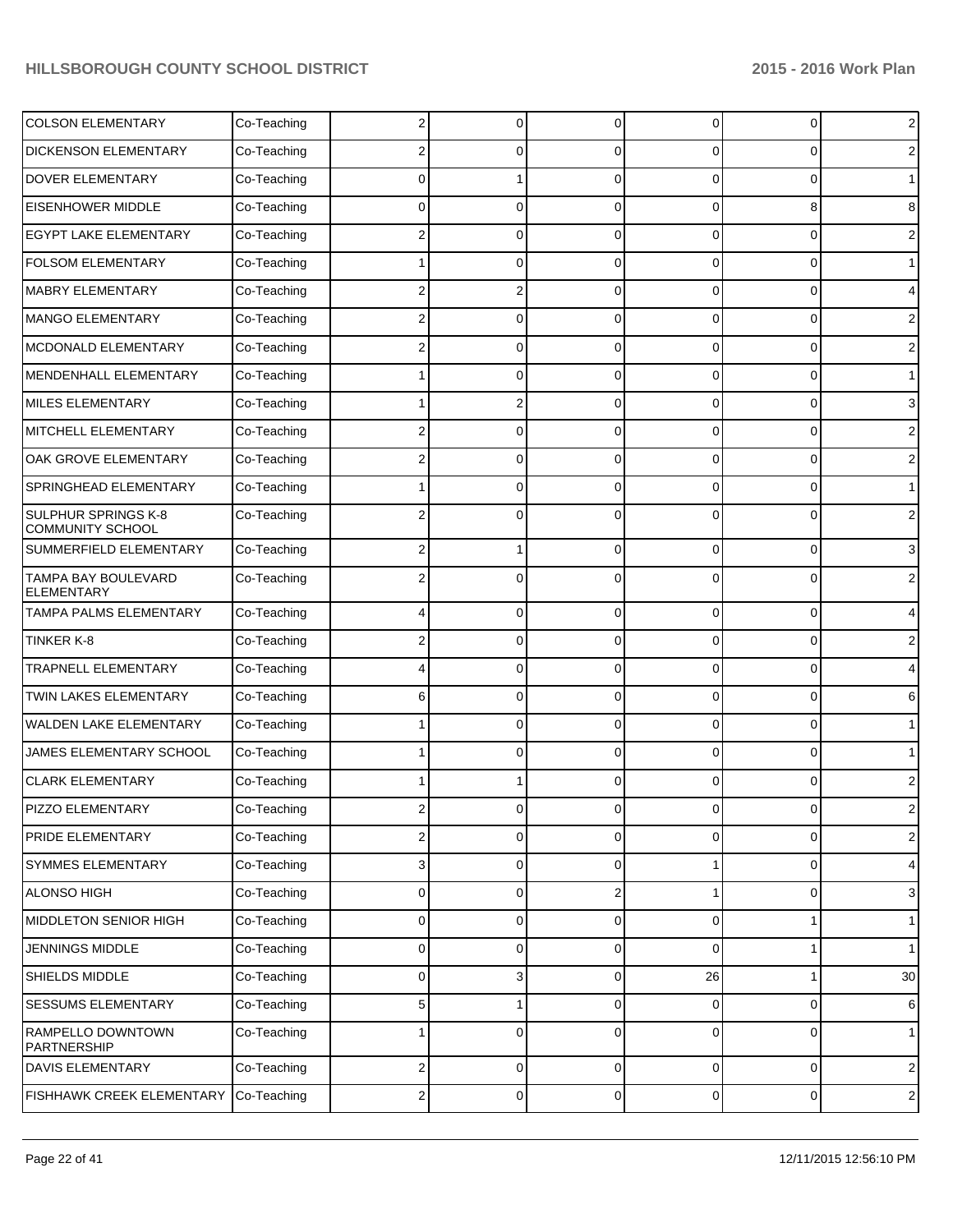| OAK PARK ELEMENTARY            | Co-Teaching |   | 0 | $\Omega$       | 0  | 0 | $\mathbf 1$    |
|--------------------------------|-------------|---|---|----------------|----|---|----------------|
| <b>DEER PARK ELEMENTARY</b>    | Co-Teaching | 2 | 0 | 0              | 0  | 0 | 2              |
| SUMMERFIELD CROSSINGS          | Co-Teaching | ი |   | 0              | 0  | 0 | $\mathbf{1}$   |
| <b>DOBY ELEMENTARY</b>         | Co-Teaching |   | 0 | $\Omega$       | 0  | 0 | 4              |
| <b>HAMMOND ELEMENTARY</b>      | Co-Teaching |   | C | $\Omega$       | 0  | 0 | $\mathbf 1$    |
| <b>FARNELL MIDDLE</b>          | Co-Teaching | 0 |   | $\Omega$       | 2  | 0 | 3              |
| <b>BROOKER ELEMENTARY</b>      | Co-Teaching | 2 | 0 | 0              | 2  | 0 | 4              |
| <b>BRYAN ELEMENTARY</b>        | Co-Teaching | 3 |   | $\Omega$       | 0  | 0 | 4              |
| <b>BUCKHORN ELEMENTARY</b>     | Co-Teaching | 2 | 0 | $\Omega$       | 0  | 0 | 2              |
| <b>BURNEY ELEMENTARY</b>       | Co-Teaching |   |   | $\Omega$       | 0  | 0 | 2              |
| CARROLLWOOD ELEMENTARY         | Co-Teaching | 3 | 0 | 0              | 0  | 0 | 3              |
| CHIARAMONTE ELEMENTARY         | Co-Teaching |   | 0 | $\Omega$       | 0  | 0 | $\mathbf 1$    |
| <b>CLAYWELL ELEMENTARY</b>     | Co-Teaching |   |   | $\Omega$       | 0  | 0 | 2              |
| <b>GORRIE ELEMENTARY</b>       | Co-Teaching | 9 | 2 | $\Omega$       | 0  | 0 | 11             |
| <b>GRADY ELEMENTARY</b>        | Co-Teaching |   |   | 0              | 0  | 0 | 5              |
| <b>GRAHAM ELEMENTARY</b>       | Co-Teaching | 3 | 0 | $\Omega$       | 0  | 0 | 3              |
| <b>BELLAMY ELEMENTARY</b>      | Co-Teaching | ი |   | $\Omega$       | 0  | 0 | $\mathbf 1$    |
| <b>JACKSON ELEMENTARY</b>      | Co-Teaching |   | 0 | $\Omega$       | 0  | 0 | 1              |
| <b>LANIER ELEMENTARY</b>       | Co-Teaching |   |   | 0              | 0  | 0 | 3              |
| <b>LIMONA ELEMENTARY</b>       | Co-Teaching |   | 0 | $\Omega$       | 0  | 0 | $\mathbf 1$    |
| <b>LEWIS ELEMENTARY</b>        | Co-Teaching | 2 | 0 | $\Omega$       | 0  | 0 | 2              |
| PALM RIVER ELEMENTARY          | Co-Teaching | 2 | 0 | $\Omega$       | 0  | 0 | 2              |
| <b>TOMLIN MIDDLE</b>           | Co-Teaching | 0 | 3 | 0              | 0  | 2 | 5              |
| POTTER ELEMENTARY              | Co-Teaching |   | 0 | 0              | 0  | 0 | $\mathbf 1$    |
| <b>PROGRESS VILLAGE MIDDLE</b> | Co-Teaching | ი |   |                |    | 9 | 9              |
| <b>ROBLES ELEMENTARY</b>       | Co-Teaching | 5 | 0 | $\overline{0}$ | 0  | 0 | 5              |
| JEFFERSON SENIOR HIGH          | Co-Teaching | 0 | 0 | $\overline{0}$ | 6  | 0 | 6              |
| SCHWARZKOPF ELEMENTARY         | Co-Teaching |   | 0 | $\overline{0}$ | 0  | 0 | $\mathbf{1}$   |
| SEFFNER ELEMENTARY             | Co-Teaching | 0 |   | $\overline{0}$ | 0  | 0 | $\mathbf{1}$   |
| SEMINOLE ELEMENTARY            | Co-Teaching | 3 |   | 0              | 0  | 0 | 4              |
| SHAW ELEMENTARY                | Co-Teaching | 4 | 0 | $\overline{0}$ | 0  | 0 | 4              |
| SHORE ELEMENTARY               | Co-Teaching |   | 0 | $\overline{0}$ | 0  | 0 | $\mathbf{1}$   |
| <b>WITTER ELEMENTARY</b>       | Co-Teaching |   | 0 | 0              | 0  | 0 | $\mathbf{1}$   |
| <b>DURANT SENIOR HIGH</b>      | Co-Teaching | 0 | 0 | 2              | 0  | 0 | $\overline{c}$ |
| WALKER MIDDLE                  | Co-Teaching | 0 | 0 | $\overline{0}$ | 12 | 0 | 12             |
| REDDICK ELEMENTARY SCHOOL      | Co-Teaching | 6 | 0 | $\overline{0}$ | 0  | 0 | $\,6$          |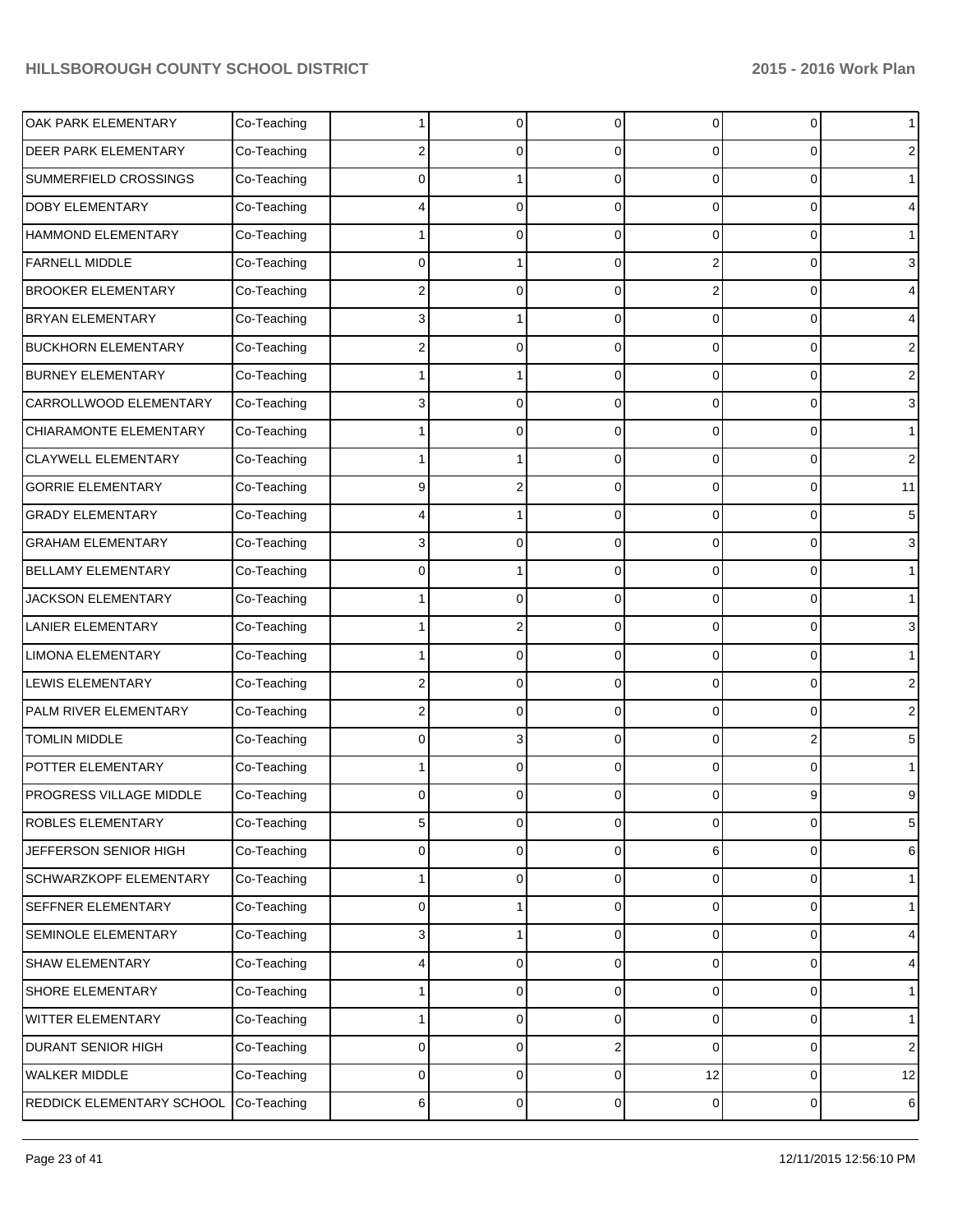| KIMBELL ELEMENTARY                            | Co-Teaching                          |     |    |    |    | 3   |
|-----------------------------------------------|--------------------------------------|-----|----|----|----|-----|
| STEINBRENNER HIGH SCHOOL                      | Co-Teaching                          |     |    |    |    | 4   |
| <b>STOWERS ELEMENTARY</b><br><b>SCHOOL</b>    | Co-Teaching                          |     |    |    |    | 51  |
| <b>STRAWBERRY CREST HIGH</b><br><b>SCHOOL</b> | Co-Teaching                          |     |    |    |    | 3   |
| <b>THOMPSON ELEMENTARY</b>                    | Co-Teaching                          |     |    |    |    | 61  |
|                                               | <b>Total Co-Teaching Classrooms:</b> | 159 | 27 | 62 | 25 | 280 |

#### **Infrastructure Tracking**

**Necessary offsite infrastructure requirements resulting from expansions or new schools. This section should include infrastructure information related to capacity project schedules and other project schedules (Section 4).**

The District will coordinate with local jurisdictions at the time of site development.

**Proposed location of planned facilities, whether those locations are consistent with the comprehensive plans of all affected local governments, and recommendations for infrastructure and other improvements to land adjacent to existing facilities. Provisions of 1013.33(12), (13) and (14) and 1013.36 must be addressed for new facilities planned within the 1st three years of the plan (Section 5).**

Not Specified

**Consistent with Comp Plan?** No

#### **Net New Classrooms**

The number of classrooms, by grade level and type of construction, that were added during the last fiscal year.

| List the net new classrooms added in the 2014 - 2015 fiscal year.                                                                                       |                               |                            |                                                                        | List the net new classrooms to be added in the 2015 - 2016 fiscal<br>Ivear. |                              |                            |                                |                        |
|---------------------------------------------------------------------------------------------------------------------------------------------------------|-------------------------------|----------------------------|------------------------------------------------------------------------|-----------------------------------------------------------------------------|------------------------------|----------------------------|--------------------------------|------------------------|
| "Classrooms" is defined as capacity carrying classrooms that are added to increase<br>capacity to enable the district to meet the Class Size Amendment. |                               |                            | Totals for fiscal year 2015 - 2016 should match totals in Section 15A. |                                                                             |                              |                            |                                |                        |
| Location                                                                                                                                                | $2014 - 2015 \#$<br>Permanent | $2014 - 2015$ #<br>Modular | $2014 - 2015$ #<br>Relocatable                                         | $2014 - 2015$<br>Total                                                      | $2015 - 2016$ #<br>Permanent | $2015 - 2016$ #<br>Modular | $2015 - 2016$ #<br>Relocatable | $2015 - 2016$<br>Total |
| Elementary (PK-3)                                                                                                                                       | 52                            |                            |                                                                        | 52                                                                          | 52                           |                            |                                | 52 <sub>1</sub>        |
| Middle (4-8)                                                                                                                                            |                               |                            |                                                                        |                                                                             |                              |                            |                                | 61                     |
| High (9-12)                                                                                                                                             |                               |                            |                                                                        |                                                                             | 20                           |                            |                                | <b>20</b>              |
|                                                                                                                                                         | 52                            |                            |                                                                        | 52                                                                          | 72                           |                            |                                | 78 I                   |

#### **Relocatable Student Stations**

Number of students that will be educated in relocatable units, by school, in the current year, and the projected number of students for each of the years in the workplan.

| <b>Site</b>           | $2015 - 2016$ | 2016 - 2017 | 2017 - 2018 | $2018 - 2019$ | 2019 - 2020 | 5 Year Average |
|-----------------------|---------------|-------------|-------------|---------------|-------------|----------------|
| INELSON ELEMENTARY    |               |             |             |               |             |                |
| ICRESTWOOD ELEMENTARY |               |             |             |               |             |                |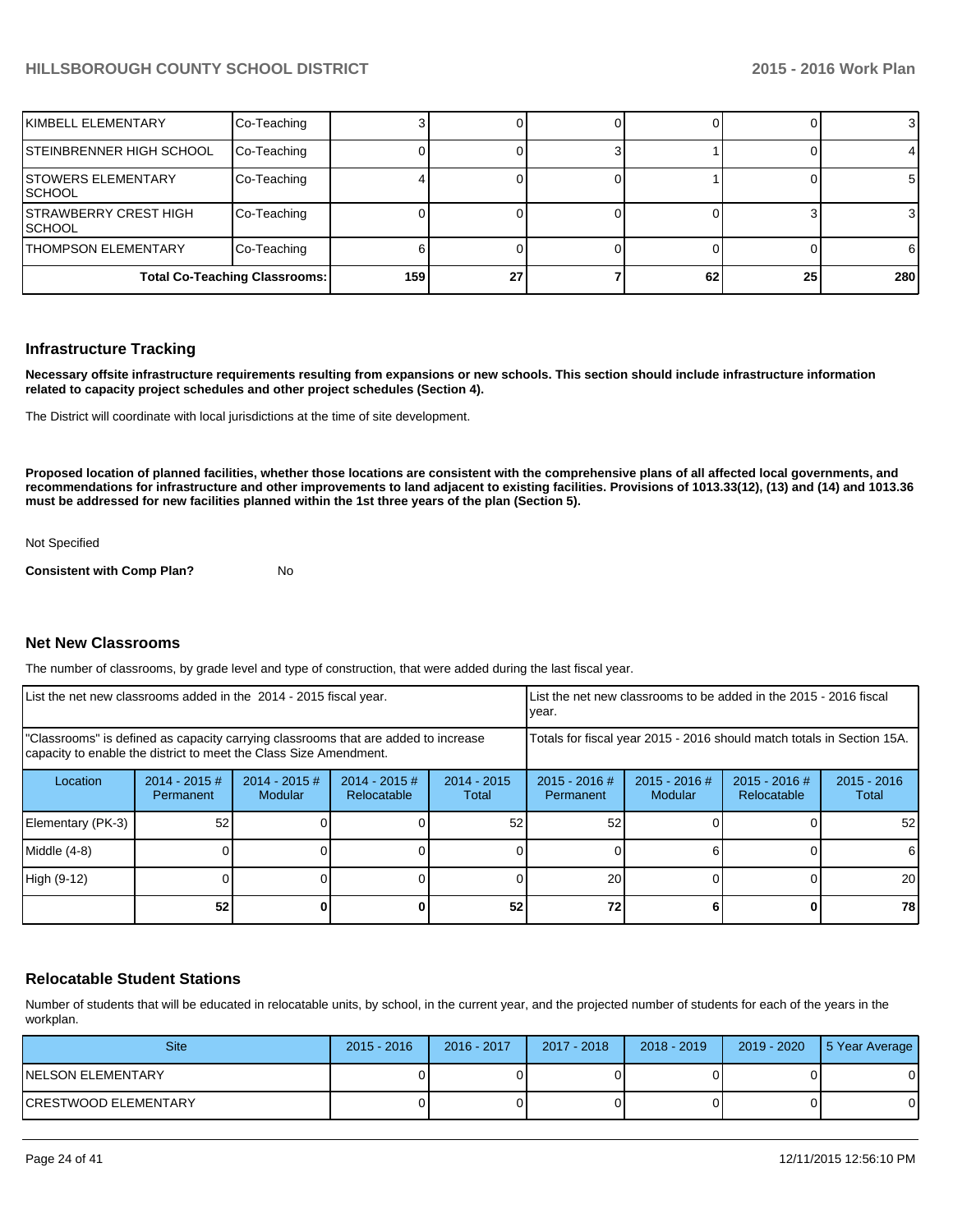| <b>CYPRESS CREEK ELEMENTARY</b>                         | 0 | $\overline{0}$ | $\Omega$    | $\overline{0}$ | $\overline{0}$ | $\mathbf 0$    |
|---------------------------------------------------------|---|----------------|-------------|----------------|----------------|----------------|
| <b>DESOTO ELEMENTARY</b>                                | 0 | 0              | $\Omega$    | 0              | $\overline{0}$ | $\overline{0}$ |
| <b>DICKENSON ELEMENTARY</b>                             | 0 | 0              | $\Omega$    | $\Omega$       | $\overline{0}$ | $\mathbf 0$    |
| <b>DOVER ELEMENTARY</b>                                 | 0 | 0              | $\Omega$    | 0              | $\overline{0}$ | $\mathbf 0$    |
| <b>DUNBAR ELEMENTARY</b>                                | 0 | 0              | $\Omega$    | $\Omega$       | $\overline{0}$ | $\mathbf 0$    |
| <b>EAST BAY SENIOR HIGH</b>                             | 0 | 0              | $\Omega$    | $\Omega$       | $\overline{0}$ | $\mathbf 0$    |
| <b>EISENHOWER MIDDLE</b>                                | 0 | 0              | $\Omega$    | 0              | $\overline{0}$ | $\mathbf 0$    |
| <b>EDISON ELEMENTARY</b>                                | 0 | 0              | $\Omega$    | 0              | $\overline{0}$ | $\mathbf 0$    |
| <b>EGYPT LAKE ELEMENTARY</b>                            | 0 | 0              | $\Omega$    | 0              | $\overline{0}$ | $\mathbf 0$    |
| <b>ERWIN TECHNICAL COLLEGE</b>                          | 0 | 0              | $\Omega$    | $\Omega$       | $\overline{0}$ | $\mathbf 0$    |
| <b>ESSRIG ELEMENTARY</b>                                | 0 | 0              | $\Omega$    | 0              | $\overline{0}$ | $\mathbf 0$    |
| <b>FOLSOM ELEMENTARY</b>                                | 0 | 0              | $\Omega$    | 0              | $\overline{0}$ | $\mathbf 0$    |
| <b>FOSTER ELEMENTARY</b>                                | 0 | 0              | $\Omega$    | 0              | $\overline{0}$ | $\mathbf 0$    |
| <b>SLIGH MIDDLE</b>                                     | 0 | 0              | $\Omega$    | $\Omega$       | $\overline{0}$ | $\mathbf 0$    |
| <b>FRANKLIN MIDDLE</b>                                  | 0 | 0              | $\Omega$    | 0              | $\overline{0}$ | $\mathbf 0$    |
| <b>GAITHER SENIOR HIGH</b>                              | 0 | 0              | $\Omega$    | 0              | $\overline{0}$ | $\mathbf 0$    |
| LOMAX ELEMENTARY                                        | 0 | 0              | $\Omega$    | 0              | $\overline{0}$ | $\mathbf 0$    |
| <b>LOPEZ ELEMENTARY</b>                                 | 0 | 0              | $\Omega$    | 0              | $\overline{0}$ | $\mathbf 0$    |
| LOWRY ELEMENTARY                                        | 0 | 0              | $\Omega$    | 0              | $\overline{0}$ | $\mathbf 0$    |
| LUTZ ELEMENTARY                                         | 0 | 0              | $\Omega$    | 0              | $\overline{0}$ | $\mathbf 0$    |
| MABRY ELEMENTARY                                        | 0 | 0              | $\Omega$    | 0              | $\overline{0}$ | $\mathbf 0$    |
| TEMPLE TERRACE ELEMENTARY                               | 0 | 0              | $\Omega$    | 0              | $\overline{0}$ | $\mathbf 0$    |
| <b>THONOTOSASSA ELEMENTARY</b>                          | 0 | 0              | $\Omega$    | 0              | $\overline{0}$ | $\mathbf 0$    |
| <b>TINKER K-8</b>                                       | 0 | 0              | $\Omega$    | 0              | $\overline{0}$ | $\mathbf 0$    |
| TOWN & COUNTRY ELEMENTARY                               |   | 0              |             |                | 0              | $\mathbf 0$    |
| <b>WEBB MIDDLE</b>                                      | 0 | $\overline{0}$ | $\mathbf 0$ | $\overline{0}$ | $\overline{0}$ | $\mathbf 0$    |
| <b>TRAPNELL ELEMENTARY</b>                              | 0 | 0              | 0           | $\overline{0}$ | $\overline{0}$ | $\mathbf 0$    |
| <b>TURKEY CREEK MIDDLE</b>                              | 0 | 0              | $\Omega$    | $\overline{0}$ | $\overline{0}$ | $\mathbf 0$    |
| <b>TWIN LAKES ELEMENTARY</b>                            | 0 | 0              | $\mathbf 0$ | $\overline{0}$ | $\overline{0}$ | $\mathbf 0$    |
| CAMINITI EXCEPTIONAL STUDENT EDUCATION<br><b>CENTER</b> | 0 | 0              | $\Omega$    | 0              | $\overline{0}$ | $\mathbf 0$    |
| <b>WALDEN LAKE ELEMENTARY</b>                           | 0 | $\overline{0}$ | $\mathbf 0$ | $\overline{0}$ | $\overline{0}$ | $\mathbf 0$    |
| IWASHINGTON ELEMENTARY                                  | 0 | 0              | 0           | $\overline{0}$ | $\overline{0}$ | $\mathbf 0$    |
| <b>WEST SHORE ELEMENTARY</b>                            | 0 | $\overline{0}$ | $\mathbf 0$ | $\overline{0}$ | $\overline{0}$ | $\mathbf 0$    |
| WEST TAMPA ELEMENTARY                                   | 0 | 0              | $\mathbf 0$ | $\overline{0}$ | $\overline{0}$ | $\mathbf 0$    |
| JAMES ELEMENTARY SCHOOL                                 | 0 | 0              | $\pmb{0}$   | $\overline{0}$ | $\pmb{0}$      | $\mathbf 0$    |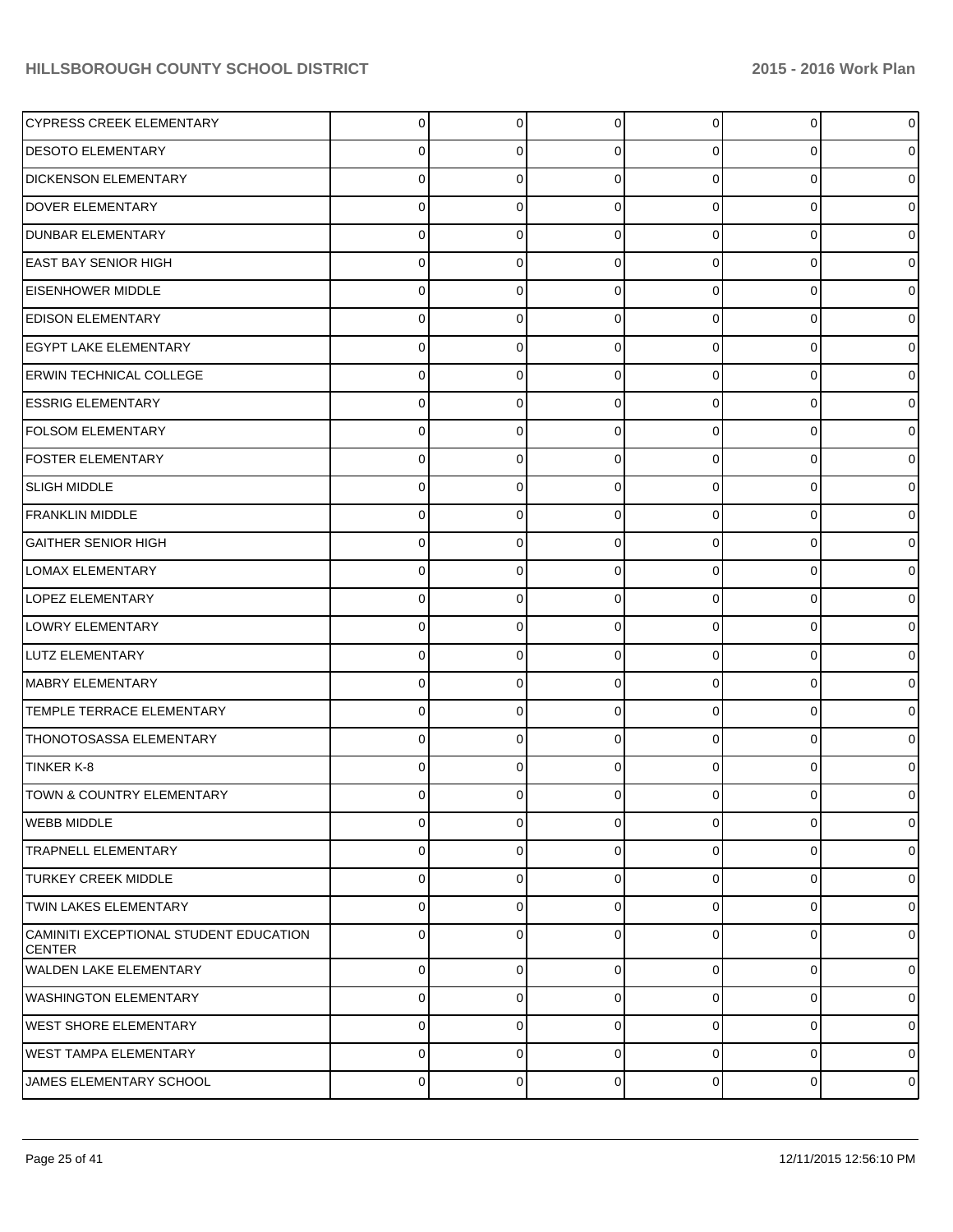| <b>WILSON MIDDLE</b>               | $\overline{0}$ | $\overline{0}$ | $\Omega$    | $\overline{0}$ | $\overline{0}$ | $\mathbf 0$    |
|------------------------------------|----------------|----------------|-------------|----------------|----------------|----------------|
| WHARTON SENIOR HIGH                | 0              | 0              | 0           | 0              | 0              | $\overline{0}$ |
| <b>BLAKE SENIOR HIGH</b>           | 0              | 0              | $\Omega$    | $\Omega$       | 0              | $\mathbf 0$    |
| <b>CLARK ELEMENTARY</b>            | 0              | 0              | $\Omega$    | $\Omega$       | 0              | $\overline{0}$ |
| <b>WESTCHASE ELEMENTARY</b>        | 0              | 0              | $\Omega$    | $\Omega$       | 0              | $\mathbf 0$    |
| <b>PIZZO ELEMENTARY</b>            | 0              | 0              | $\Omega$    | $\Omega$       | 0              | $\mathbf 0$    |
| <b>RODGERS MIDDLE</b>              | 0              | 0              | $\Omega$    | $\Omega$       | 0              | $\mathbf 0$    |
| RIVERVIEW SENIOR HIGH              | 0              | 0              | $\Omega$    | $\Omega$       | 0              | $\overline{0}$ |
| <b>BEVIS ELEMENTARY</b>            | 0              | 0              | $\Omega$    | $\Omega$       | 0              | $\mathbf 0$    |
| GIUNTA MIDDLE SCHOOL               | 0              | 0              | $\Omega$    | $\Omega$       | 0              | $\overline{0}$ |
| NORTH TAMPA ALTERNATIVE CENTER     | 0              | 0              | $\Omega$    | $\Omega$       | 0              | $\mathbf 0$    |
| loak park elementary               | 0              | 0              | $\Omega$    | $\Omega$       | $\overline{0}$ | $\overline{0}$ |
| SMITH MIDDLE SCHOOL                | 0              | 0              | $\Omega$    | $\Omega$       | 0              | $\mathbf 0$    |
| <b>DEER PARK ELEMENTARY</b>        | 0              | 0              | $\Omega$    | $\Omega$       | 0              | $\overline{0}$ |
| <b>GARY ADULT CENTER</b>           | 0              | 0              | $\Omega$    | $\Omega$       | 0              | $\mathbf 0$    |
| CARVER EXCEPTIONAL CENTER          | 0              | 0              | $\Omega$    | $\Omega$       | 0              | $\overline{0}$ |
| SUMMERFIELD CROSSINGS              | 0              | 0              | $\Omega$    | 0              | 0              | $\mathbf 0$    |
| DOBY ELEMENTARY                    | 0              | 0              | $\Omega$    | $\Omega$       | $\overline{0}$ | $\overline{0}$ |
| <b>HAMMOND ELEMENTARY</b>          | 0              | 0              | $\Omega$    | $\Omega$       | 0              | $\mathbf 0$    |
| <b>FARNELL MIDDLE</b>              | 0              | 0              | $\Omega$    | $\Omega$       | 0              | $\overline{0}$ |
| <b>BRYANT ELEMENTARY</b>           | 0              | 0              | $\Omega$    | 0              | 0              | $\mathbf 0$    |
| <b>CIMINO ELEMENTARY</b>           | 0              | 0              | $\Omega$    | $\Omega$       | 0              | $\mathbf 0$    |
| SPOTO HIGH SCHOOL                  | 0              | 0              | $\Omega$    | 0              | 0              | $\mathbf 0$    |
| <b>BING ELEMENTARY</b>             | 0              | 0              | $\Omega$    | 0              | 0              | $\overline{0}$ |
| ALAFIA ELEMENTARY                  | 0              | 0              |             | 0              | 0              | $\overline{0}$ |
| <b>JUST ELEMENTARY</b>             | $\overline{0}$ | 0              | 0           | $\overline{0}$ | 0              | $\mathbf 0$    |
| <b>ISTEWART MIDDLE</b>             | 0              | 0              | $\mathbf 0$ | $\overline{0}$ | 0              | $\mathbf 0$    |
| <b>BRANDON SENIOR HIGH</b>         | 0              | 0              | $\Omega$    | $\overline{0}$ | 0              | $\mathbf 0$    |
| <b>BOYETTE SPRINGS ELEMENTARY</b>  | 0              | 0              | $\mathbf 0$ | $\overline{0}$ | 0              | $\mathbf 0$    |
| <b>IMCLANE MIDDLE</b>              | 0              | 0              | $\Omega$    | $\overline{0}$ | 0              | $\mathbf 0$    |
| <b>IBREWSTER TECHNICAL COLLEGE</b> | 0              | 0              | $\mathbf 0$ | $\overline{0}$ | 0              | $\mathbf 0$    |
| HUNTERS GREEN ELEMENTARY           | 0              | 0              | $\Omega$    | $\overline{0}$ | 0              | $\mathbf 0$    |
| <b>JACKSON ELEMENTARY</b>          | 0              | 0              | $\mathbf 0$ | $\overline{0}$ | 0              | $\mathbf 0$    |
| D. W. WATERS CENTER                | 0              | 0              | $\Omega$    | $\Omega$       | 0              | $\mathbf 0$    |
| KENLY ELEMENTARY                   | 0              | 0              | $\mathbf 0$ | 0              | 0              | $\mathbf 0$    |
| KING SENIOR HIGH                   | 0              | $\overline{0}$ | 0           | $\overline{0}$ | $\overline{0}$ | $\mathbf 0$    |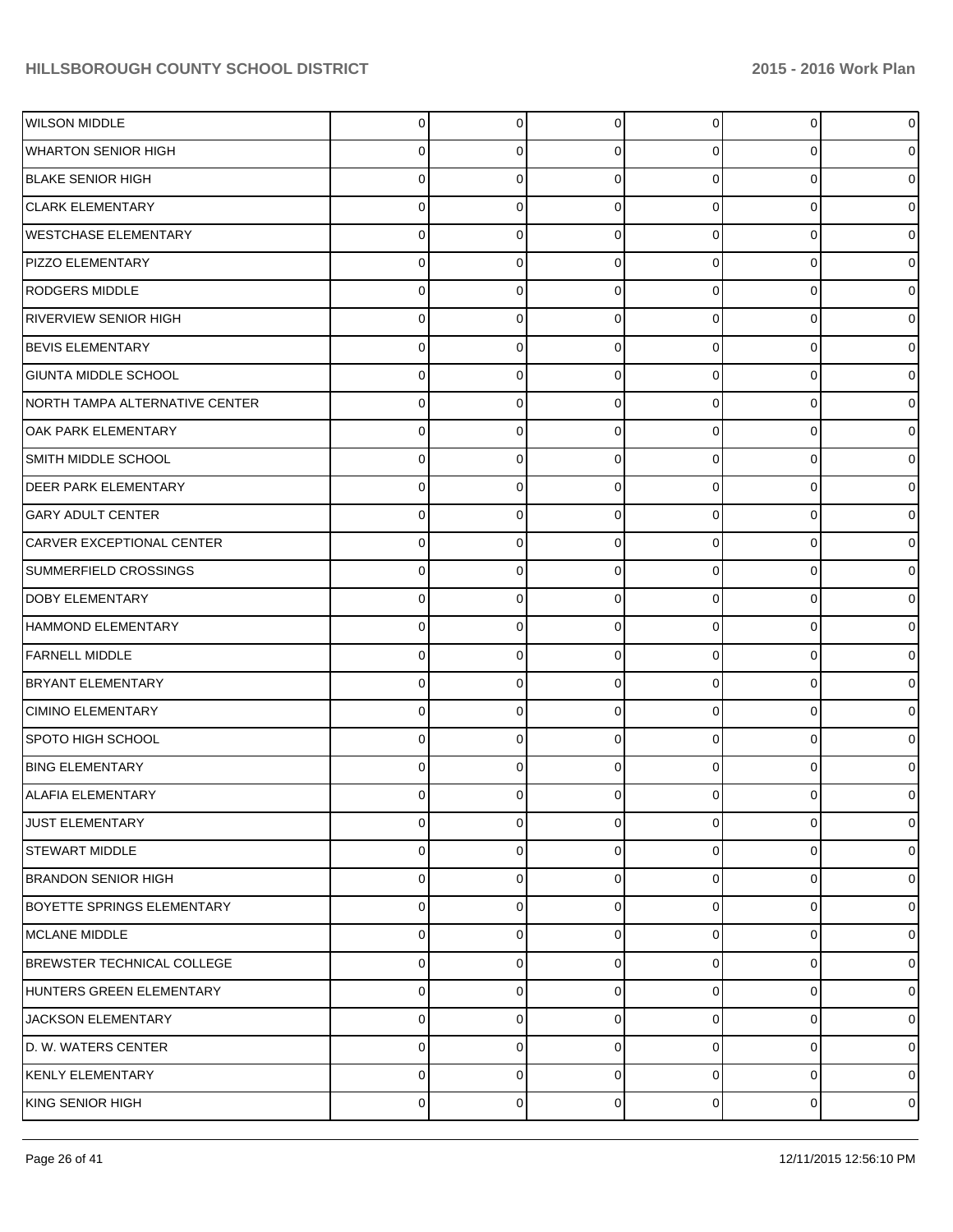| KINGSWOOD ELEMENTARY                | 0  | $\Omega$        | $\Omega$ | $\overline{0}$ | $\overline{0}$ | $\mathbf 0$    |
|-------------------------------------|----|-----------------|----------|----------------|----------------|----------------|
| KNIGHTS ELEMENTARY                  | 0  | 0               | $\Omega$ | 0              | 0              | $\overline{0}$ |
| LAKE MAGDALENE ELEMENTARY           | 0  | 0               | $\Omega$ | 0              | 0              | $\mathbf 0$    |
| LANIER ELEMENTARY                   | 0  | 0               | $\Omega$ | 0              | 0              | $\overline{0}$ |
| <b>MONROE MIDDLE</b>                | 0  | 0               | $\Omega$ | $\Omega$       | 0              | $\mathbf 0$    |
| LEAREY TECHNICAL COLLEGE            | 0  | 0               | $\Omega$ | 0              | 0              | $\overline{0}$ |
| LEE ELEMENTARY SCHOOL OF TECHNOLOGY | 0  | 0               | $\Omega$ | $\Omega$       | 0              | $\mathbf 0$    |
| <b>LETO SENIOR HIGH</b>             | 0  | 0               | $\Omega$ | 0              | 0              | $\overline{0}$ |
| <b>LIMONA ELEMENTARY</b>            | 0  | 0               | $\Omega$ | 0              | 0              | $\mathbf 0$    |
| <b>LINCOLN ELEMENTARY</b>           | 0  | 0               | $\Omega$ | 0              | $\overline{0}$ | $\overline{0}$ |
| <b>LEWIS ELEMENTARY</b>             | 0  | 0               | $\Omega$ | $\Omega$       | 0              | $\mathbf 0$    |
| <b>LITHIA SPRINGS ELEMENTARY</b>    | 0  | 0               | $\Omega$ | 0              | 0              | $\overline{0}$ |
| <b>ORANGE GROVE MIDDLE</b>          | 0  | 0               | $\Omega$ | 0              | 0              | $\mathbf 0$    |
| <b>PALM RIVER ELEMENTARY</b>        | 0  | 0               | $\Omega$ | $\Omega$       | $\overline{0}$ | $\overline{0}$ |
| PINECREST ELEMENTARY                | 0  | 0               | $\Omega$ | $\Omega$       | 0              | $\mathbf 0$    |
| IPLANT SENIOR HIGH                  | 0  | 0               | $\Omega$ | 0              | 0              | $\mathbf 0$    |
| PLANT CITY SENIOR HIGH              | 19 | 19              | 19       | 19             | 19             | 19             |
| <b>TOMLIN MIDDLE</b>                | 0  | 0               | $\Omega$ | 0              | 0              | $\overline{0}$ |
| <b>DURANT SENIOR HIGH</b>           | 0  | 0               | $\Omega$ | 0              | 0              | $\mathbf 0$    |
| <b>BURNETT MIDDLE</b>               | 0  | 0               | $\Omega$ | 0              | 0              | $\overline{0}$ |
| <b>VALRICO ELEMENTARY</b>           | 0  | 0               | $\Omega$ | 0              | 0              | $\mathbf 0$    |
| <b>BENITO MIDDLE</b>                | 0  | 0               | $\Omega$ | 0              | 0              | $\overline{0}$ |
| <b>WALKER MIDDLE</b>                | 0  | 0               | $\Omega$ | 0              | 0              | $\mathbf 0$    |
| WILLIAMS MIDDLE                     | 0  | 0               | $\Omega$ | 0              | $\overline{0}$ | $\overline{0}$ |
| <b>SICKLES SENIOR HIGH</b>          | 0  | 0               | 0        | 0              | 0              | $\overline{0}$ |
| <b>BROOKER ELEMENTARY</b>           | 0  | 0               | 0        | $\overline{0}$ | $\overline{0}$ | $\mathbf 0$    |
| <b>BROWARD ELEMENTARY</b>           | 0  | 0               | $\Omega$ | $\overline{0}$ | $\overline{0}$ | $\mathbf 0$    |
| <b>BRYAN ELEMENTARY</b>             | 0  | 0               | $\Omega$ | $\overline{0}$ | 0              | $\mathbf 0$    |
| <b>BUCHANAN MIDDLE</b>              | 0  | 0               | $\Omega$ | $\overline{0}$ | 0              | $\mathbf 0$    |
| <b>BUCKHORN ELEMENTARY</b>          | 0  | 0               | $\Omega$ | 0              | 0              | $\mathbf 0$    |
| BURNEY ELEMENTARY                   | 0  | 0               | $\Omega$ | $\overline{0}$ | $\overline{0}$ | $\mathbf 0$    |
| <b>BURNS MIDDLE</b>                 | 0  | 0               | $\Omega$ | 0              | 0              | $\mathbf 0$    |
| <b>CAHOON ELEMENTARY</b>            | 0  | 0               | $\Omega$ | $\overline{0}$ | 0              | $\mathbf 0$    |
| VAN BUREN MIDDLE                    | 0  | 0               | $\Omega$ | 0              | 0              | $\mathbf 0$    |
| CANNELLA ELEMENTARY                 | 0  | 0               | 0        | 0              | $\overline{0}$ | $\mathbf 0$    |
| CARROLLWOOD ELEMENTARY              | 0  | $\vert 0 \vert$ | 0        | $\overline{0}$ | $\overline{0}$ | $\mathbf 0$    |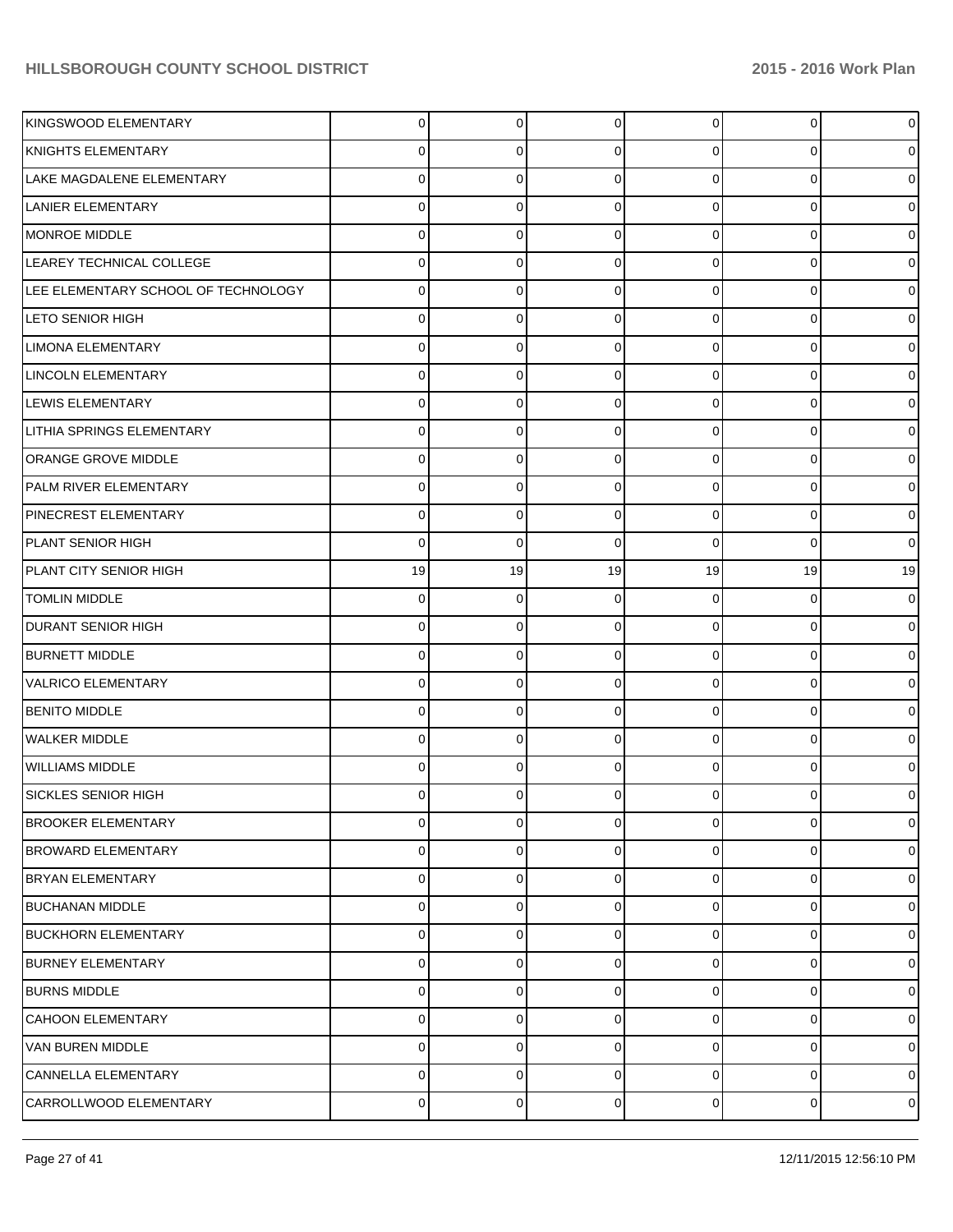| <b>CHAMBERLAIN SENIOR HIGH</b>      | $\Omega$       | $\overline{0}$ | $\Omega$    | 0              | $\overline{0}$ | $\mathbf 0$    |
|-------------------------------------|----------------|----------------|-------------|----------------|----------------|----------------|
| CHIARAMONTE ELEMENTARY              | 0              | 0              | $\Omega$    | 0              | $\overline{0}$ | $\overline{0}$ |
| <b>CITRUS PARK ELEMENTARY</b>       | 0              | 0              | $\Omega$    | 0              | $\overline{0}$ | $\mathbf 0$    |
| <b>CLAIR-MEL ELEMENTARY</b>         | 0              | 0              | $\Omega$    | 0              | $\mathbf{0}$   | $\mathbf 0$    |
| DOWDELL MIDDLE                      | 0              | 0              | $\Omega$    | 0              | $\overline{0}$ | $\mathbf 0$    |
| <b>CLAYWELL ELEMENTARY</b>          | 0              | 0              | $\Omega$    | 0              | $\mathbf{0}$   | $\mathbf 0$    |
| <b>GIBSONTON ELEMENTARY</b>         | 0              | 0              | $\Omega$    | 0              | $\overline{0}$ | $\mathbf 0$    |
| <b>GORRIE ELEMENTARY</b>            | 0              | 0              | $\Omega$    | 0              | $\mathbf 0$    | $\mathbf 0$    |
| <b>GRADY ELEMENTARY</b>             | 0              | 0              | $\Omega$    | 0              | $\overline{0}$ | $\mathbf 0$    |
| <b>GRAHAM ELEMENTARY</b>            | 0              | 0              | $\Omega$    | 0              | $\mathbf{0}$   | $\mathbf 0$    |
| <b>BELLAMY ELEMENTARY</b>           | 0              | 0              | $\Omega$    | 0              | $\mathbf 0$    | $\mathbf 0$    |
| <b>GRECO MIDDLE SCHOOL</b>          | 0              | 0              | $\Omega$    | 0              | $\mathbf 0$    | $\mathbf 0$    |
| <b>HILL MIDDLE</b>                  | 0              | 0              | $\Omega$    | 0              | 0              | $\mathbf 0$    |
| HILLSBOROUGH SENIOR HIGH            | 0              | 0              | $\Omega$    | 0              | $\mathbf{0}$   | $\mathbf 0$    |
| MULRENNAN MIDDLE                    | 0              | 0              | $\Omega$    | 0              | $\mathbf 0$    | $\mathbf 0$    |
| <b>SCHMIDT ELEMENTARY</b>           | 0              | 0              | $\Omega$    | 0              | $\mathbf 0$    | $\mathbf 0$    |
| MULLER ELEMENTARY                   | 0              | 0              | $\Omega$    | 0              | 0              | $\mathbf 0$    |
| <b>CORR ELEMENTARY</b>              | 0              | 0              | $\Omega$    | 0              | $\mathbf 0$    | $\mathbf 0$    |
| <b>BOWERS WHITLEY CAREER CENTER</b> | 0              | 0              | $\Omega$    | 0              | $\overline{0}$ | $\mathbf 0$    |
| APARICIO-LEVY TECHNICAL COLLEGE     | 0              | 0              | $\Omega$    | 0              | $\mathbf 0$    | $\mathbf 0$    |
| LENNARD HIGH SCHOOL                 | 0              | 0              | $\Omega$    | 0              | 0              | $\mathbf 0$    |
| <b>TURNER BARTELS K-8</b>           | 0              | 0              | $\Omega$    | 0              | $\mathbf 0$    | $\mathbf 0$    |
| <b>COLLINS ELEMENTARY</b>           | 0              | 0              | $\Omega$    | 0              | $\overline{0}$ | $\mathbf 0$    |
| <b>ADAMS MIDDLE</b>                 | 0              | 0              | $\Omega$    | 0              | $\overline{0}$ | $\mathbf 0$    |
| FOREST HILLS ELEMENTARY             | 0              | o              |             |                | 0              | $\mathbf 0$    |
| <b>MEMORIAL MIDDLE</b>              | $\overline{0}$ | $\overline{0}$ | $\mathbf 0$ | $\overline{0}$ | $\mathbf 0$    | $\mathbf 0$    |
| ALEXANDER ELEMENTARY                | 0              | 0              | 0           | 0              | $\mathbf{0}$   | $\mathbf 0$    |
| <b>PIERCE MIDDLE</b>                | 0              | 0              | $\Omega$    | $\overline{0}$ | 0              | $\mathbf 0$    |
| <b>ANDERSON ELEMENTARY</b>          | 0              | 0              | 0           | $\overline{0}$ | 0              | $\mathbf 0$    |
| ARMWOOD SENIOR HIGH                 | 0              | 0              | $\Omega$    | $\overline{0}$ | 0              | $\mathbf 0$    |
| <b>APOLLO BEACH ELEMENTARY</b>      | 0              | 0              | 0           | $\overline{0}$ | 0              | $\mathbf 0$    |
| <b>BALLAST POINT ELEMENTARY</b>     | 0              | 0              | $\Omega$    | 0              | 0              | $\mathbf 0$    |
| <b>BAY CREST ELEMENTARY</b>         | 0              | 0              | 0           | $\overline{0}$ | 0              | $\mathbf 0$    |
| CLEVELAND ELEMENTARY                | 0              | 0              | $\Omega$    | 0              | 0              | $\mathbf 0$    |
| <b>COLEMAN MIDDLE</b>               | 0              | 0              | 0           | $\overline{0}$ | 0              | $\overline{0}$ |
| <b>COLSON ELEMENTARY</b>            | 0              | 0              | 0           | $\overline{0}$ | $\overline{0}$ | $\mathbf 0$    |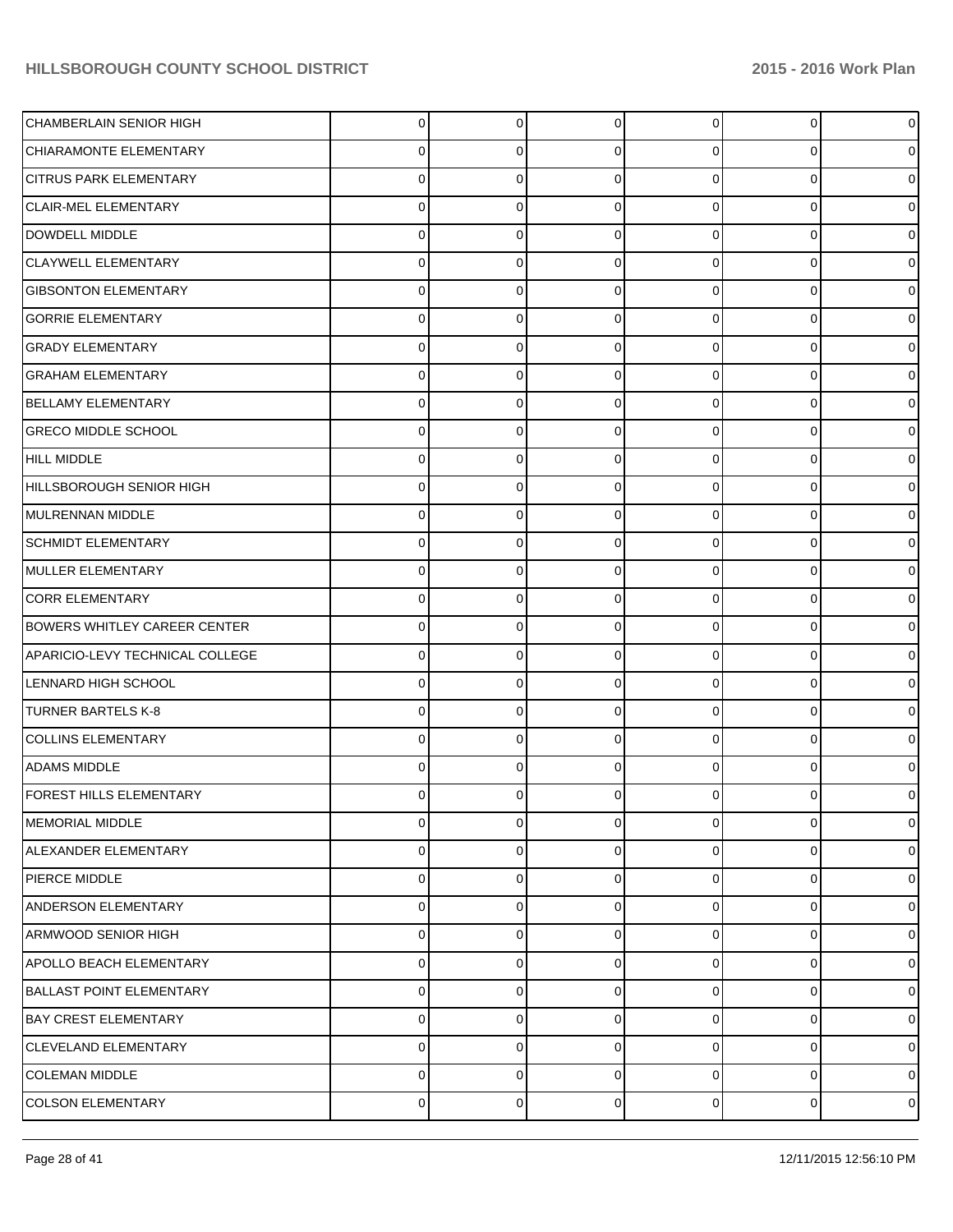| LOCKHART ELEMENTARY               | $\Omega$ | $\overline{0}$ | $\Omega$       | 0           | 0              | $\mathbf 0$    |
|-----------------------------------|----------|----------------|----------------|-------------|----------------|----------------|
| <b>CORK ELEMENTARY</b>            | 0        | 0              | $\Omega$       | 0           | $\overline{0}$ | $\mathbf 0$    |
| MACFARLANE ELEMENTARY             | $\Omega$ | $\Omega$       | $\Omega$       | $\Omega$    | $\overline{0}$ | $\mathbf 0$    |
| MADISON MIDDLE                    | $\Omega$ | $\Omega$       | $\Omega$       | $\Omega$    | $\overline{0}$ | $\mathbf 0$    |
| MANGO ELEMENTARY                  | $\Omega$ | $\Omega$       | $\Omega$       | $\Omega$    | $\overline{0}$ | $\mathbf 0$    |
| MANISCALCO ELEMENTARY             | $\Omega$ | $\Omega$       | $\Omega$       | $\Omega$    | $\overline{0}$ | $\mathbf 0$    |
| MANN MIDDLE                       | $\Omega$ | $\Omega$       | $\Omega$       | $\Omega$    | $\overline{0}$ | $\mathbf 0$    |
| MARSHALL MIDDLE                   | $\Omega$ | $\Omega$       | $\Omega$       | $\Omega$    | $\overline{0}$ | $\mathbf 0$    |
| MCDONALD ELEMENTARY               | 0        | 0              | $\Omega$       | $\Omega$    | $\overline{0}$ | $\mathbf 0$    |
| MENDENHALL ELEMENTARY             | $\Omega$ | 0              | $\Omega$       | $\Omega$    | $\overline{0}$ | $\mathbf 0$    |
| <b>FERRELL MIDDLE MAGNET</b>      | $\Omega$ | $\Omega$       | $\Omega$       | $\Omega$    | $\overline{0}$ | $\mathbf 0$    |
| MILES ELEMENTARY                  | $\Omega$ | $\Omega$       | $\Omega$       | $\Omega$    | $\overline{0}$ | $\mathbf 0$    |
| MINTZ ELEMENTARY                  | 0        | 0              | $\Omega$       | $\Omega$    | $\overline{0}$ | $\mathbf 0$    |
| MITCHELL ELEMENTARY               | $\Omega$ | $\Omega$       | $\Omega$       | $\Omega$    | $\overline{0}$ | $\mathbf 0$    |
| MORGAN WOODS ELEMENTARY           | $\Omega$ | $\Omega$       | $\Omega$       | $\Omega$    | $\overline{0}$ | $\overline{0}$ |
| MORT ELEMENTARY                   | $\Omega$ | $\Omega$       | $\Omega$       | $\Omega$    | $\overline{0}$ | $\mathbf 0$    |
| NORTHWEST ELEMENTARY              | 0        | 0              | $\Omega$       | $\Omega$    | $\overline{0}$ | $\mathbf 0$    |
| OAK GROVE ELEMENTARY              | $\Omega$ | $\Omega$       | $\Omega$       | $\Omega$    | $\overline{0}$ | $\mathbf 0$    |
| BLOOMINGDALE SENIOR HIGH          | $\Omega$ | 0              | $\Omega$       | $\Omega$    | $\overline{0}$ | $\overline{0}$ |
| SPRINGHEAD ELEMENTARY             | $\Omega$ | $\Omega$       | $\Omega$       | $\Omega$    | $\overline{0}$ | $\mathbf 0$    |
| <b>SULPHUR SPRINGS ELEMENTARY</b> | 0        | 0              | $\Omega$       | $\Omega$    | $\overline{0}$ | $\mathbf 0$    |
| SUMMERFIELD ELEMENTARY            | $\Omega$ | 0              | $\Omega$       | $\Omega$    | $\overline{0}$ | $\mathbf 0$    |
| TAMPA BAY TECHNICAL HIGH SCHOOL   | $\Omega$ | 0              | $\Omega$       | $\Omega$    | $\Omega$       | $\overline{0}$ |
| TAMPA BAY BOULEVARD ELEMENTARY    | $\Omega$ | 0              | $\Omega$       | 0           | $\overline{0}$ | $\overline{0}$ |
| TAMPA PALMS ELEMENTARY            |          |                |                |             | 0              | $\overline{0}$ |
| RANDALL MIDDLE                    | 0        | $\overline{0}$ | $\overline{0}$ | 0           | $\overline{0}$ | $\mathbf 0$    |
| <b>DAVIDSEN MIDDLE</b>            | $\Omega$ | $\Omega$       | $\Omega$       | 0           | $\mathbf 0$    | $\mathbf 0$    |
| <b>PRIDE ELEMENTARY</b>           | $\Omega$ | $\Omega$       | $\Omega$       | $\mathbf 0$ | $\overline{0}$ | $\mathbf 0$    |
| <b>MCKITRICK ELEMENTARY</b>       | $\Omega$ | $\Omega$       | $\Omega$       | $\mathbf 0$ | $\overline{0}$ | $\mathbf 0$    |
| CHILES ELEMENTARY                 | $\Omega$ | $\Omega$       | $\Omega$       | 0           | $\mathbf 0$    | $\mathbf 0$    |
| SYMMES ELEMENTARY                 | $\Omega$ | $\Omega$       | $\Omega$       | $\mathbf 0$ | $\overline{0}$ | $\mathbf 0$    |
| MARTINEZ MIDDLE                   | $\Omega$ | $\Omega$       | $\Omega$       | $\mathbf 0$ | $\mathbf 0$    | $\mathbf 0$    |
| <b>LIBERTY MIDDLE</b>             | $\Omega$ | 0              | $\Omega$       | $\mathbf 0$ | $\overline{0}$ | $\mathbf 0$    |
| ALONSO HIGH                       | 0        | 0              | $\Omega$       | 0           | 0              | $\mathbf 0$    |
| <b>FREEDOM SENIOR HIGH</b>        | $\Omega$ | 0              | 0              | 0           | $\mathbf 0$    | $\mathbf 0$    |
| MIDDLETON SENIOR HIGH             | 0        | 0              | 0              | 0           | $\overline{0}$ | $\mathbf 0$    |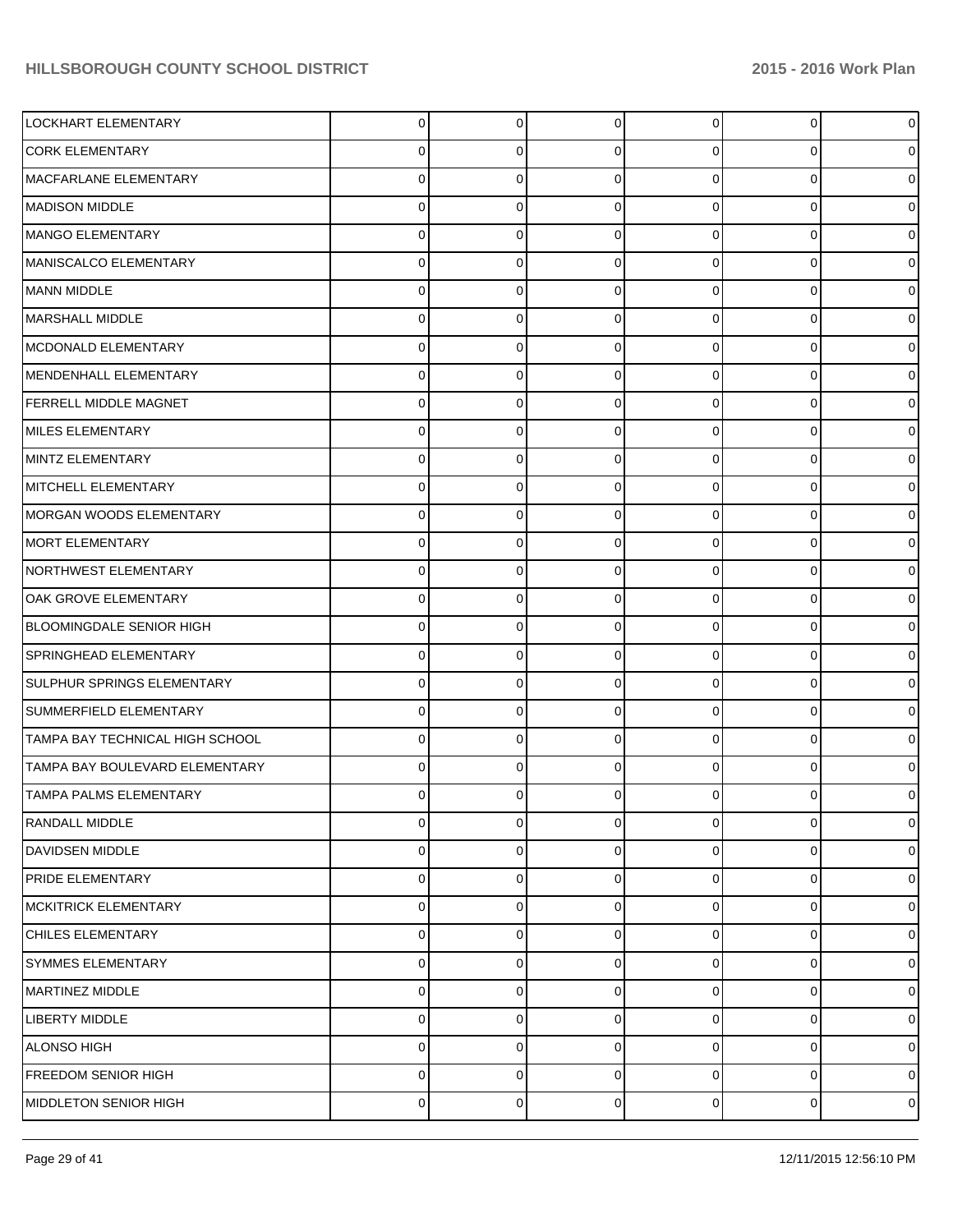| <b>SOUTH COUNTY CAREER CENTER</b>                    | 0           | $\overline{0}$ | $\overline{0}$ | $\overline{0}$ | $\circ$        | $\mathbf 0$    |
|------------------------------------------------------|-------------|----------------|----------------|----------------|----------------|----------------|
| <b>IPPOLITO ELEMENTARY</b>                           | 0           | 0              | $\Omega$       | 0              | $\overline{0}$ | $\mathbf 0$    |
| NEWSOME SENIOR HIGH                                  | 0           | 0              | $\Omega$       | $\Omega$       | $\overline{0}$ | $\mathbf 0$    |
| JENNINGS MIDDLE                                      | 0           | 0              | $\Omega$       | $\Omega$       | $\overline{0}$ | $\mathbf 0$    |
| <b>SHIELDS MIDDLE</b>                                |             | 132            | 132            | 132            | $\overline{0}$ | 79             |
| <b>HERITAGE ELEMENTARY</b>                           | 0           | 0              | $\Omega$       | 0              | $\overline{0}$ | $\mathbf 0$    |
| <b>SESSUMS ELEMENTARY</b>                            | 0           | 0              | $\Omega$       | $\Omega$       | $\overline{0}$ | $\mathbf 0$    |
| <b>SHEEHY ELEMENTARY</b>                             | 0           | 0              | $\Omega$       | $\Omega$       | $\overline{0}$ | $\mathbf 0$    |
| RAMPELLO DOWNTOWN PARTNERSHIP                        |             | $\Omega$       | $\Omega$       | $\Omega$       | $\overline{0}$ | $\mathbf 0$    |
| DAVIS ELEMENTARY                                     | 0           | 0              | $\Omega$       | $\Omega$       | $\overline{0}$ | $\mathbf 0$    |
| <b>BRANDON ALTERNATIVE</b>                           | 0           | $\Omega$       | $\Omega$       | $\Omega$       | $\overline{0}$ | $\mathbf 0$    |
| FISHHAWK CREEK ELEMENTARY                            | 0           | 0              | $\Omega$       | $\Omega$       | $\overline{0}$ | $\mathbf 0$    |
| <b>FROST ELEMENTARY</b>                              | 0           | $\Omega$       | $\Omega$       | $\Omega$       | $\overline{0}$ | $\mathbf 0$    |
| POTTER ELEMENTARY                                    | 0           | 0              | $\Omega$       | $\Omega$       | $\overline{0}$ | $\mathbf 0$    |
| <b>PROGRESS VILLAGE MIDDLE</b>                       | 0           | $\Omega$       | $\Omega$       | $\Omega$       | $\overline{0}$ | $\mathbf 0$    |
| <b>RIVERHILLS ELEMENTARY</b>                         | 0           | 0              | $\Omega$       | $\Omega$       | $\overline{0}$ | $\mathbf 0$    |
| <b>RIVERVIEW ELEMENTARY</b>                          | 0           | $\Omega$       | $\Omega$       | $\Omega$       | $\overline{0}$ | $\mathbf 0$    |
| <b>ROBINSON ELEMENTARY</b>                           | 0           | 0              | $\Omega$       | $\Omega$       | $\overline{0}$ | $\mathbf 0$    |
| ROBINSON SENIOR HIGH                                 |             | 0              | $\Omega$       | $\Omega$       | $\overline{0}$ | $\mathbf 0$    |
| <b>ROBLES ELEMENTARY</b>                             | 0           | 0              | $\Omega$       | $\Omega$       | $\overline{0}$ | $\mathbf 0$    |
| ROLAND PARK K-8                                      | 0           | $\Omega$       | $\Omega$       | $\Omega$       | $\overline{0}$ | $\mathbf 0$    |
| LAVOY EXCEPTIONAL STUDENT EDUCATION<br><b>CENTER</b> | 0           | $\Omega$       | $\Omega$       | 0              | $\Omega$       | $\mathbf 0$    |
| JEFFERSON SENIOR HIGH                                | 16          | 16             | 16             | 16             | 16             | 16             |
| ROOSEVELT ELEMENTARY                                 | 0           | $\Omega$       | $\Omega$       | $\Omega$       | $\overline{0}$ | $\mathbf 0$    |
| <b>RUSKIN ELEMENTARY</b>                             | 0           | $\Omega$       | $\overline{0}$ | $\overline{0}$ | $\overline{0}$ | $\mathbf 0$    |
| <b>SCHWARZKOPF ELEMENTARY</b>                        | 0           | $\Omega$       | $\mathbf 0$    | $\overline{0}$ | $\overline{0}$ | $\mathbf 0$    |
| <b>SEFFNER ELEMENTARY</b>                            | 0           | $\overline{0}$ | $\mathbf 0$    | $\overline{0}$ | $\overline{0}$ | $\mathbf 0$    |
| SEMINOLE ELEMENTARY                                  | $\mathbf 0$ | $\overline{0}$ | $\mathbf 0$    | $\overline{0}$ | $\overline{0}$ | $\mathbf 0$    |
| <b>SHAW ELEMENTARY</b>                               | 0           | $\overline{0}$ | $\mathbf 0$    | $\overline{0}$ | $\overline{0}$ | $\mathbf 0$    |
| <b>SHORE ELEMENTARY</b>                              | $\mathbf 0$ | $\mathbf 0$    | $\mathbf 0$    | $\overline{0}$ | $\overline{0}$ | $\overline{0}$ |
| SIMMONS CAREER CENTER                                | 44          | 44             | 44             | 44             | 44             | 44             |
| WILSON ELEMENTARY                                    | 0           | $\overline{0}$ | 0              | $\overline{0}$ | $\overline{0}$ | $\mathbf 0$    |
| WIMAUMA ELEMENTARY                                   | 0           | $\overline{0}$ | $\mathbf 0$    | $\overline{0}$ | $\overline{0}$ | $\mathbf 0$    |
| WITTER ELEMENTARY                                    | 0           | $\Omega$       | $\mathbf 0$    | $\overline{0}$ | $\overline{0}$ | $\mathbf 0$    |
| WOODBRIDGE ELEMENTARY                                | 0           | $\overline{0}$ | 0              | $\overline{0}$ | $\overline{0}$ | $\mathbf 0$    |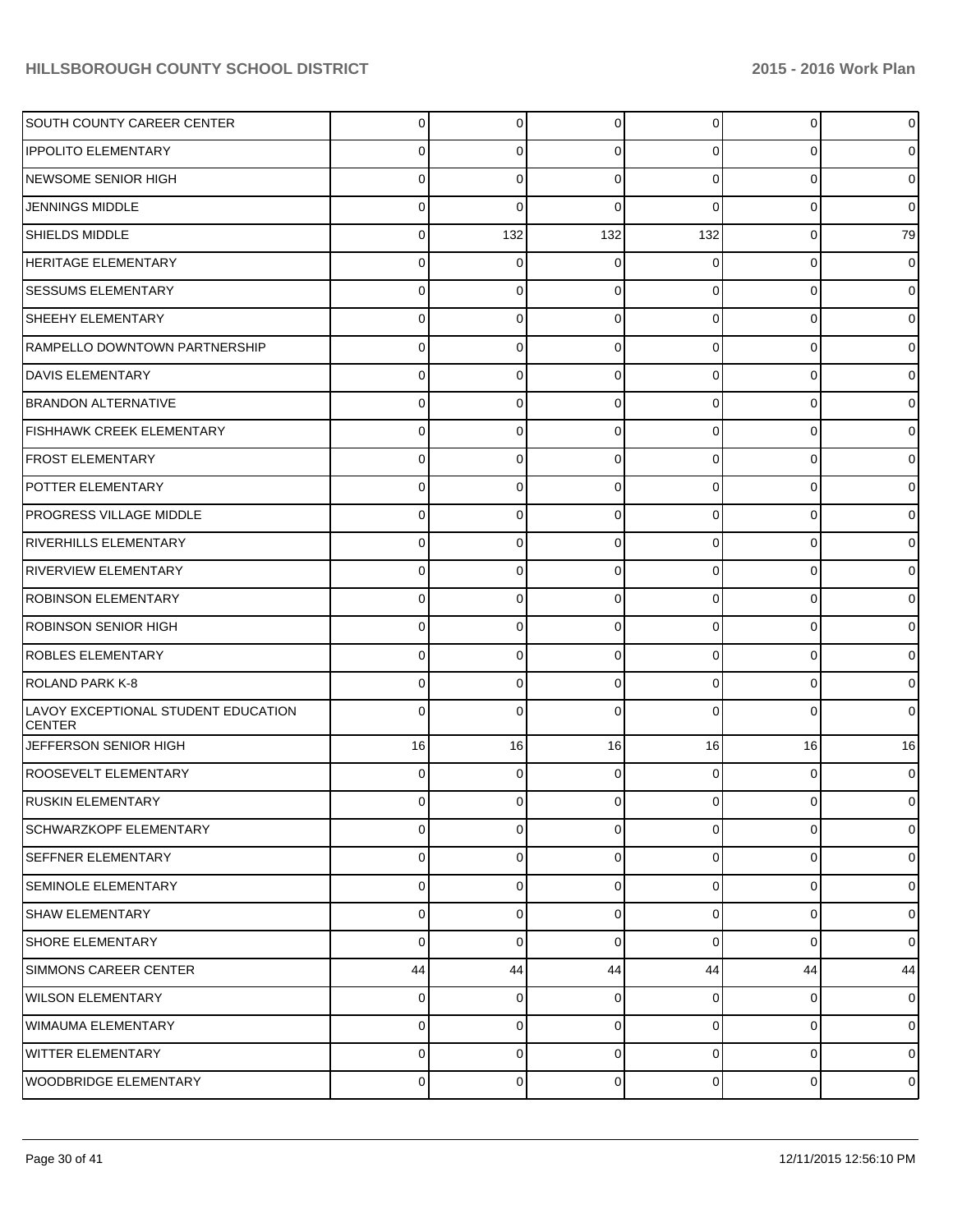| YATES ELEMENTARY                                     |   |   | $\Omega$ | <sup>0</sup> | 0            | $\overline{0}$ |
|------------------------------------------------------|---|---|----------|--------------|--------------|----------------|
| YOUNG MIDDLE                                         |   |   | $\Omega$ | $\Omega$     |              | $\Omega$       |
| <b>REDDICK ELEMENTARY SCHOOL</b>                     |   | U | 0        | ∩            |              | $\overline{0}$ |
| KIMBELL ELEMENTARY                                   |   |   | 0        | r            |              | $\Omega$       |
| STEINBRENNER HIGH SCHOOL                             | r |   | $\Omega$ | $\Omega$     | <sup>0</sup> | $\Omega$       |
| <b>STOWERS ELEMENTARY SCHOOL</b>                     |   |   | 0        | ∩            |              | $\Omega$       |
| BARRINGTON MIDDLE SCHOOL                             |   |   | $\Omega$ | $\Omega$     |              | $\overline{0}$ |
| <b>STRAWBERRY CREST HIGH SCHOOL</b>                  |   |   | U        |              |              | $\Omega$       |
| <b>BAILEY ELEMENTARY SCHOOL</b>                      |   |   | 0        | $\cap$       | ∩            | $\Omega$       |
| <b>THOMPSON ELEMENTARY</b>                           |   |   | 0        | ∩            |              | $\Omega$       |
| <b>LAMB ELEMENTARY</b>                               |   |   | $\Omega$ | $\Omega$     |              | $\Omega$       |
| LOPEZ EXCEPTIONAL STUDENT EDUCATION<br><b>CENTER</b> |   |   | 0        | ∩            |              | $\Omega$       |
| Totals for HILLSBOROUGH COUNTY SCHOOL DISTRICT       |   |   |          |              |              |                |

| I Totals for HILLSBOROUGH COUNTY SCHOOL DISTRICT  |         |         |         |         |         |         |
|---------------------------------------------------|---------|---------|---------|---------|---------|---------|
| Total students in relocatables by year.           | 79 I    | 211     | 211     | 211     | 79      | 158     |
| Total number of COFTE students projected by year. | 188.785 | 191.268 | 192.861 | 193.943 | 194.813 | 192,334 |
| Percent in relocatables by year.                  | 0 % I   | 0%      | 0%      | 0%      | 0 % I   | 0%      |

#### **Leased Facilities Tracking**

Exising leased facilities and plans for the acquisition of leased facilities, including the number of classrooms and student stations, as reported in the educational plant survey, that are planned in that location at the end of the five year workplan.

| Location                        | # of Leased<br>Classrooms 2015 -<br>2016 | <b>FISH Student</b><br><b>Stations</b> | Owner | # of Leased<br>Classrooms 2019 -<br>2020 | <b>FISH Student</b><br><b>Stations</b> |
|---------------------------------|------------------------------------------|----------------------------------------|-------|------------------------------------------|----------------------------------------|
| <b>ADAMS MIDDLE</b>             | 0                                        |                                        |       | O                                        |                                        |
| <b>FOREST HILLS ELEMENTARY</b>  | $\Omega$                                 | 0                                      |       | $\Omega$                                 | 0                                      |
| MEMORIAL MIDDLE                 | 0                                        |                                        |       | $\Omega$                                 |                                        |
| <b>JALEXANDER ELEMENTARY</b>    | $\Omega$                                 | U                                      |       | 0                                        |                                        |
| <b>IPIERCE MIDDLE</b>           | 0                                        |                                        |       | O                                        |                                        |
| <b>ANDERSON ELEMENTARY</b>      | $\Omega$                                 | U                                      |       | O                                        |                                        |
| <b>ARMWOOD SENIOR HIGH</b>      | 0                                        |                                        |       | n                                        |                                        |
| <b>APOLLO BEACH ELEMENTARY</b>  | 0                                        | 0                                      |       | O                                        |                                        |
| <b>BALLAST POINT ELEMENTARY</b> | 0                                        |                                        |       | n                                        |                                        |
| <b>BAY CREST ELEMENTARY</b>     | $\Omega$                                 | 0                                      |       | 0                                        |                                        |
| <b>BING ELEMENTARY</b>          | n                                        |                                        |       | ∩                                        |                                        |
| <b>ALAFIA ELEMENTARY</b>        | $\Omega$                                 | $\Omega$                               |       | 0                                        | U                                      |
| <b>JUST ELEMENTARY</b>          | 0                                        |                                        |       | 0                                        |                                        |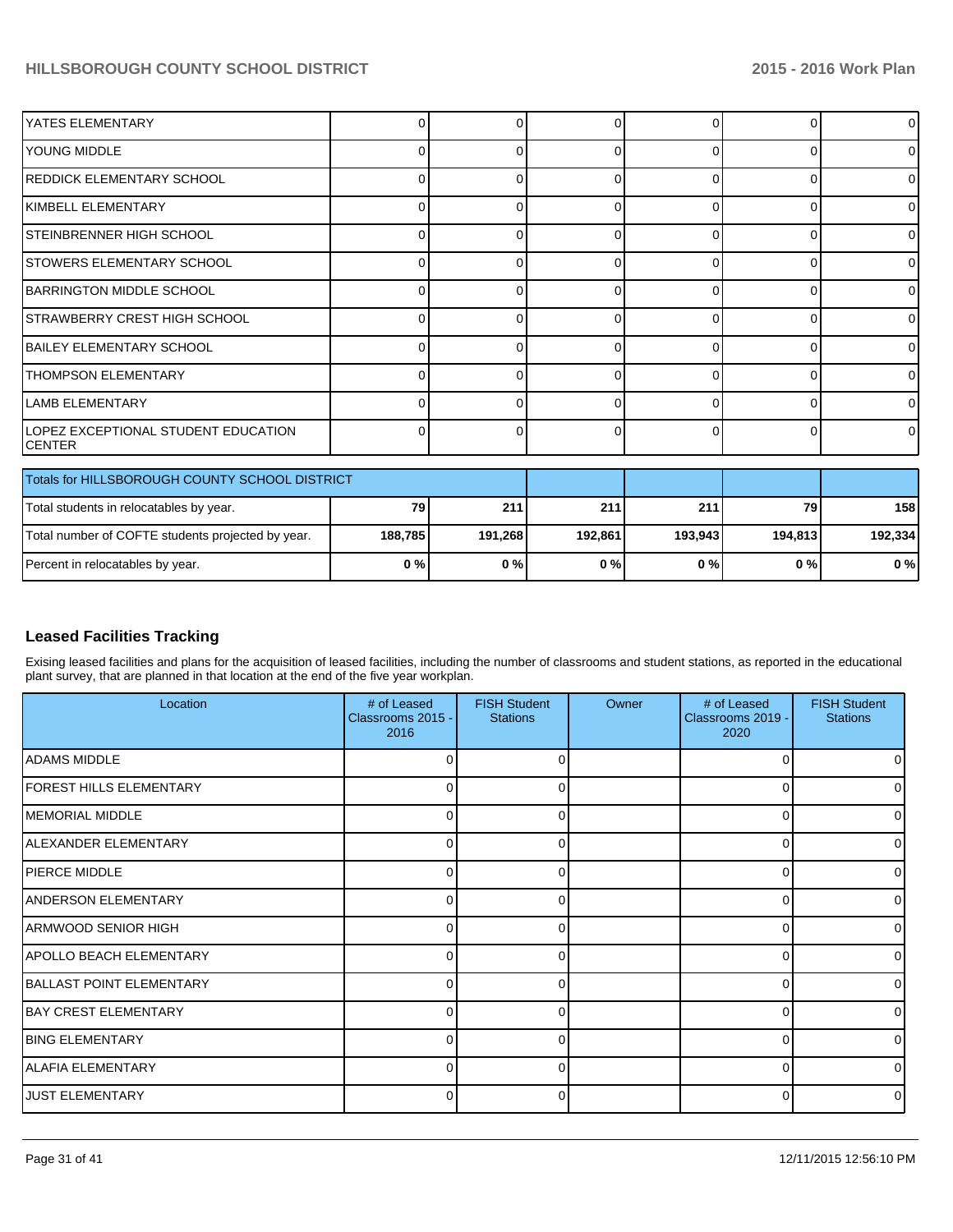| STEWART MIDDLE                    | 0           | 0 | 0 | 0           |
|-----------------------------------|-------------|---|---|-------------|
| <b>BRANDON SENIOR HIGH</b>        | 0           | 0 | 0 | 0           |
| <b>BOYETTE SPRINGS ELEMENTARY</b> | $\Omega$    | 0 | 0 | 0           |
| MCLANE MIDDLE                     | 0           | 0 | 0 | 0           |
| BREWSTER TECHNICAL COLLEGE        | 0           | 0 | 0 | 0           |
| <b>BROOKER ELEMENTARY</b>         | 0           | 0 | 0 | 0           |
| <b>BROWARD ELEMENTARY</b>         | 0           | 0 | 0 | 0           |
| <b>BRYAN ELEMENTARY</b>           | 0           | 0 | 0 | o           |
| <b>BUCHANAN MIDDLE</b>            | 0           | 0 | 0 | 0           |
| <b>BUCKHORN ELEMENTARY</b>        | 0           | 0 | 0 | 0           |
| <b>BURNEY ELEMENTARY</b>          | 0           | 0 | 0 | 0           |
| <b>BURNS MIDDLE</b>               | 0           | 0 | 0 | o           |
| CAHOON ELEMENTARY                 | 0           | 0 | 0 | o           |
| VAN BUREN MIDDLE                  | 0           | 0 | 0 | 0           |
| CANNELLA ELEMENTARY               | 0           | 0 | 0 | 0           |
| CARROLLWOOD ELEMENTARY            | 0           | 0 | 0 | 0           |
| CHAMBERLAIN SENIOR HIGH           | 0           | 0 | 0 | o           |
| CHIARAMONTE ELEMENTARY            | 0           | 0 | 0 | 0           |
| <b>CITRUS PARK ELEMENTARY</b>     | 0           | 0 | 0 | 0           |
| CLAIR-MEL ELEMENTARY              | 0           | 0 | 0 | 0           |
| DOWDELL MIDDLE                    | $\Omega$    | 0 | 0 | o           |
| <b>CLAYWELL ELEMENTARY</b>        | 0           | 0 | 0 | 0           |
| CLEVELAND ELEMENTARY              | 0           | 0 | 0 | 0           |
| <b>COLEMAN MIDDLE</b>             | 0           | 0 | 0 | o           |
| <b>COLSON ELEMENTARY</b>          | 0           | 0 | 0 | 0           |
| LOCKHART ELEMENTARY               | 0           | 0 | 0 | 0           |
| <b>CORK ELEMENTARY</b>            | 0           | 0 | 0 | 0           |
| CRESTWOOD ELEMENTARY              | $\pmb{0}$   | 0 | 0 | 0           |
| <b>CYPRESS CREEK ELEMENTARY</b>   | $\pmb{0}$   | 0 | 0 | 0           |
| <b>DESOTO ELEMENTARY</b>          | $\pmb{0}$   | 0 | 0 | 0           |
| <b>DICKENSON ELEMENTARY</b>       | $\pmb{0}$   | 0 | 0 | 0           |
| DOVER ELEMENTARY                  | $\pmb{0}$   | 0 | 0 | 0           |
| <b>DUNBAR ELEMENTARY</b>          | $\pmb{0}$   | 0 | 0 | 0           |
| <b>EAST BAY SENIOR HIGH</b>       | $\mathbf 0$ | 0 | 0 | 0           |
| <b>EISENHOWER MIDDLE</b>          | 0           | 0 | 0 | 0           |
| <b>EDISON ELEMENTARY</b>          | $\pmb{0}$   | 0 | 0 | $\mathbf 0$ |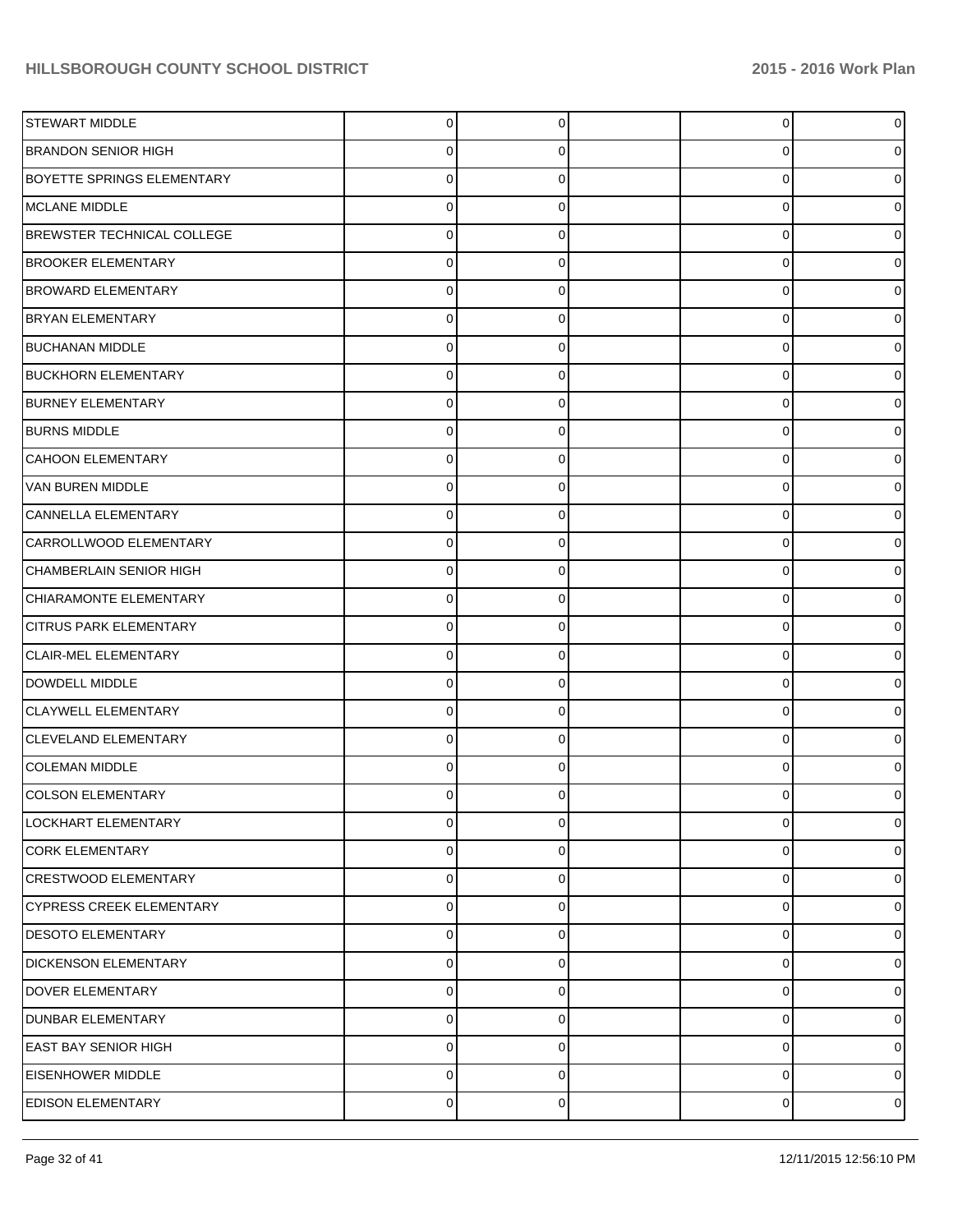| <b>EGYPT LAKE ELEMENTARY</b>        | 0              | $\Omega$    | $\overline{0}$ | $\overline{0}$ |
|-------------------------------------|----------------|-------------|----------------|----------------|
| <b>ERWIN TECHNICAL COLLEGE</b>      | 0              | 0           | 0              | 0              |
| <b>ESSRIG ELEMENTARY</b>            | 0              | C           | 0              | 0              |
| <b>FOLSOM ELEMENTARY</b>            | $\Omega$       | $\Omega$    | 0              | 0              |
| <b>FOSTER ELEMENTARY</b>            | $\Omega$       | ∩           | 0              | 0              |
| <b>SLIGH MIDDLE</b>                 | $\Omega$       | $\Omega$    | 0              | 0              |
| <b>FRANKLIN MIDDLE</b>              | 0              | C           | 0              | 0              |
| <b>GAITHER SENIOR HIGH</b>          | $\Omega$       | $\Omega$    | 0              | 0              |
| <b>GIBSONTON ELEMENTARY</b>         | $\Omega$       | ∩           | 0              | 0              |
| <b>GORRIE ELEMENTARY</b>            | 0              | $\Omega$    | 0              | 0              |
| <b>GRADY ELEMENTARY</b>             | 0              | C           | 0              | 0              |
| <b>GRAHAM ELEMENTARY</b>            | $\Omega$       | $\Omega$    | 0              | 0              |
| <b>BELLAMY ELEMENTARY</b>           | 0              | ∩           | 0              | 0              |
| <b>GRECO MIDDLE SCHOOL</b>          | 0              | $\Omega$    | 0              | 0              |
| HILL MIDDLE                         | 0              | C           | 0              | 0              |
| HILLSBOROUGH SENIOR HIGH            | $\Omega$       | $\Omega$    | 0              | 0              |
| HUNTERS GREEN ELEMENTARY            | 0              | ∩           | 0              | 0              |
| JACKSON ELEMENTARY                  | $\Omega$       | $\Omega$    | 0              | 0              |
| D. W. WATERS CENTER                 | 0              | C           | 0              | 0              |
| KENLY ELEMENTARY                    | $\Omega$       | $\Omega$    | 0              | 0              |
| KING SENIOR HIGH                    | 0              | ∩           | 0              | 0              |
| KINGSWOOD ELEMENTARY                | 0              | $\Omega$    | 0              | 0              |
| KNIGHTS ELEMENTARY                  | 0              | $\Omega$    | 0              | 0              |
| LAKE MAGDALENE ELEMENTARY           | 0              | $\Omega$    | 0              | 0              |
| LANIER ELEMENTARY                   | 0              |             | 0              | 0              |
| MONROE MIDDLE                       | $\mathbf 0$    | $\mathbf 0$ | 0              | $\overline{0}$ |
| LEAREY TECHNICAL COLLEGE            | 0              | 0           | 0              | $\overline{0}$ |
| LEE ELEMENTARY SCHOOL OF TECHNOLOGY | 0              | $\Omega$    | 0              | $\overline{0}$ |
| LETO SENIOR HIGH                    | 0              | 0           | 0              | $\overline{0}$ |
| <b>LIMONA ELEMENTARY</b>            | 0              | $\Omega$    | 0              | $\overline{0}$ |
| LINCOLN ELEMENTARY                  | 0              | $\Omega$    | 0              | $\overline{0}$ |
| LEWIS ELEMENTARY                    | 0              | $\Omega$    | 0              | $\overline{0}$ |
| LITHIA SPRINGS ELEMENTARY           | 0              | $\Omega$    | 0              | $\overline{0}$ |
| <b>LOMAX ELEMENTARY</b>             | 0              | $\Omega$    | 0              | $\overline{0}$ |
| LOPEZ ELEMENTARY                    | $\mathbf 0$    | 0           | $\mathbf 0$    | $\circ$        |
| LOWRY ELEMENTARY                    | $\overline{0}$ | 0           | 0              | $\circ$        |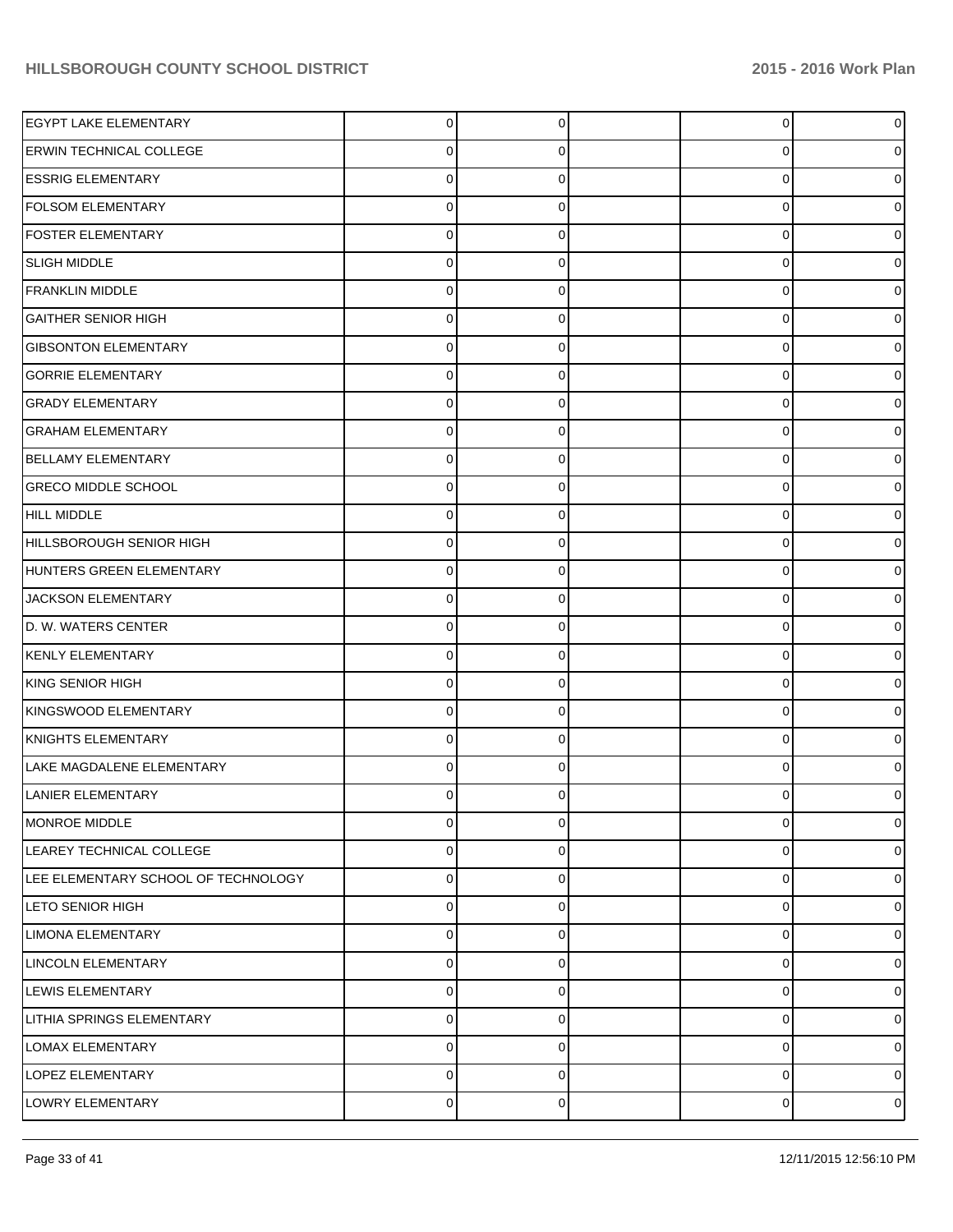| LUTZ ELEMENTARY                                      | $\Omega$       | $\Omega$    | $\Omega$    | $\overline{0}$ |
|------------------------------------------------------|----------------|-------------|-------------|----------------|
| MABRY ELEMENTARY                                     | 0              | 0           | 0           | 0              |
| MACFARLANE ELEMENTARY                                | 0              | 0           | $\Omega$    | 0              |
| MADISON MIDDLE                                       | 0              | 0           | $\Omega$    | 0              |
| MANGO ELEMENTARY                                     | 0              | 0           | $\Omega$    | 0              |
| MANISCALCO ELEMENTARY                                | 0              | 0           | $\Omega$    | 0              |
| MANN MIDDLE                                          | 0              | 0           | $\Omega$    | 0              |
| MARSHALL MIDDLE                                      | 0              | $\Omega$    | $\Omega$    | 0              |
| MCDONALD ELEMENTARY                                  | 0              | 0           | $\Omega$    | 0              |
| MENDENHALL ELEMENTARY                                | 0              | 0           | $\Omega$    | 0              |
| FERRELL MIDDLE MAGNET                                | 0              | 0           | $\Omega$    | ი              |
| MILES ELEMENTARY                                     | 0              | $\Omega$    | $\Omega$    | 0              |
| MINTZ ELEMENTARY                                     | 0              | 0           | $\Omega$    | ი              |
| MITCHELL ELEMENTARY                                  | 0              | 0           | $\Omega$    | 0              |
| MORGAN WOODS ELEMENTARY                              | 0              | 0           | $\Omega$    | o              |
| MORT ELEMENTARY                                      | 0              | $\Omega$    | $\Omega$    | 0              |
| NORTHWEST ELEMENTARY                                 | 0              | 0           | $\Omega$    | o              |
| OAK GROVE ELEMENTARY                                 | 0              | 0           | $\Omega$    | 0              |
| ORANGE GROVE MIDDLE                                  | 0              | 0           | $\Omega$    | o              |
| PALM RIVER ELEMENTARY                                | 0              | $\Omega$    | $\Omega$    | 0              |
| PINECREST ELEMENTARY                                 | 0              | 0           | $\Omega$    | 0              |
| PLANT SENIOR HIGH                                    | 0              | 0           | 0           | 0              |
| PLANT CITY SENIOR HIGH                               | 0              |             | $\Omega$    | ი              |
| <b>TOMLIN MIDDLE</b>                                 | 0              | 0           | $\Omega$    | ი              |
| POTTER ELEMENTARY                                    | 0              | 0           | U           | 0              |
| <b>PROGRESS VILLAGE MIDDLE</b>                       | 0              | $\Omega$    | $\mathbf 0$ | $\mathbf{O}$   |
| <b>RIVERHILLS ELEMENTARY</b>                         | 0              | $\Omega$    | 0           | 0              |
| <b>RIVERVIEW ELEMENTARY</b>                          | 0              | 0           | 0           | $\overline{0}$ |
| <b>ROBINSON ELEMENTARY</b>                           | 0              | $\Omega$    | $\mathbf 0$ | 0              |
| ROBINSON SENIOR HIGH                                 | 0              | 0           | $\mathbf 0$ | $\overline{0}$ |
| <b>ROBLES ELEMENTARY</b>                             | 0              | $\Omega$    | 0           | 0              |
| ROLAND PARK K-8                                      | 0              | 0           | 0           | $\overline{0}$ |
| LAVOY EXCEPTIONAL STUDENT EDUCATION<br><b>CENTER</b> | $\Omega$       | $\Omega$    | 0           | 01             |
| JEFFERSON SENIOR HIGH                                | $\overline{0}$ | 0           | 0           | $\overline{0}$ |
| ROOSEVELT ELEMENTARY                                 | $\overline{0}$ | $\mathbf 0$ | 0           | $\overline{0}$ |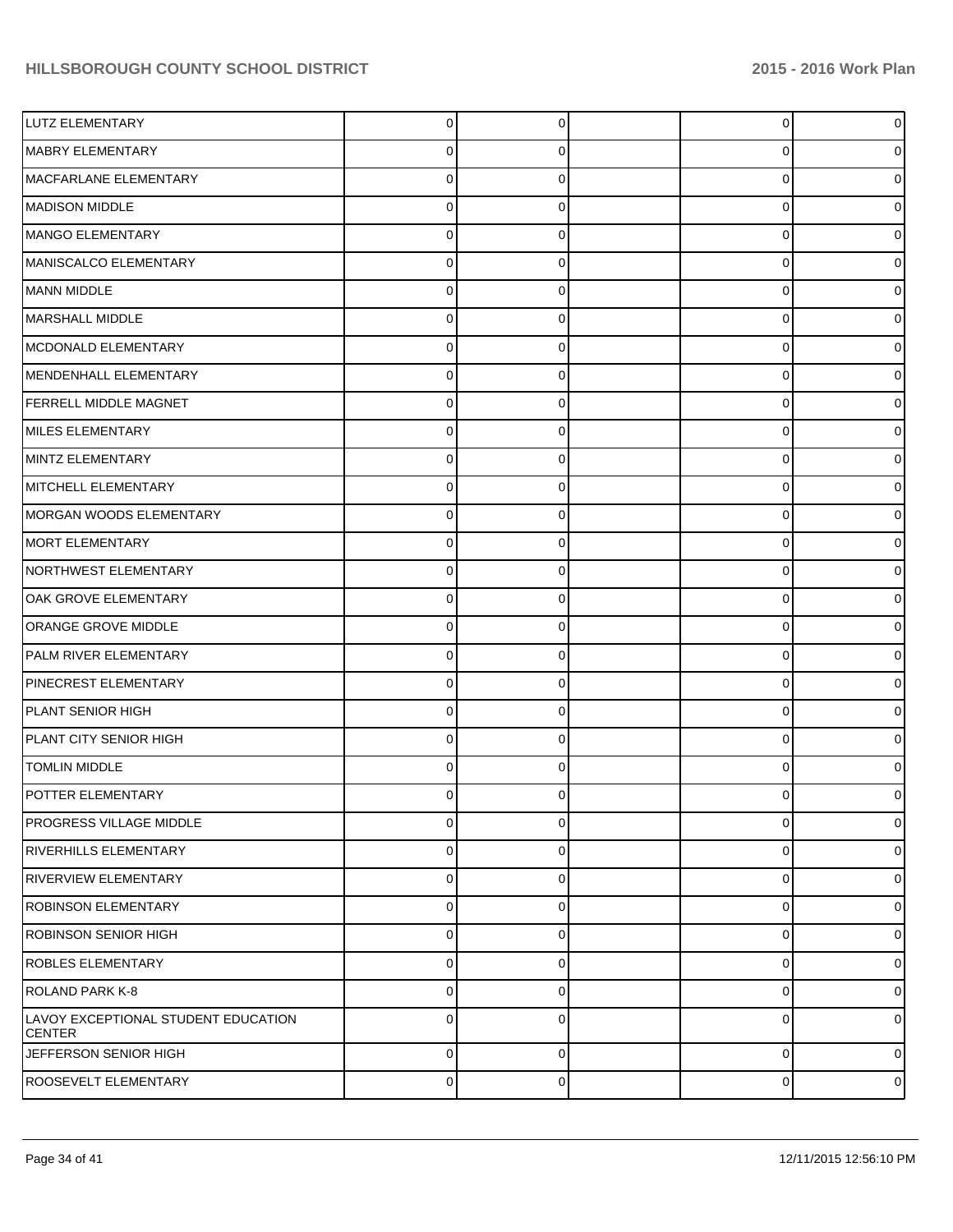| <b>RUSKIN ELEMENTARY</b>                                | 0           | $\Omega$    | $\overline{0}$ | 0              |
|---------------------------------------------------------|-------------|-------------|----------------|----------------|
| <b>SCHWARZKOPF ELEMENTARY</b>                           | 0           |             | 0              | 0              |
| <b>SEFFNER ELEMENTARY</b>                               | 0           |             | $\Omega$       | 0              |
| <b>SEMINOLE ELEMENTARY</b>                              | 0           | ∩           | 0              | 0              |
| <b>SHAW ELEMENTARY</b>                                  | 0           |             | 0              | 0              |
| <b>SHORE ELEMENTARY</b>                                 | 0           | ∩           | 0              | 0              |
| <b>SIMMONS CAREER CENTER</b>                            | 0           |             | $\Omega$       | 0              |
| BLOOMINGDALE SENIOR HIGH                                | 0           | ∩           | 0              | 0              |
| SPRINGHEAD ELEMENTARY                                   | 0           |             | $\Omega$       | 0              |
| <b>SULPHUR SPRINGS ELEMENTARY</b>                       | 0           | 0           | 0              | 0              |
| SUMMERFIELD ELEMENTARY                                  | 0           |             | 0              | 0              |
| TAMPA BAY TECHNICAL HIGH SCHOOL                         | 0           | $\Omega$    | 0              | 0              |
| TAMPA BAY BOULEVARD ELEMENTARY                          | 0           | O           | $\Omega$       | 0              |
| <b>TAMPA PALMS ELEMENTARY</b>                           | 0           | 0           | 0              | 0              |
| TEMPLE TERRACE ELEMENTARY                               | 0           |             | 0              | 0              |
| <b>THONOTOSASSA ELEMENTARY</b>                          | 0           | $\Omega$    | 0              | 0              |
| TINKER K-8                                              | 0           |             | 0              | 0              |
| TOWN & COUNTRY ELEMENTARY                               | 0           | $\Omega$    | 0              | 0              |
| <b>WEBB MIDDLE</b>                                      | 0           |             | 0              | 0              |
| <b>TRAPNELL ELEMENTARY</b>                              | 0           | $\Omega$    | 0              | 0              |
| <b>TURKEY CREEK MIDDLE</b>                              | 0           |             | 0              | 0              |
| <b>TWIN LAKES ELEMENTARY</b>                            | 0           | $\Omega$    | 0              | 0              |
| CAMINITI EXCEPTIONAL STUDENT EDUCATION<br><b>CENTER</b> | ∩           |             | 0              | 0              |
| <b>WALDEN LAKE ELEMENTARY</b>                           | $\Omega$    | $\Omega$    | $\Omega$       | 0              |
| <b>WASHINGTON ELEMENTARY</b>                            | 0           | $\Omega$    | $\Omega$       | 01             |
| lwest shore elementary                                  | $\Omega$    | $\Omega$    | 0              | $\overline{0}$ |
| <b>WEST TAMPA ELEMENTARY</b>                            | 0           | 0           | 0              | $\overline{0}$ |
| JAMES ELEMENTARY SCHOOL                                 | $\mathbf 0$ | 0           | 0              | $\overline{0}$ |
| <b>WILSON MIDDLE</b>                                    | 0           | 0           | 0              | $\overline{0}$ |
| WILSON ELEMENTARY                                       | $\mathbf 0$ | $\Omega$    | 0              | $\overline{0}$ |
| <b>WIMAUMA ELEMENTARY</b>                               | 0           | 0           | 0              | $\overline{0}$ |
| <b>WITTER ELEMENTARY</b>                                | $\mathbf 0$ | 0           | 0              | $\overline{0}$ |
| <b>WOODBRIDGE ELEMENTARY</b>                            | $\mathbf 0$ | 0           | 0              | $\overline{0}$ |
| YATES ELEMENTARY                                        | $\mathbf 0$ | $\Omega$    | 0              | $\overline{0}$ |
| YOUNG MIDDLE                                            | $\mathbf 0$ | $\mathbf 0$ | 0              | $\overline{0}$ |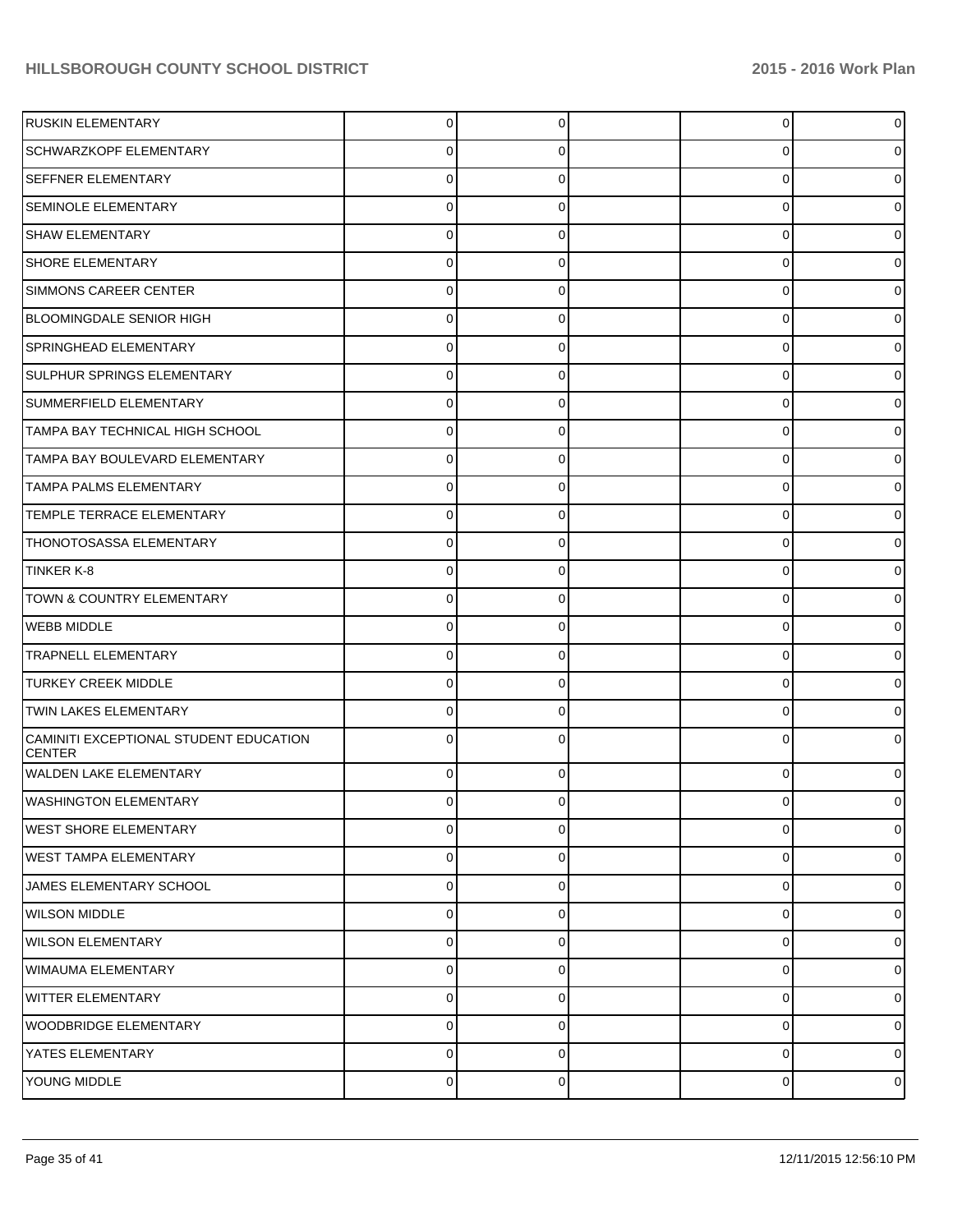| <b>DURANT SENIOR HIGH</b>   | $\overline{0}$ | $\mathbf 0$ | $\overline{0}$ | $\overline{0}$ |
|-----------------------------|----------------|-------------|----------------|----------------|
| <b>BURNETT MIDDLE</b>       | 0              | 0           | 0              | 0              |
| VALRICO ELEMENTARY          | $\Omega$       | $\Omega$    | 0              | 0              |
| <b>BENITO MIDDLE</b>        | $\Omega$       | $\Omega$    | 0              | 0              |
| <b>WALKER MIDDLE</b>        | $\Omega$       | $\Omega$    | 0              | o              |
| <b>WILLIAMS MIDDLE</b>      | 0              | $\Omega$    | 0              | 0              |
| SICKLES SENIOR HIGH         | $\Omega$       | $\Omega$    | 0              | o              |
| <b>WHARTON SENIOR HIGH</b>  | 0              | $\Omega$    | 0              | 0              |
| <b>BLAKE SENIOR HIGH</b>    | $\Omega$       | $\Omega$    | 0              |                |
| <b>CLARK ELEMENTARY</b>     | 0              | $\Omega$    | 0              | 0              |
| <b>WESTCHASE ELEMENTARY</b> | $\Omega$       | $\Omega$    | 0              | o              |
| <b>PIZZO ELEMENTARY</b>     | 0              | $\Omega$    | 0              | 0              |
| RODGERS MIDDLE              | $\Omega$       | $\Omega$    | 0              |                |
| RIVERVIEW SENIOR HIGH       | 0              | $\Omega$    | 0              | 0              |
| <b>BEVIS ELEMENTARY</b>     | $\Omega$       | $\Omega$    | 0              | o              |
| <b>RANDALL MIDDLE</b>       | 0              | $\Omega$    | 0              | 0              |
| DAVIDSEN MIDDLE             | 0              | $\Omega$    | 0              |                |
| PRIDE ELEMENTARY            | 0              | $\Omega$    | 0              | o              |
| <b>MCKITRICK ELEMENTARY</b> | $\Omega$       | $\Omega$    | 0              |                |
| CHILES ELEMENTARY           | 0              | $\Omega$    | 0              | 0              |
| SYMMES ELEMENTARY           | 0              | $\Omega$    | 0              |                |
| MARTINEZ MIDDLE             | 0              | $\Omega$    | 0              | 0              |
| LIBERTY MIDDLE              | $\Omega$       | $\Omega$    | 0              |                |
| ALONSO HIGH                 | $\Omega$       | $\Omega$    | 0              |                |
| <b>FREEDOM SENIOR HIGH</b>  | n              |             | U              |                |
| MIDDLETON SENIOR HIGH       | $\overline{0}$ | $\mathbf 0$ | 0              | $\overline{0}$ |
| SOUTH COUNTY CAREER CENTER  | 0              | 0           | $\mathbf 0$    | $\overline{0}$ |
| <b>FARNELL MIDDLE</b>       | $\overline{0}$ | $\Omega$    | 0              | $\overline{0}$ |
| <b>BRYANT ELEMENTARY</b>    | $\overline{0}$ | 0           | 0              | $\overline{0}$ |
| CIMINO ELEMENTARY           | $\Omega$       | $\Omega$    | 0              | $\overline{0}$ |
| <b>IPPOLITO ELEMENTARY</b>  | $\overline{0}$ | $\Omega$    | 0              | $\overline{0}$ |
| NEWSOME SENIOR HIGH         | $\Omega$       | $\Omega$    | 0              | $\overline{0}$ |
| <b>JENNINGS MIDDLE</b>      | $\Omega$       | $\Omega$    | 0              | $\overline{0}$ |
| SHIELDS MIDDLE              | 0              | $\Omega$    | 0              | $\overline{0}$ |
| HERITAGE ELEMENTARY         | $\Omega$       | $\mathbf 0$ | 0              | $\overline{0}$ |
| <b>SESSUMS ELEMENTARY</b>   | $\overline{0}$ | 0           | 0              | $\circ$        |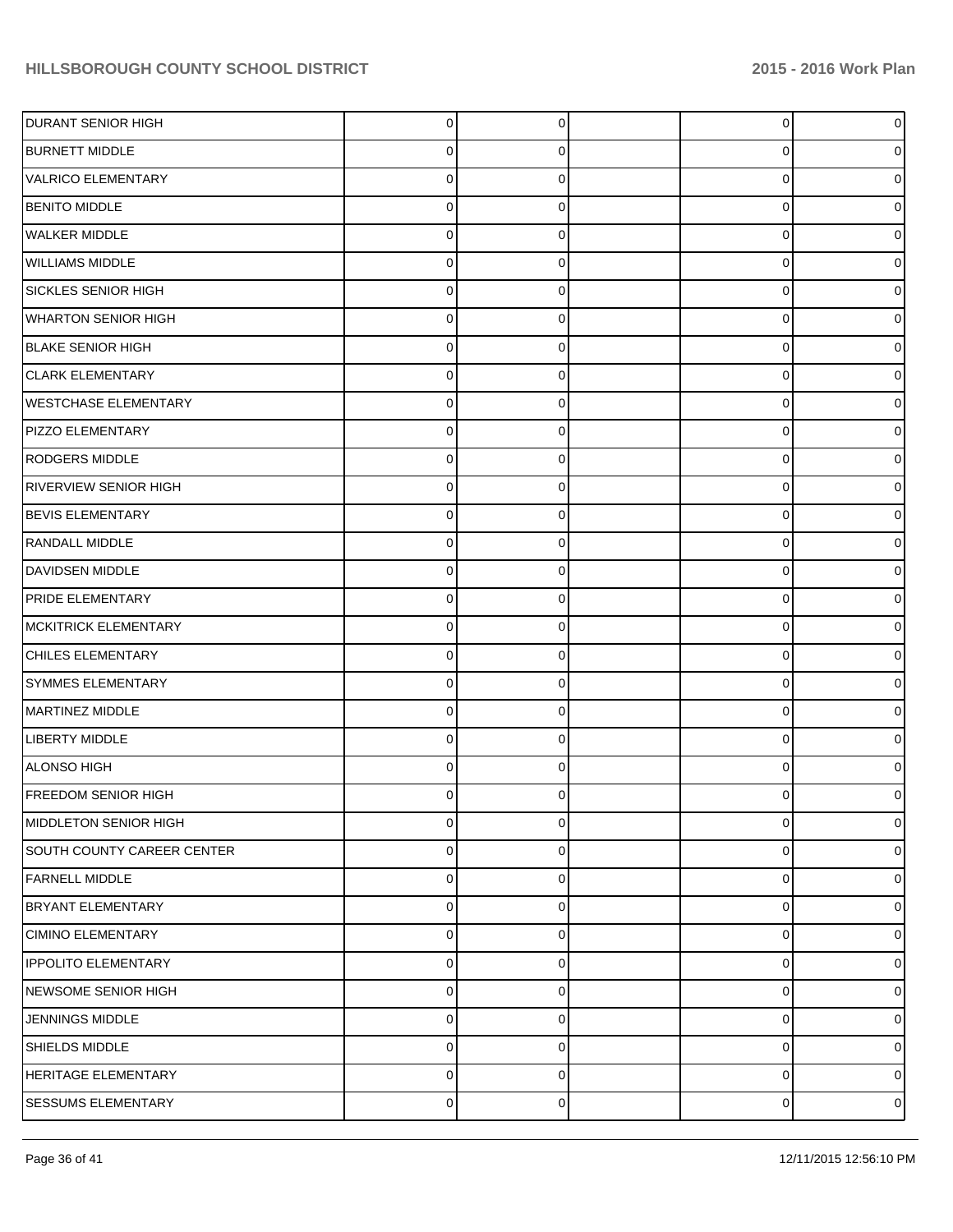| NELSON ELEMENTARY                   | $\overline{0}$ | $\Omega$ | $\Omega$    | $\overline{0}$ |
|-------------------------------------|----------------|----------|-------------|----------------|
| MULRENNAN MIDDLE                    | 0              | 0        | 0           | 0              |
| <b>SCHMIDT ELEMENTARY</b>           | 0              | 0        | $\Omega$    | 0              |
| MULLER ELEMENTARY                   | 0              | 0        | $\Omega$    | 0              |
| <b>CORR ELEMENTARY</b>              | 0              |          | $\Omega$    | 0              |
| <b>BOWERS WHITLEY CAREER CENTER</b> | 0              | $\Omega$ | $\Omega$    | 0              |
| SHEEHY ELEMENTARY                   | 0              | 0        | $\Omega$    | 0              |
| RAMPELLO DOWNTOWN PARTNERSHIP       | 0              | 0        | $\Omega$    | 0              |
| DAVIS ELEMENTARY                    | O.             |          | 0           | 0              |
| <b>BRANDON ALTERNATIVE</b>          | 0              | 0        | 0           | 0              |
| <b>FISHHAWK CREEK ELEMENTARY</b>    | 0              |          | $\Omega$    | 0              |
| SPOTO HIGH SCHOOL                   | 0              | $\Omega$ | $\Omega$    | 0              |
| <b>FROST ELEMENTARY</b>             | O.             |          | 0           | 0              |
| <b>GIUNTA MIDDLE SCHOOL</b>         | 0              |          | 0           | 0              |
| APARICIO-LEVY TECHNICAL COLLEGE     | 0              |          | $\Omega$    | 0              |
| LENNARD HIGH SCHOOL                 | 0              | $\Omega$ | $\Omega$    | 0              |
| <b>TURNER BARTELS K-8</b>           | O.             |          | 0           | 0              |
| <b>COLLINS ELEMENTARY</b>           | 0              |          | 0           | 0              |
| NORTH TAMPA ALTERNATIVE CENTER      | O.             |          | 0           | 0              |
| <b>GARY ADULT CENTER</b>            | 0              | $\Omega$ | $\Omega$    | 0              |
| CARVER EXCEPTIONAL CENTER           | O.             |          | 0           | 0              |
| SUMMERFIELD CROSSINGS               | 0              |          | 0           | 0              |
| <b>DOBY ELEMENTARY</b>              | O.             |          | $\Omega$    | 0              |
| OAK PARK ELEMENTARY                 | 0              | 0        | $\Omega$    | 0              |
| SMITH MIDDLE SCHOOL                 |                |          |             | 0              |
| <b>DEER PARK ELEMENTARY</b>         | 0              | $\Omega$ | $\mathbf 0$ | $\overline{0}$ |
| HAMMOND ELEMENTARY                  | 0              | 0        | 0           | 0              |
| REDDICK ELEMENTARY SCHOOL           | 0              | $\Omega$ | $\mathbf 0$ | $\overline{0}$ |
| KIMBELL ELEMENTARY                  | 0              | 0        | $\mathbf 0$ | 0              |
| STEINBRENNER HIGH SCHOOL            | 0              | $\Omega$ | $\mathbf 0$ | 0              |
| STOWERS ELEMENTARY SCHOOL           | 0              | $\Omega$ | $\mathbf 0$ | 0              |
| <b>BARRINGTON MIDDLE SCHOOL</b>     | 0              | $\Omega$ | $\mathbf 0$ | 0              |
| STRAWBERRY CREST HIGH SCHOOL        | 0              | 0        | $\mathbf 0$ | 0              |
| <b>BAILEY ELEMENTARY SCHOOL</b>     | 0              | $\Omega$ | 0           | 0              |
| <b>THOMPSON ELEMENTARY</b>          | 0              | 0        | 0           | 0              |
| <b>LAMB ELEMENTARY</b>              | 0              | 0        | 0           | $\circ$        |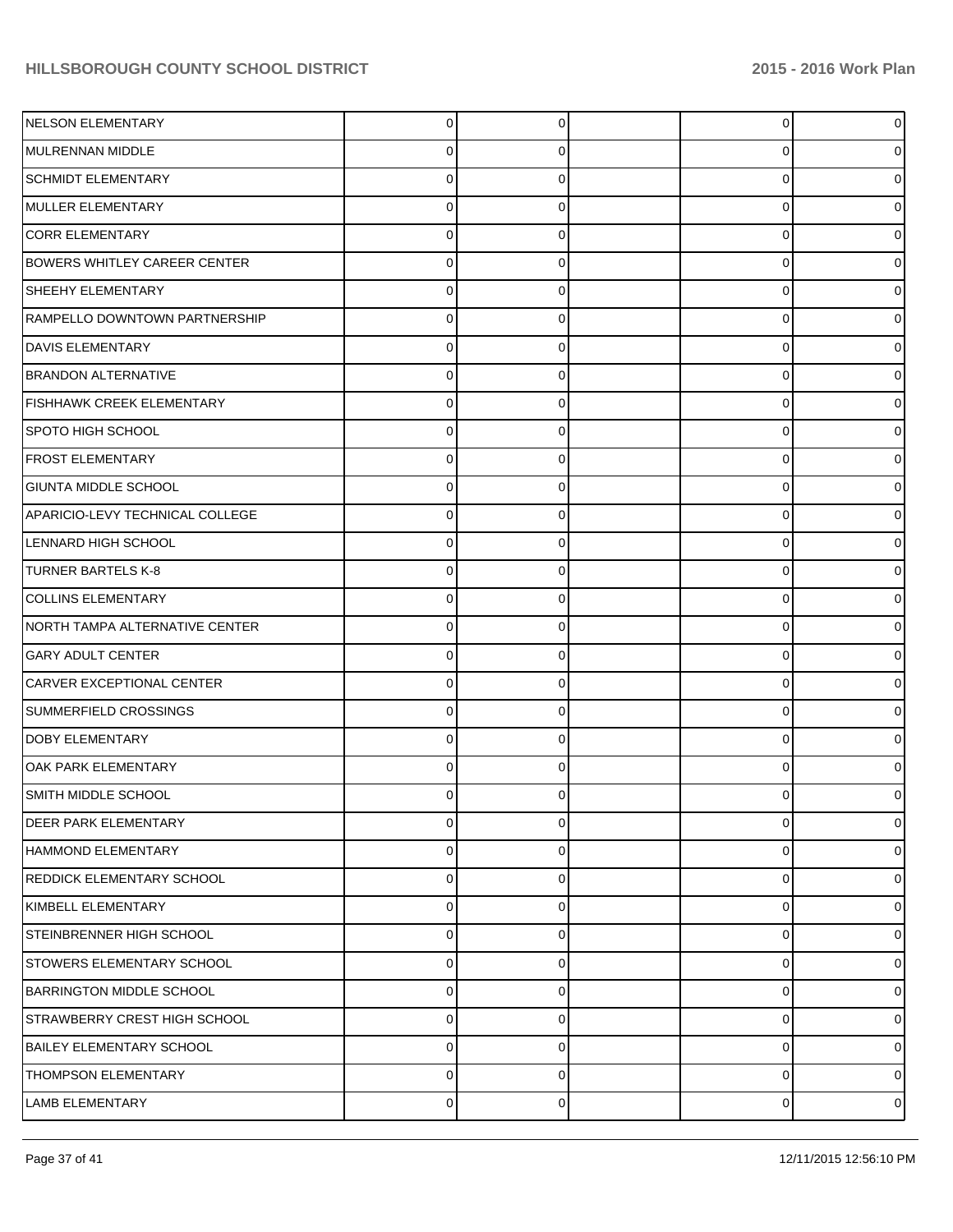| LOPEZ EXCEPTIONAL STUDENT EDUCATION<br><b>CENTER</b> |  |  |   |
|------------------------------------------------------|--|--|---|
|                                                      |  |  | 0 |

#### **Failed Standard Relocatable Tracking**

Relocatable units currently reported by school, from FISH, and the number of relocatable units identified as 'Failed Standards'.

Nothing reported for this section.

**Planning**

#### **Class Size Reduction Planning**

**Plans approved by the school board that reduce the need for permanent student stations such as acceptable school capacity levels, redistricting, busing, year-round schools, charter schools, magnet schools, public-private partnerships, multitrack scheduling, grade level organization, block scheduling, or other alternatives.**

Hillsborough County has implemented redistricting, busing, charter schools, magnet schools, public-private partnerships, grade level organization, and Hillsborough Virtual.

#### **School Closure Planning**

**Plans for the closure of any school, including plans for disposition of the facility or usage of facility space, and anticipated revenues.**

None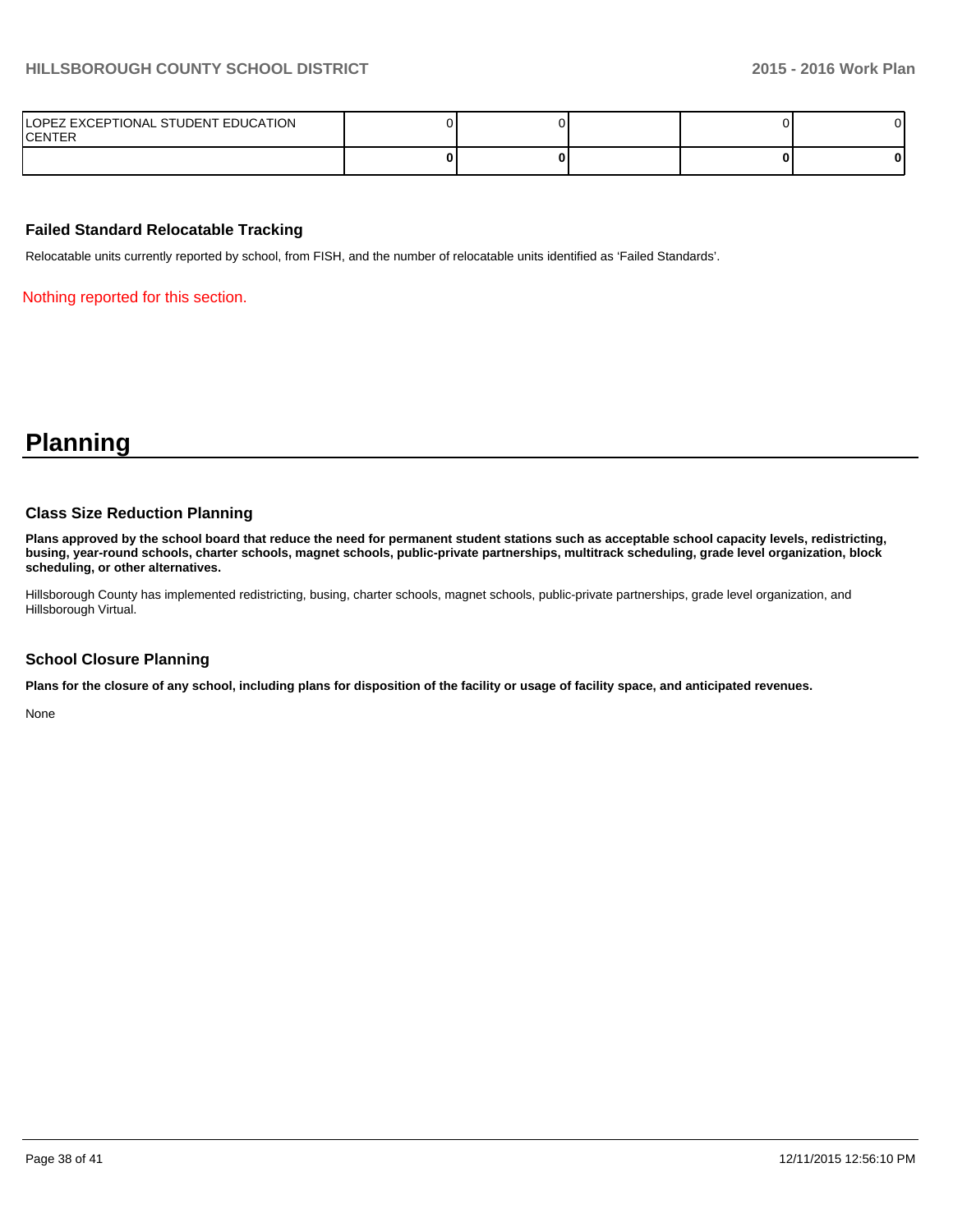# **Long Range Planning**

#### **Ten-Year Maintenance**

District projects and locations regarding the projected need for major renovation, repair, and maintenance projects within the district in years 6-10 beyond the projects plans detailed in the five years covered by the work plan.

Nothing reported for this section.

#### **Ten-Year Capacity**

Schedule of capital outlay projects projected to ensure the availability of satisfactory student stations for the projected student enrollment in K-12 programs for the future 5 years beyond the 5-year district facilities work program.

| Project                     | Location, Community, Quadrant or other<br>general location | 2019 - 2020 / 2024 - 2025<br><b>Projected Cost</b> |
|-----------------------------|------------------------------------------------------------|----------------------------------------------------|
| New Middle School (Meacham) | Central Tampa Region (Encore)                              | \$28,066,000                                       |
| New K-8 School              | South County Region                                        | \$35,706,150                                       |
| High School Remodal         | South County Region                                        | \$91,140,000                                       |
|                             |                                                            | \$154,912,150                                      |

#### **Ten-Year Planned Utilization**

Schedule of planned capital outlay projects identifying the standard grade groupings, capacities, and planned utilization rates of future educational facilities of the district for both permanent and relocatable facilities.

| <b>Grade Level Projections</b>  | <b>FISH</b><br><b>Student</b><br><b>Stations</b> | Actual 2014 -<br>2015 FISH<br>Capacity | Actual<br>$2014 -$<br>2015<br><b>COFTE</b> | Actual 2014 - 2015<br><b>Utilization</b> | Actual 2015 - 2016 / 2024 - 2025 new<br>Student Capacity to be added/removed | Projected 2024<br>2025 COFTE | Projected 2024 -<br>2025 Utilization |
|---------------------------------|--------------------------------------------------|----------------------------------------|--------------------------------------------|------------------------------------------|------------------------------------------------------------------------------|------------------------------|--------------------------------------|
| Elementary - District<br>Totals | 116.208                                          | 116,208                                | 87,507.00                                  | 75.30 %                                  | 1,897                                                                        | 98.703                       | 83.57 %                              |
| Middle - District Totals        | 62.254                                           | 56.007                                 | 42.562.00                                  | 75.99 %                                  | 3.760                                                                        | 48.007                       | 80.32 %                              |
| High - District Totals          | 63,060                                           | 59,894                                 | 50.355.00                                  | 84.07 %                                  | 4.085                                                                        | 56.797                       | 88.77 %                              |
| Other - ESE, etc                | 9.303                                            | 9,363                                  | 3.762.00                                   | 40.18 %                                  |                                                                              | 4.243                        | 45.32 %                              |
|                                 | 250,825                                          |                                        | 241,472   184,186.00                       | 76.28 %                                  | 9,742                                                                        | 207,750                      | 82.70 %                              |

**Combination schools are included with the middle schools for student stations, capacity, COFTE and utilization purposes because these facilities all have a 90% utilization factor. Use this space to explain or define the grade groupings for combination schools.**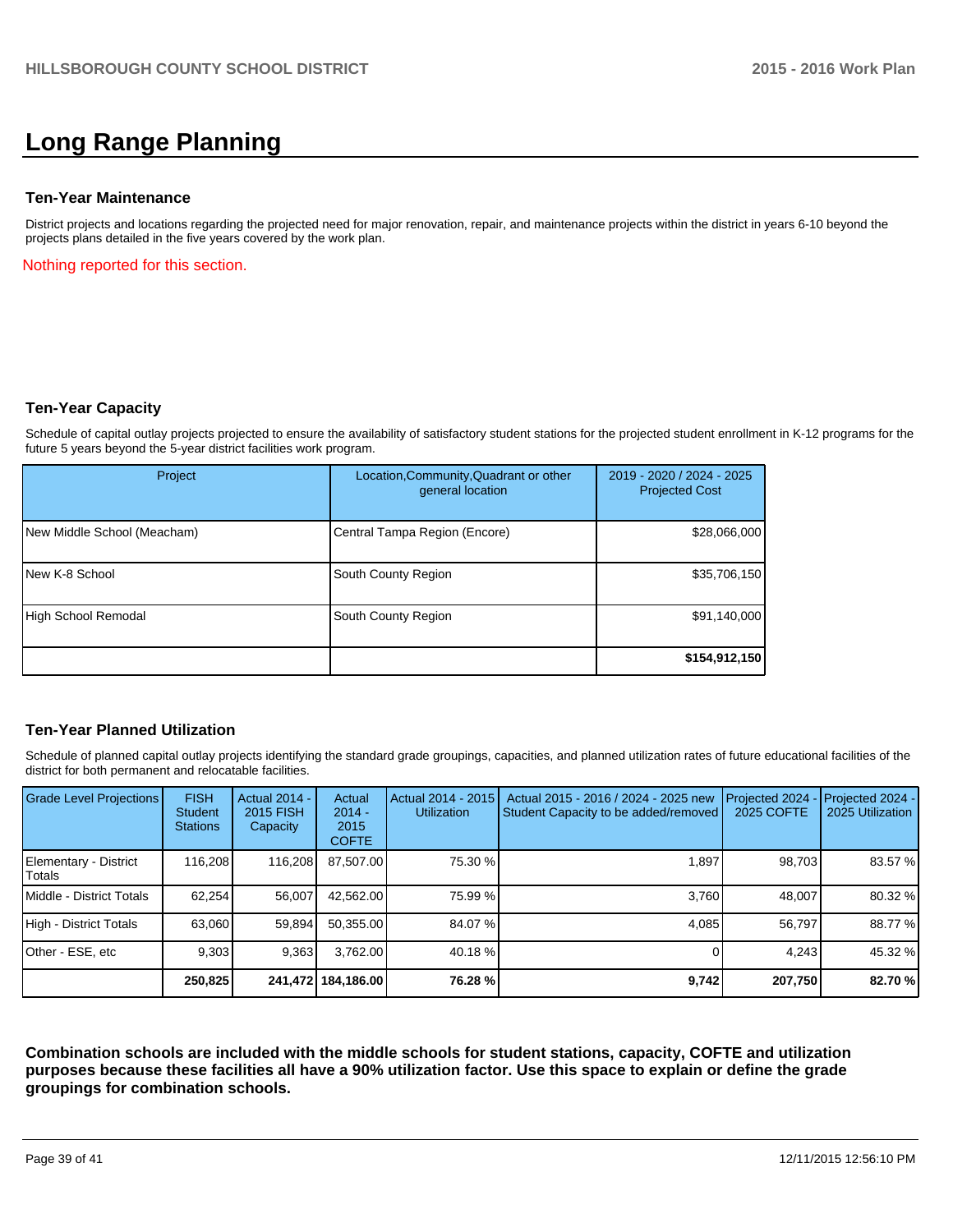No comments to report.

#### **Ten-Year Infrastructure Planning**

**Proposed Location of Planned New, Remodeled, or New Additions to Facilities in 06 thru 10 out years (Section 28).**

The District will coordinate with local jurisdictions at the time of site development.

Plans for closure of any school, including plans for disposition of the facility or usage of facility space, and anticipated revenues in the 06 thru 10 out **years (Section 29).**

Nothing reported for this section.

#### **Twenty-Year Maintenance**

District projects and locations regarding the projected need for major renovation, repair, and maintenance projects within the district in years 11-20 beyond the projects plans detailed in the five years covered by the work plan.

Nothing reported for this section.

#### **Twenty-Year Capacity**

Schedule of capital outlay projects projected to ensure the availability of satisfactory student stations for the projected student enrollment in K-12 programs for the future 11-20 years beyond the 5-year district facilities work program.

| Project                  | Location, Community, Quadrant or other<br>general location | 2024 - 2025 / 2034 - 2035<br><b>Projected Cost</b> |
|--------------------------|------------------------------------------------------------|----------------------------------------------------|
| 2 New Elementary Schools | Region1-8                                                  | \$50,445,000                                       |
|                          |                                                            | \$50,445,000                                       |

#### **Twenty-Year Planned Utilization**

Schedule of planned capital outlay projects identifying the standard grade groupings, capacities, and planned utilization rates of future educational facilities of the district for both permanent and relocatable facilities.

| <b>Grade Level Projections</b>  | <b>FISH</b><br><b>Student</b><br><b>Stations</b> | Actual 2014 -<br>2015 FISH<br>Capacity | Actual<br>$2014 -$<br>2015<br><b>COFTE</b> | Actual 2014 - 2015<br><b>Utilization</b> | Actual 2015 - 2016 / 2034 - 2035 new<br>Student Capacity to be added/removed | <b>Projected 2034</b><br>2035 COFTE | <b>IProjected 2034 -</b><br>2035 Utilization |
|---------------------------------|--------------------------------------------------|----------------------------------------|--------------------------------------------|------------------------------------------|------------------------------------------------------------------------------|-------------------------------------|----------------------------------------------|
| Elementary - District<br>Totals | 116.208                                          | 116.208                                | 87.507.00                                  | 75.30 %                                  | 3.798                                                                        | 103.637                             | 86.36 %                                      |
| Middle - District Totals        | 62.254                                           | 56.007                                 | 42.562.00                                  | 75.99 %                                  | 3.760                                                                        | 50.408                              | 84.34 %                                      |
| High - District Totals          | 63.060                                           | 59,894                                 | 50,355.00                                  | 84.07 %                                  | 4,085                                                                        | 59.637                              | 93.21 %                                      |